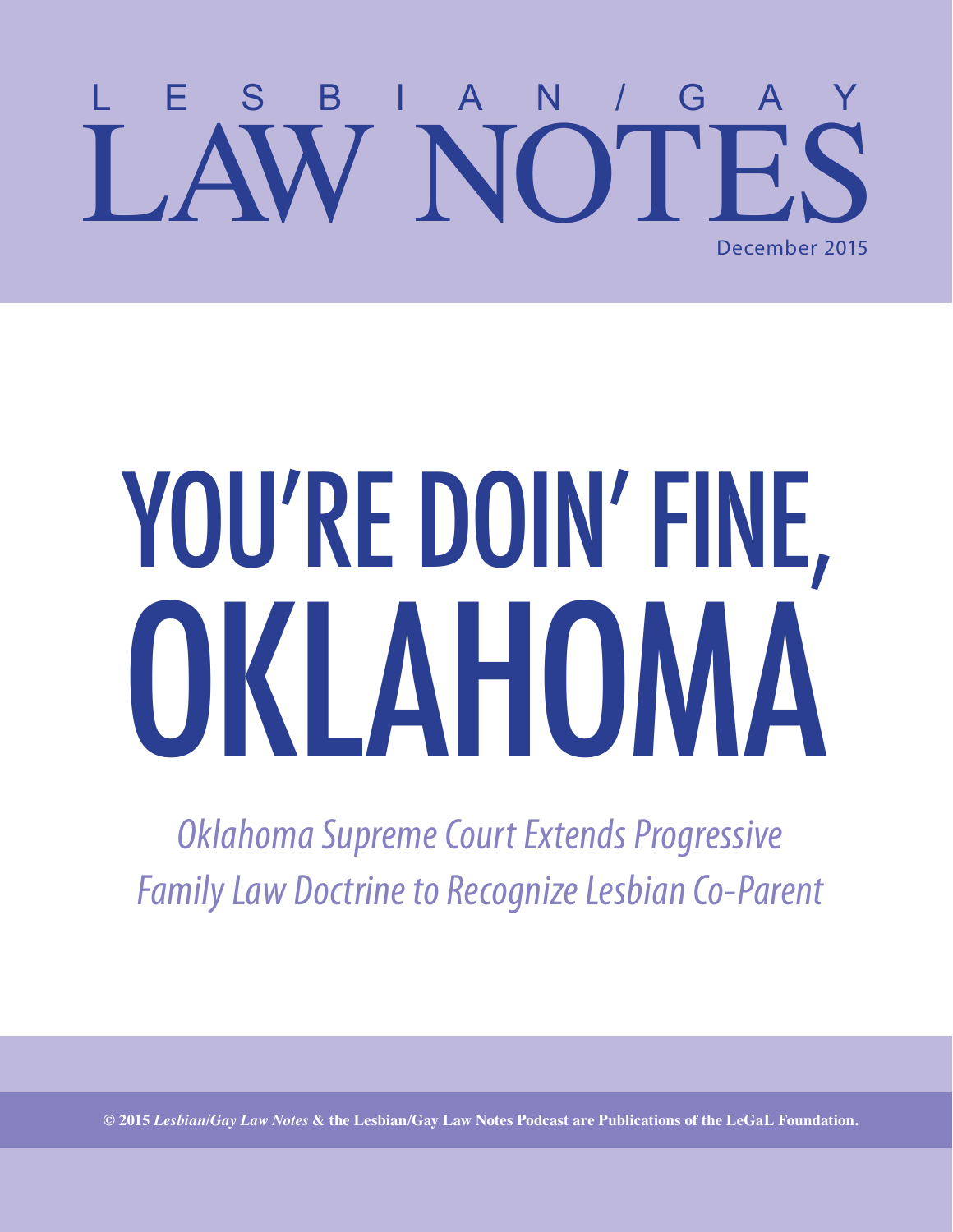#### **EXECUTIVE SUMMARY**

- **531 Oklahoma Supreme Court Uses "In Loco Parentis" Doctrine to Find Co-Parent Standing for Lesbian Mom**
- **533 Federal Court Applies Heightened Scrutiny in Transgender Discrimination Claim against NYPD**
- **534 Michigan Appeals Court Applies Equitable Parent Doctrine in Co-Parent Visitation Case**
- **535 Lesbian Co-Parent Seeks Expedited Supreme Court Review of Alabama Refusal to Recognize Adoption**
- **536 9th Circuit Rejects Gay HIV-Positive Mexican Man's Asylum Claim**
- **537 Two Mississippi Supreme Court Justices Dissent from Routine Order Acknowledging Same-Sex Couple May Now Divorce**
- **538 Federal Judge Finds No Jury Issue on Prisoner's Ten Month Suspension of HIV Therapy or 2½ Year Delay Starting Hepatitis-C Treatment**
- **540 7th Circuit Rules Chicago Sheriff Violated First Amendment Rights of Backpage.com by Pressuring Credit Card Companies**
- **541 Federal Court Refuses to Dismiss Challenge to Michigan's Restrictive Policy on Driver License Gender Changes**

### LESBIAN/GAY LAW NOTES

#### **Editor-In-Chief**

*Prof. Arthur S. Leonard*  New York Law School 185 West Broadway New York, NY 10013 (212) 431-2156 asleonard@aol.com arthur.leonard@nyls.edu

#### **Contributors**

*Bryan Johnson, Esq. William J. Rold, Esq. Anthony Sears, NYLS '16 Matthew Skinner, Esq.* 

**Production Manager** *Leah Harper*

**Circulation Rate Inquiries**  LeGaL Foundation @ The Centre for Social Innovation 601 West 26th Street, Suite 325-20 New York, NY 10001 (212) 353-9118 / info@le-gal.org Inquire for rates.

*Lesbian/Gay Law Notes* **Archive**  http://www.nyls.edu/jac

#### **Lesbian/Gay Law Notes Podcast**

Listen to/download the Lesbian/Gay Law Notes Podcast on iTunes ("search LGBT Legal"), or at http://legal.podbean.com.

#### **© 2015**

**The LeGaL Foundation**  of the LGBT Bar Association of Greater New York http://le-gal.org

> **ISSN**  8755-9021

*Lesbian/Gay Law Notes welcomes authors interested in becoming a contributor to the publication to contact info@le-gal.org.*

**543 Notes 565 Citations**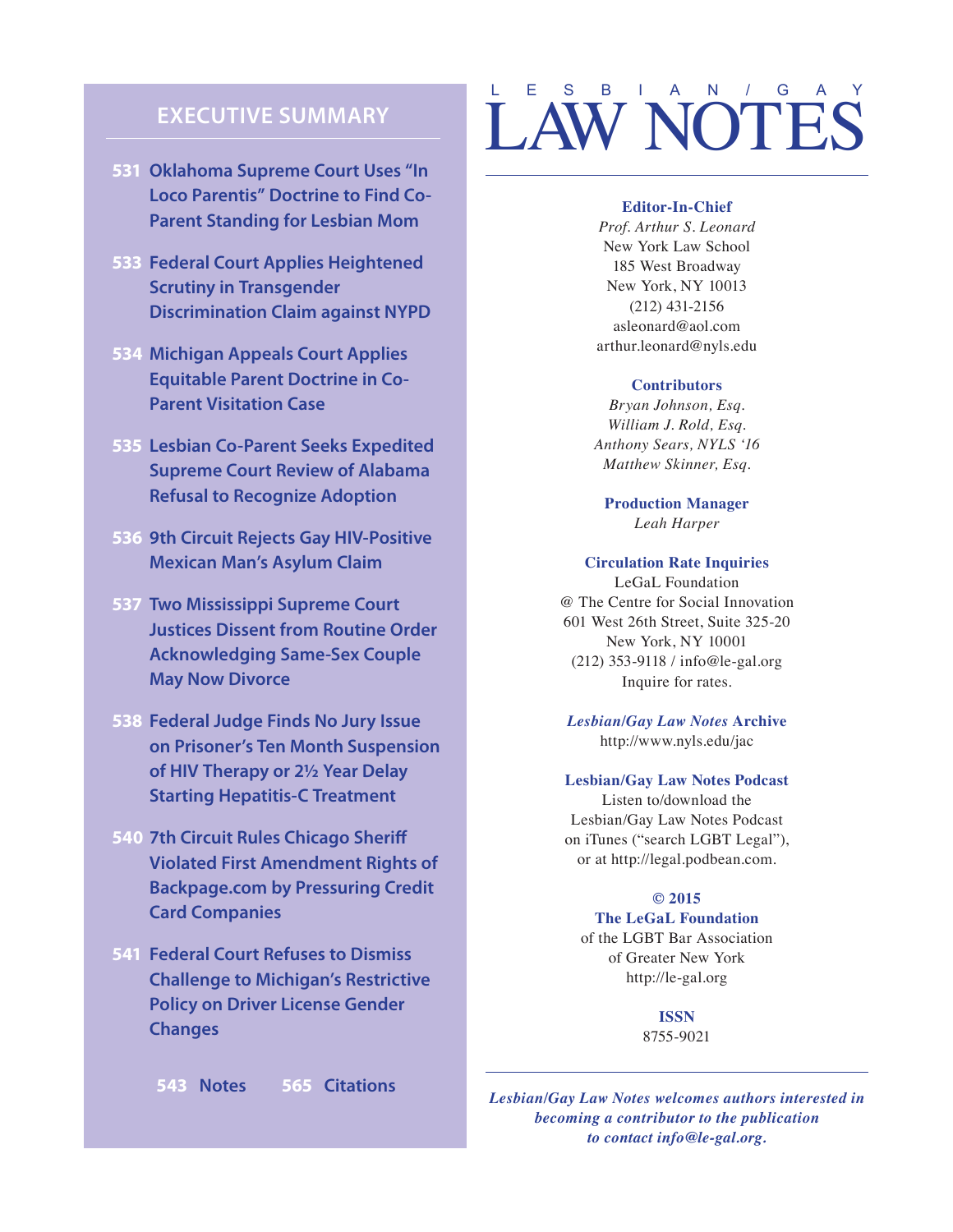### **Oklahoma Supreme Court Uses "In Loco Parentis" Doctrine to Find Co-Parent Standing for Lesbian Mom**

The Oklahoma Supreme Court<br>
unanimously ruled that a<br>
woman who spent almost ten<br>
years raising a child with her former he Oklahoma Supreme Court unanimously ruled that a woman who spent almost ten same-sex partner can use the equitable doctrine of "in loco parentis" to achieve standing to sue for custody or visitation of the child. *Ramey v. Sutton*, 2015 OK 79, 2015 WL 7253501 (November 17, 2015). The court's opinion, written by Justice Joseph M. Watt, drew on the U.S. Supreme Court's June 26, 2015, marriage equality decision, *Obergefell v. Hodges*, 135 S. Ct. 2584, and its 10th Circuit analogue, *Bishop v. Smith*, 760 F.3d 1070, cert. denied, 135 S. Ct. 271 (2014).

participated in the delivery of their newborn," wrote Justice Watt. "Sutton prepared a baby book for their child identifying both Sutton and Ramey as parents. Sutton gave a card to Ramey congratulating her on becoming a 'mother' to their son and that she would be a wonderful mom." Ramey supported the family during Sutton's pregnancy and the child's early months. Sutton returned to work in the winter of 2005. Due to Sutton's work and sleep schedule, Ramey ended up being the primary caregiver to their son, who always referred to Ramey as "mom" but, according to the opinion, "did not being to refer to Sutton as maintain parental ties through a legal proceeding seeking custody and visitation rights. Sutton argued that since they had no written parenting agreement and Ramey had no legal relationship to the child, she lacked standing to seek a court order. The district court agreed with Sutton, dismissing the case for lack of a written parenting agreement, and Ramey appealed.

The court framed the questions presented on the appeal as follows: "(1) Whether the district court erred finding that a non-biological parent lacked standing because the same sex couple had not married and had

**The ruling is really a transitional one, effectively applying the constitutional rulings of** *Bishop* **and** *Obergefell* **retroactively to benefit couples who had children at a time when they were being denied the constitutional right to marry.**

Kimberly Sutton proposed marriage to Charlene Ramey in 2004, according to Justice Watt's opinion. The women exchanged rings and considered themselves to be life partners, even though at that time same-sex couples could marry nowhere in the United States except Massachusetts and Oklahoma did not recognize such marriages. They decided to have a child together and to raise the child jointly, with Sutton conceiving the child through donor insemination. A male friend of the couple agreed to donate sperm, with the understanding that he would have no parental responsibilities or rights. The baby boy was born on March 22, 2005.

"Ramey attended all ultrasound appointments, shared in related pregnancy costs, and was present and

'mom' until the age of five or six. Even today," continued Watt, "their child will sometimes refer to Sutton, the biological mom, as Kimberly and not as 'mom.'" Ramey was an active parent, serving as a home room mother at their son's school, volunteering for school activities, and "built family traditions incorporating their child's love of the outdoors." The women held themselves out as a family to friends and relatives, took vacations as a family, and Ramey claimed their son as a "dependent" on her tax return. Even after the women ended their relationship, they continued living together as roommates for many months while continuing to raise the child together.

However, after Ramey moved out, Sutton opposed her attempt to

no written parenting agreement; (2) Whether a biological mother has the right as a parent to legally erase an almost ten year parental relationship that she voluntarily created and fostered with her same sex partner." The court answered the first question "yes" and the second question "no." The court characterized this case as "a matter of first impression before this court," noting that in 2014, in the case of *Eldredge v. Taylor*, 339 P.3d 888, it had upheld the right of a nonbiological mother to enforce the terms of a written co-parenting agreement with her former same-sex partner. The district court's dismissal of Ramey's case was thus based on a narrow reading of *Eldredge* to require such a written agreement in order to confer standing on a same-sex co-parent.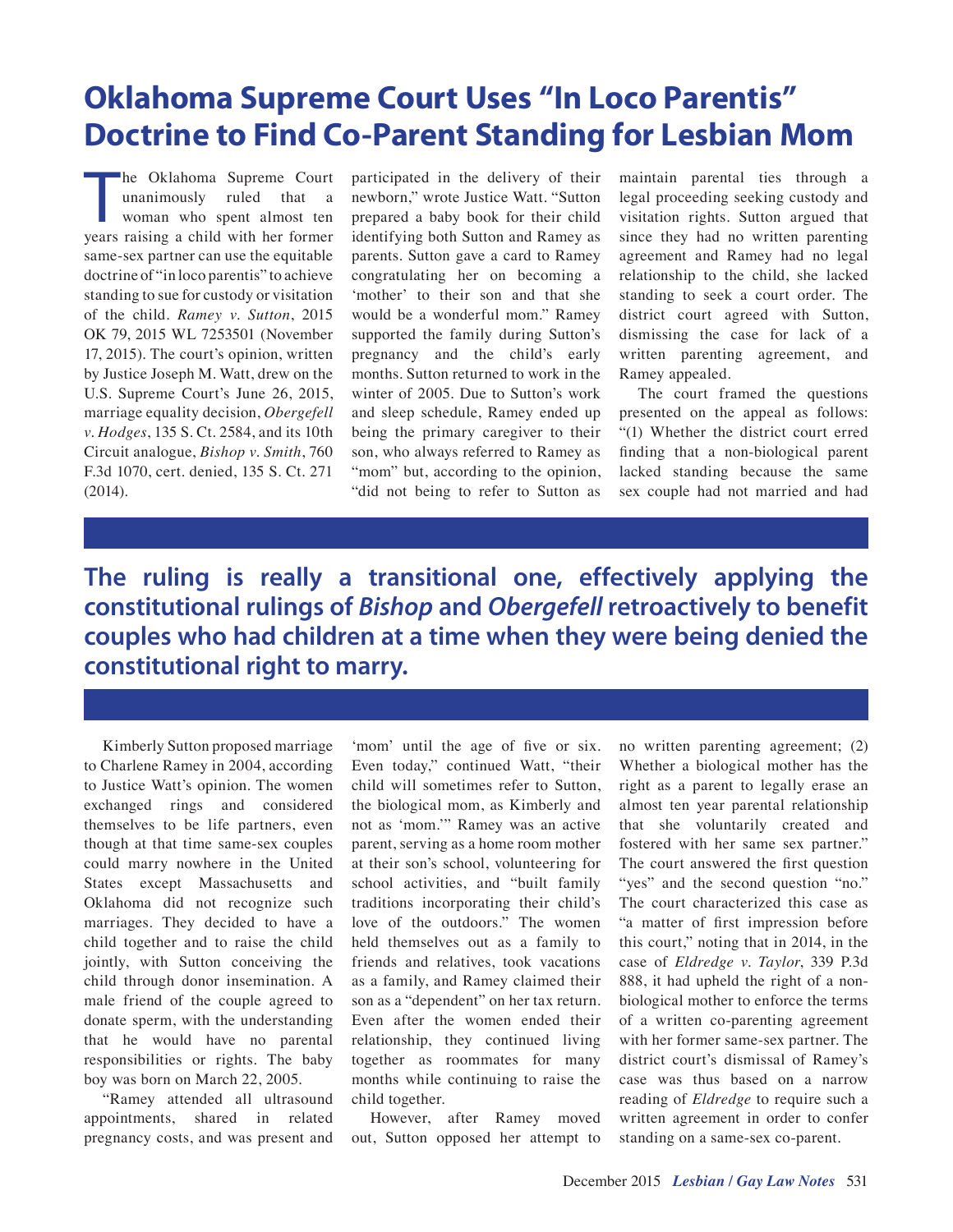**LeGaL Members enjoy current issues from the comfort**  eGaL Members enjoy current issues from the comfort. **Are you reading this in the stacks of your law library?**  re you reading this in the stacks of your law library **t** at vour desk? **Wouldn't you rather be reading it at your desk of their browsers. Join today at le-gal.org!** of their browsers. Join today at le-gal.org ouldn't you rather be reading



Justifying a broader reading of *Eldredge*, the court relied on *Obergefell* and *Bishop*. "Today we broaden *Eldredge*, acknowledging the rights of a non-biological parent in a same sex relationship who has acted in loco parentis where the couple, prior to *Bishop* or *Obergefell*, (1) were unable to marry legally; (2) engaged in intentional family planning to have a child and to co-parent; and (3) the biological parent acquiesced and encouraged the same sex partner's parental role following the birth of the child."

Thus, the ruling is really a transitional one, effectively applying the constitutional rulings of *Bishop* and *Obergefell* retroactively to benefit couples who had children at a time when they were being denied the constitutional right to marry or to have out-of-state same-sex marriages recognized in Oklahoma. The ruling presumably would not apply to samesex couples who do not take advantage of the right to marry and have their marriage recognized in Oklahoma, which became effective shortly after the Supreme Court denied review in *Bishop* on October 6, 2014, before having children together. Presumably, same-sex couples who do not marry before having a child may still benefit from the *Eldredge* decision by executing a written co-parenting agreement. For those who had children prior to October 6, 2014, or perhaps prior to the *Obergefell* ruling on June 26, 2015 (the court is not explicit about this), Oklahoma courts will be required to set aside the lack of marital status or of a written parenting agreement, and will instead apply the 3-part test set out in this new ruling.

A finding of co-parent standing will not be automatic, of course, as the application of "in loco parentis" requires the court to find that the parties had planned to have a child together and then held themselves out as a family while raising the child together for some period of time before ending their relationship. The doctrine rests on a finding that the biological parent had intended her partner to be a co-parent to the child and voluntarily nurtured that parent-child relationship.

The court pointed out that this new case only applies to the issue of standing. Once a trial court determines that a same-sex co-parent has standing to seek custody or visitation, it will then turn to the issue of what is in the best interest of the child, just as it would in a custody and visitation dispute involving divorcing differentsex couples. To drive home this point, three judges joined a separate opinion, concurring in the result, stating: "In child custody cases the Court must determine standing first based on an agreement of the parties. Then and only then is best interest considered to determine custody and visitation." This refers to the second part of Justice Watt's 3-part test: intentional family planning to have a child and to coparent.

The court's decision is not without precedent in other jurisdictions, where courts have used various equitable doctrines including in "loco parentis" and "equitable estoppel" to establish standing for a same-sex co-parent to seek continued contact with the child he or she was helping to raise. But some states, including New York, have refused to embrace this equitable route. The New York courts still adhere to the now-anachronistic 1991 New York Court of Appeals ruling, *Alison D. v. Virginia M.*, which treated co-parents as "legal strangers" to the child who have no right to seek custody or visitation, although a few lower courts confronted with the realities of family diversity have sought ways to get around that precedent. Although a new case that could finally overturn *Alison D.* has recently been accepted for review by the New York Court of Appeals, for now we have the anomalous situation that the Oklahoma Supreme Court is more progressive on gay family law!

Brady R. Henderson of the ACLU of Oklahoma Foundation and Oklahoma City attorney Rhonda G. Telford Naidu represented Ramey on this appeal. Sutton was represented by Oklahoma City attorney Kacey L. Huckabee. ■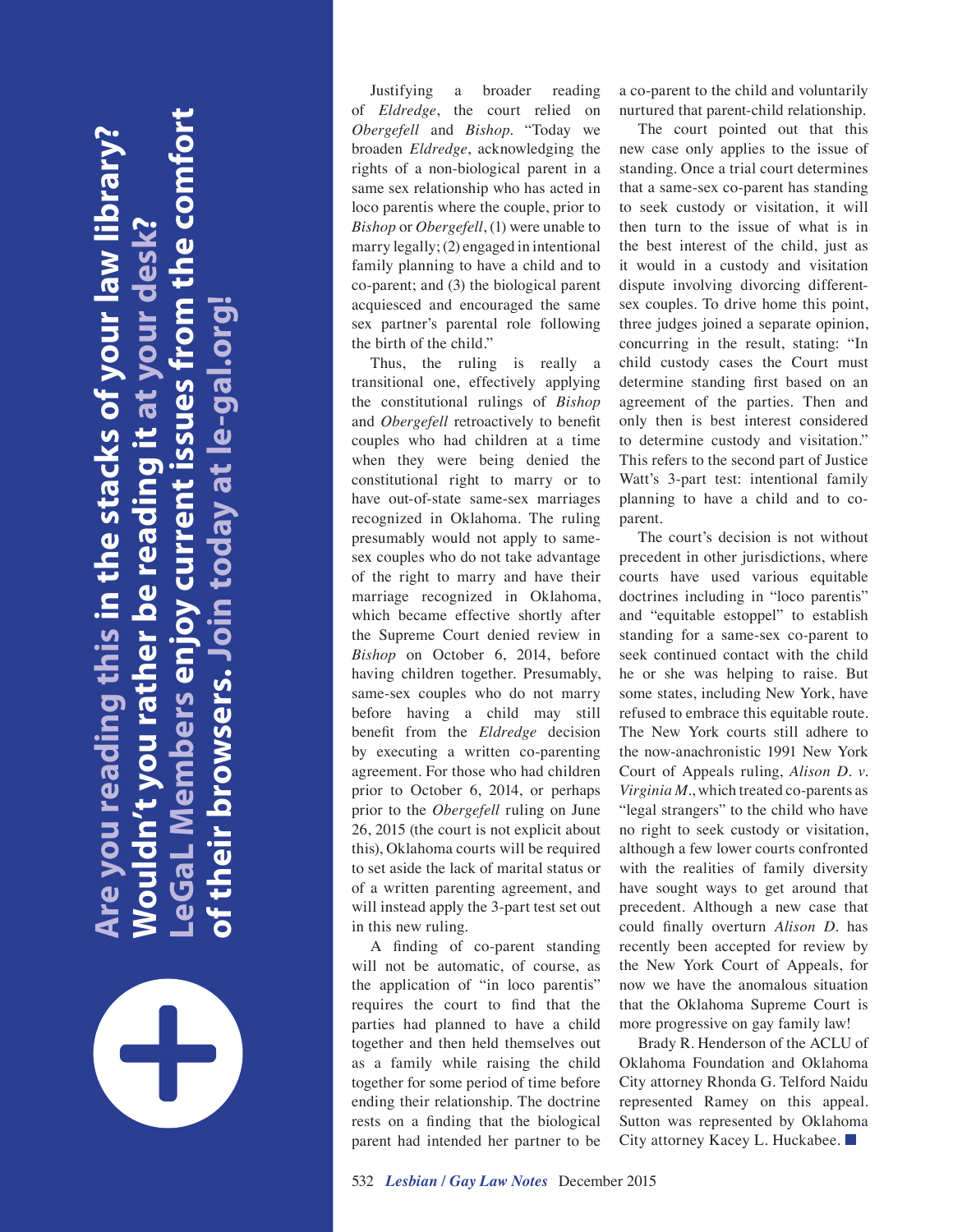### **Federal Court Applies Heightened Scrutiny in Transgender Discrimination Claim against NYPD**

.S. District Judge Jed S. Rakoff (S.D.N.Y.) has found that gender identity discrimination claims warrant heightened scrutiny in partially dismissing summary judgment motions against a transgender man who claimed he was mistreated on account of his gender identity by the NYPD upon his arrest following an "Occupy Wall Street" protest. *Adkins v. City of New York*, 2015 WL 7076956, 2015 U.S. Dist. LEXIS 154204 (Nov. 15, 2015).

Adkins was one of many protesters arrested for disorderly conduct in connection with an October 1, 2011, "Occupy Wall Street" protest on the Brooklyn Bridge. After initially detaining him along with other male inmates where neither Adkins nor the other inmates complained of any safety issues, upon learning that he was transgender, the officers ridiculed him, removed him from the cell, and handcuffed him to a rail near the restroom for seven hours while the other male inmates (but not Adkins) were provided with sandwiches.

Adkins sued New York City, former Mayor Michael Bloomberg and several other officials under 42 USC Section 1983, claiming deprivation of federal civil rights, excessive force used against him, denial of equal rights, unreasonable conditions and confinement, failure to intervene to prevent harm, municipal liability, and supervisory liability. He also brought state law claims of false arrest, malicious prosecution and malicious abuse of process, but he later voluntarily dismissed them. Finally, he brought a First Amendment claim which was framed in "contradictory and uncertain terms," which was later dismissed.

Defendants filed a motion to dismiss the case for failure to state a claim. Judge Rakoff issued a decision partially granting and partially dismissing the motion to dismiss. The judge first stated that to survive a motion to dismiss, a complaint "must contain sufficient factual matter, accepted as true, to state a claim to relief that is plausible on its face."

Judge Rakoff found that Adkins' excessive force claim failed because while he was handcuffed to a rail for seven hours, he alleged only that he suffered soreness in his arm and shoulder for one week and that injury which was no longer continuing was outweighed by governmental interest in maintaining order and security.

Similarly, with respect to Adkins' confinement claim, Rakoff found that he failed to establish deprivation "sufficiently serious that he was denied minimal civilized measure of necessities" or that the defendants acted with a "sufficiently culpable state of mind" or "deliberate indifference to inmate health or safety."

Judge Rakoff held that with respect to Adkins' Equal Protection claims, he had the burden of proving that he was "treated differently than others similarly situated as a result of intentional or purposeful discrimination," and "show the disparity in treatment cannot survive the appropriate level of scrutiny." He held that Adkins' allegation that the policy initially placed him with male prisoners and later removed him and handcuffed him to a rail without food satisfied the first requirement of alleging differential treatment. Rakoff held that since Adkins alleged this treatment was "pursuant to the NYPD's custom of subjecting transgendered detainees to special conditions," his allegations rendered his claims of intentional discrimination "plausible."

In determining what level of scrutiny applies, Judge Rakoff noted that Defendants argued that "rational basis review," the lowest level of scrutiny, should be applied, while Adkins argued "intermediate scrutiny" should applied.

Judge Rakoff held that the 2nd Circuit's analysis in *Windsor v. United States*, 699 F.3d 169 (2012), which was not explicitly reviewed by the Supreme Court when it affirmed the 2nd Circuit's decision, set forth a fourfactor test in determining whether antigay discrimination merited intermediate (or heightened) scrutiny, which when applied to transgender people also required intermediate scrutiny: that gay people suffered a history of persecution and discrimination; that sexual orientation has no relation to ability to contribute to society; that gay people are a discernible group; and that gay people remain politically weakened.

When applied to transgender people, Judge Rakoff held, they have suffered a history of persecution based upon data indicating that transgender people report "high rates of discrimination in education, employment, housing, and access to healthcare."

With respect to contribution to society, he held that "the Court is not aware of any data or argument suggesting that a transgender person simply by virtue of transgender status, is any less productive than any other member of society."

Judge Rakoff found transgender people to be a discernible class because of the various documented troubles they face generally in life, and the "backlash [they face] in everyday life when they are discovered," such as the treatment Adkins received when police officers "gawked and giggled at him and asked him what he had 'down there.'"

Finally, Judge Rakoff found that transgender people were a politically powerless group, as that term is used in constitutional analysis. He found that "particularly in comparison to gay people at the time of *Windsor*," transgender people lack the political strength to protect themselves without the assistance of the courts, noting that transgender persons may not serve openly in the military, and that while there were some openly gay people serving in Congress and as federal judges, the court knew of no openly transgender person in Congress or the federal judiciary.

Finding transgender people to constitute a quasi-suspect class warranting intermediate scrutiny, Judge Rakoff stated that plaintiffs had the burden of proving that removing Adkins from his cell and the treatment he received must be "substantially related to an important governmental interest."

Defendants had argued that Adkins had no right to be detained with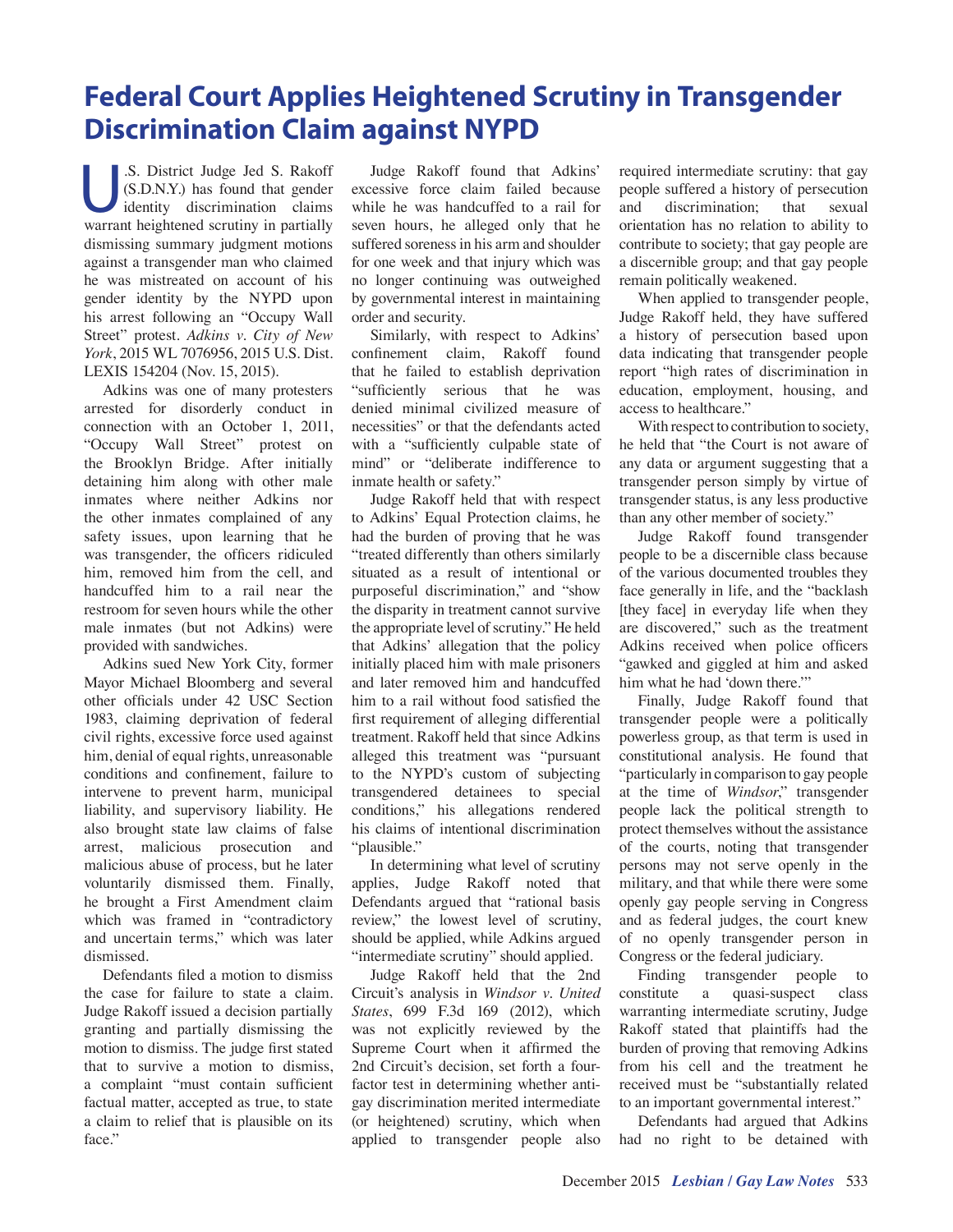cellmates of the same gender, to which Judge Rakoff found that in justifying the discriminatory conduct, "whatever form" it took, Defendants must prove it was substantially related to an important governmental interest. They also argued safety concerns, as to which Judge Rakoff found Adkins had alleged "no safety concerns" when he was detained with other male detainees.

Defendants raised the affirmative defense of qualified immunity, claiming their actions were "objectively legally reasonable in light of the legal rules that were clearly established at the time it was taken." Judge Rakoff found that since the arrest happened before *Windsor*, at a time when the Second Circuit had not yet ruled on what protections are accorded to LGBT people under the Fifth and Fourteenth Amendments, individual police officials could not have known their actions could be subject to more than rational basis review, and that it was objectively reasonable for Defendants to conclude that it would not be arbitrary or irrational to hold Adkins separately. Therefore, Judge Rakoff dismissed all claims against individual defendants.

However, the judge held that the defense of qualified immunity was not available to the City of New York, finding that case law allowed suit to be brought against local governing bodies and that qualified immunity was not an available defense, but that to succeed a plaintiff must "adequately allege a policy or pattern of misconduct." Plaintiff had alleged such, asserting that both eyewitness accounts and internal police documents show that transgender detainees were handcuffed to railings as a matter of regular policy. While the City argued that Adkin had failed to show the existence of "concentrated, fully packed, precisely delineated scenarios," Judge Rakoff held that plaintiff's allegations, assumed to be true and without respect to their supporting evidence being admissible, "nudged his claims across the line from conceivable to plausible."

Accordingly, Judge Rakoff granted summary judgment to individual defendants, but not to New York City, and ordered counsel to contact the court to schedule further proceedings with regard to the remaining claim. *– Bryan C. Johnson*

### **Michigan Appeals Court Applies Equitable Parent Doctrine in Co-Parent Visitation Case**

he Court of Appeals of Michigan<br>has recognized that under the<br>U.S. Supreme Court's decision<br>in *Obergefell v. Hodges*, 135 S. Ct. he Court of Appeals of Michigan has recognized that under the U.S. Supreme Court's decision 2584 (2015), the Michigan courts must recognize a same-sex marriage that was performed in Canada in 2007 and thus accord standing to one of the spouses to sue for a divorce, a parentage order, and orders regarding custody, parenting time, and child support, provided the trial court determines that she has met the requirements to be considered an equitable parent. *Stankevich v. Milliron*, 2015 WL 7304483 (Nov. 19, 2015).

motion, finding that Stankevich lacked standing, a conclusion affirmed by the court of appeals on October 17, 2013. Stankevich's attempt to use the doctrine of "equitable parent," that the Michigan courts had previously adopted in cases involving de facto fathers who were not the biological fathers of the children they were raising with their wives, was dismissed by the lower courts on the ground that extending any parental recognition to Stankevich would violate the state's ban on same-sex marriage.

Stankevich appealed to the Michigan Supreme Court. In light of the pending

**In effect, the court found that Stankevich is in much the same position as the husband of a woman who gives birth during the marriage to a child who is not the biological offspring of her husband, but who plays a full parental role in raising and caring for the child.** 

Jennifer Stankevich and Leanne Milliron were married in Canada in July 2007. Stankevich alleges that Milliron was already pregnant through donor insemination and subsequently gave birth to the couple's child. Stankevich alleges that she was intended to be the co-parent of the child based on an agreement of the parties, and that she participated in raising and caring for the child. The women separated in March 2009, initially agreed to a visitation schedule for Stankevich, but ultimately could not agree. Stankevich then filed suit, alleging her full participation in the care and raising of the child, seeking a legal divorce, a ruling on her parentage, and orders on custody, visitation and child support. The trial court granted Milliron's summary judgment marriage equality litigation in Michigan (*DeBoer v. Snyder*), that court put the case on hold until an ultimate resolution of the marriage question. After the Supreme Court issued *Obergefell*, the Michigan Supreme Court remanded the case to the court of appeals for reconsideration.

"Because of the United States Supreme Court's opinion in *Obergefell*," wrote the court *per curiam*, "plaintiff has standing under the equitable parent doctrine since Michigan now is required to recognize the parties' samesex marriage, and plaintiff's complaint alleges facts that, if proven, are sufficient to establish equitable parenthood." In effect, the court found that Stankevich is in much the same position, from a legal standpoint, as the husband of a woman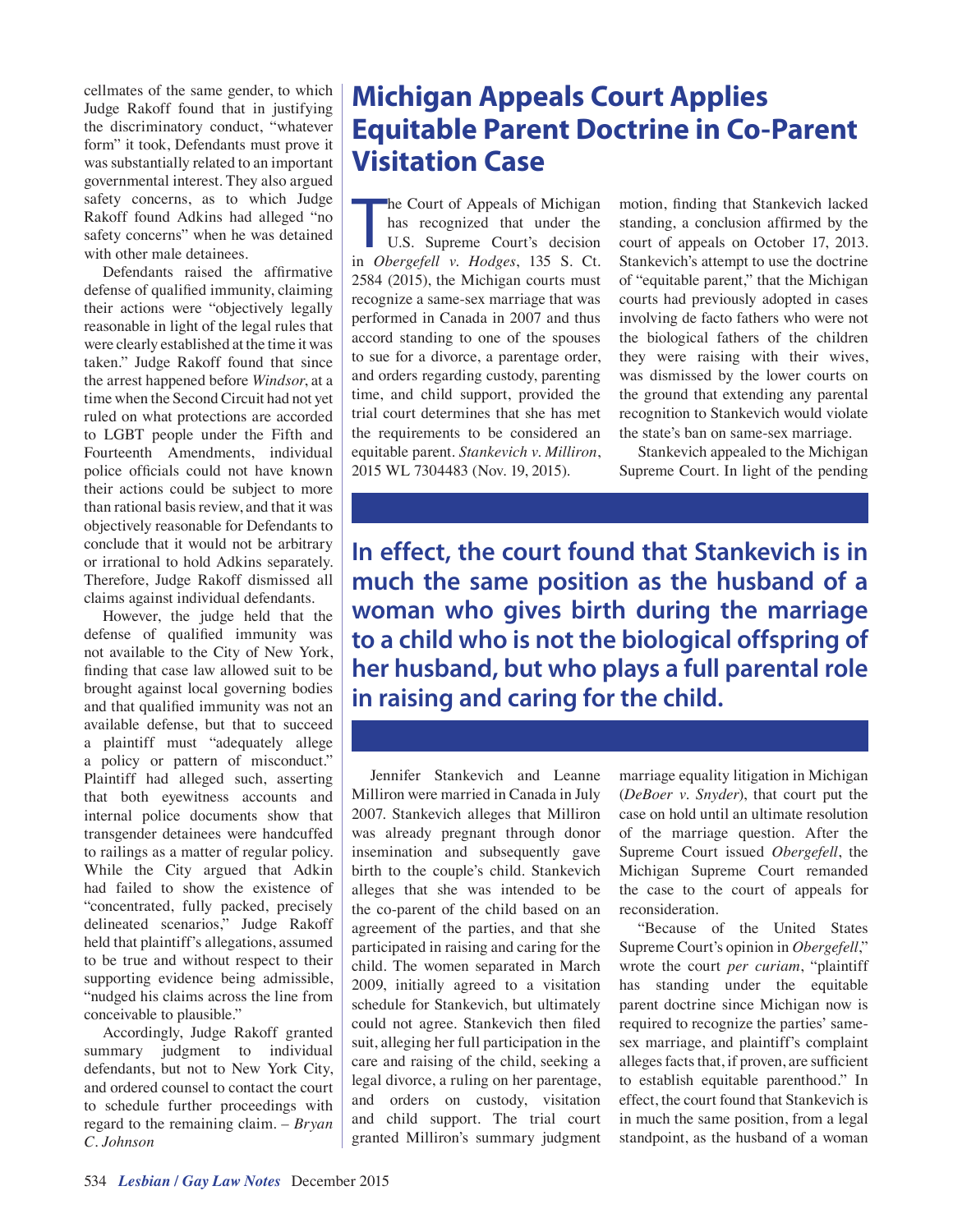who gives birth during the marriage to a child who is not the biological offspring of her husband, but who plays a full parental role in raising and caring for the child. The court of appeals had recognized the equitable parenthood doctrine on these sorts of facts in *Atkinson v. Atkinson*, 160 Mich. App. 601, 408 N.W.2d 516 (1987).

"In our previous opinion," wrote the court, "we concluded that the equitable parent doctrine should not be expanded to include same-sex couples, such as the parties in this case, because Michigan statutory and constitutional provisions precluded recognition of the parties' same-sex marriage, and *Van [v. Zahorik*, 460 Mich. 320, 597 N.W.2d 15 (1999)] limited the application of the equitable parent doctrine to the confines of marriage. However, now with *Obergefell*, Michigan is required to recognize the parties' same-sex marriage."

"Should it be determined by the trial court that the parties' proffered marriage was valid pursuant to Canadian, or applicable provincial, domestic relations law and other legal and contractual requirements, plaintiff alleges facts that afford her standing to seek the status of an equitable parent" since the child was born during the course of the Canadian marriage. Indeed, Stankevich alleged that the parties had an agreement "to conceive and raise the child with the attendant parental rights and responsibilities," that she assisted with the insemination process, was present at the child's birth, and fully participated in parenting the child until Milliron cut off her contact, sometime after the parties split up. On remand, the trial court will first have to address whether Stankevich has standing for the relief she is seeking, in light of Michigan's newfound recognition of the marriage (which would, of course, be retroactive recognition), and whether the relief she is seeking should be made available in light of such recognition. If Stankevich establishes standing, her request for custody, visitation and child support would depend on the normal rules of Michigan domestic relations law in a case contested between legal parents. ■

### **Lesbian Co-Parent Seeks Expedited Supreme Court Review of Alabama Refusal to Recognize Adoption**

Attorneys for V.L., the adoptive<br>
mother of children born to<br>
her former same-sex partner,<br>
have asked the U.S. Supreme Court mother of children born to have asked the U.S. Supreme Court (SCOTUS) to review an erroneous decision by the Alabama Supreme Court to refuse to recognize the adoption that was approved by the Georgia Superior Court, and have also asked SCOTUS to restore her visitation rights while the appeal is pending by suspending the Alabama Supreme Court's order in the case. The petitions in *V.L. v. E.L.*, No. 15-648, 2015 WL 7272155, were filed on November 16.

V.L., who is represented by the National Center for Lesbian Rights and cooperating attorneys from Jenner & Block LLP (Washington, D.C.), with local counsel Traci Owen Vella and Heather Fann in Birmingham, Alabama, lived with E.L. in a seventeen-year relationship. In May 2000 V.L. changed her last name to E.L.'s last name, and the women decided to have and raise children together. E.L. subsequently gave birth to one child in 2002 and twins in 2004 through donor insemination. The women played equal parental roles in raising the kids. In order to provide more security to their legal relationship, they rented a residence in Atlanta and obtained a legal adoption from the Georgia (Fulton County) Superior Court so that V.L. would be the legal parent of the children. The Georgia judge construed that state's adoption law to allow second-parent adoptions without terminating the birth mother's parental rights, as several other Georgia trial courts have also done. So far, there is no Georgia appellate ruling against such adoptions, and the Georgia Supreme Court has not addressed the issue directly.

After the adoption, the women returned to Alabama and resumed living there are a family until the women separated and E.L. eventually cut off V.L.'s contact with the children. V.L. registered the adoption with an Alabama court and filed an action seeking custody or visitation. The Alabama trial and appellate courts concluded that V.L. must be recognized as an adoptive parent entitled to seek a determination of custody or visitation, with E.L. appealing every step of the way, until she won a reversal from the Alabama Supreme Court on September 18.

The lower Alabama courts correctly applied the Full Faith and Credit Clause (FFCC) of the U.S. Constitution, which requires that the courts of one state accord "full faith and credit" to the judgments issued by courts in other states. More than a century of well-established court precedents provide that courts may not refuse to accord full faith and credit to a sister state court's ruling because of a disagreement over the merits of that ruling. The limited exception to full faith and credit would be cases where the court that issued the judgment did not have jurisdiction to do so, either because the court was not authorized to decide such cases or because the parties were not properly within the jurisdiction of the court. In this case, the Georgia Superior Court had specifically concluded that it had jurisdiction over the parties and the subject matter of the case. Indeed, Georgia statutes provide that the Superior Court has jurisdiction over all adoption proceedings.

A majority of the Alabama Supreme Court, however, departing from established constitutional precedents, decided based on its own reading of Georgia's adoption statute that the Georgia law could not properly be construed to allow second-parent adoptions. Even though the Georgia appellate courts have never specifically disapproved such adoptions, and courts of several other states have approved them in the context of similarly-worded adoption statutes, the Alabama court decided that the Georgia Superior Court's departure from the Alabama Supreme Court's interpretation of the Georgia adoption statute is a "jurisdictional" fault that justifies refusing to recognize the adoption.

This startling result drew a sharp dissent from a member of the court, who wrote that it "creates a dangerous precedent that calls into question the finality of adoptions in Alabama: Any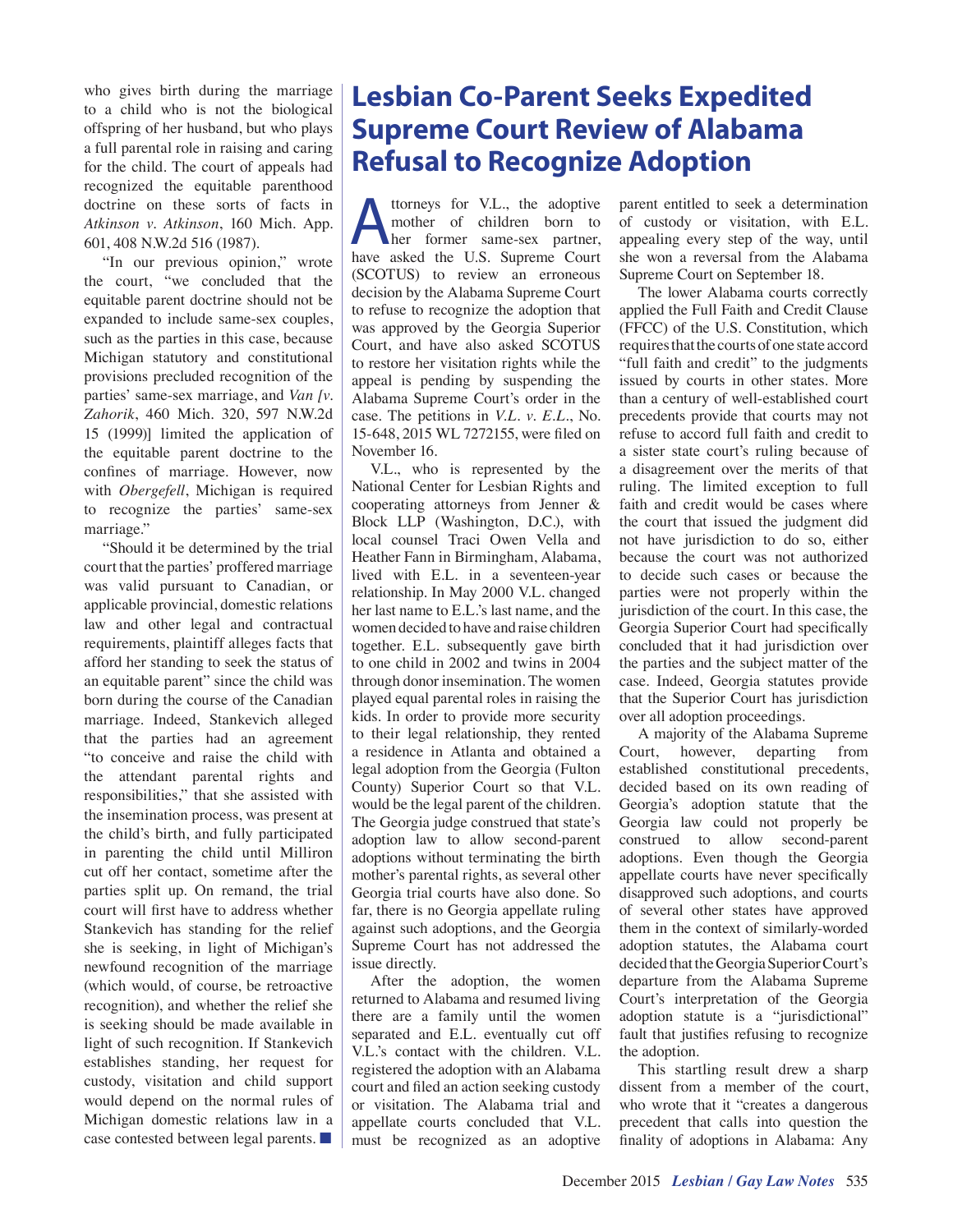irregularity in a probate court's decision in an adoption would now arguably create a defect in that court's subject matter jurisdiction."

Petitioning SCOTUS, V.L. argued that the Alabama Supreme Court's departure from established constitutional precedent, in general contradiction with more than a century of precedent and in direct contradiction of the Denver-based U.S. 10th Circuit Court of Appeals' 2007 ruling, *Finstuen v. Crutcher*, 496 F.3d 1139, requires a resolution of whether state courts are permitted to inquire into the merits of rulings by sister state courts in deciding whether to accord full faith and credit to those judgments, particularly in adoption cases where the result would be to interfere with family relationships that had been established and then legally ratified in completed adoption proceedings. In *Finstuen*, the 10th Circuit invalidated an Oklahoma statute that barred recognition of samesex couple adoptions, holding that the statute violated the obligation of Oklahoma courts under the full faith and credit clause to recognize such adoption judgments.

Under the rulings of the Alabama trial and intermediate appellate courts V.L. had been enjoying visitation rights with the children on a temporary basis while E.L. pursued her appeal. Shortly after its ruling, the Alabama Supreme Court suspended that visitation. In addition to her petition for review, V.L. filed a petition with SCOTUS requesting a stay of the Alabama Supreme Court order and restoring her visitation rights while this appeal is pending. This is in accord with her argument that she is the legal adoptive parent of those children and thus is entitled to continued contact of some sort unless E.L. can show that she is unfit or poses a danger to the children. Because of the appeals of the recognition rulings in this case, there has not yet been a determination by the Alabama trial court whether it is in the best interest of these children for their adoptive mother to have custody or visitation. By its erroneous decision that V.L. is not a parent with standing to contest these issues, the Alabama Supreme Court has decreed that there be no inquiry into the best interest of the children — an inquiry that should be at the heart of custody and visitation decisions when parents split up. ■

### **9th Circuit Rejects Gay HIV-Positive Mexican Man's Asylum Claim**

hings have progressed so far on<br>the gay rights front in Mexico that<br>it has become quite difficult for a<br>gay Mexican to achieve protection under hings have progressed so far on the gay rights front in Mexico that it has become quite difficult for a refugee law in U.S. courts. In *Bringas-Rodriguez v. Lynch*, 2015 U.S. App. LEXIS 20051, 2015 WL 7292592 (9th Cir., Nov. 19, 2015), the petitioner, a gay man from Mexico, alleged that he was sexually abused as a child by family members and a neighbor in Mexico, which led him to flee to the U.S. in 2004. He challenged the Board of Immigration Appeals' decision denying his applications for asylum, withholding of removal and protection under the Convention against Torture (CAT). He also challenged denial of his motion to remand the case to the Immigration Judge "in light of his recent HIV diagnosis."

The court affirmed the BIA's finding that the appellant had failed to show that the Mexican government was unwilling or unable to control those who perpetrated such acts. The Immigration Judge had found that Bringas never reported the abuse to any adult or law enforcement officials, and there was no evidence that Mexican authorities were unwilling to offer protection against such abuse, especially against children. Also, referring to the State Department's more recent country report on Mexico, the IJ noted that despite random incidents, "the country as a whole – and especially Mexico City – has made significant advances with respect to gay people." Thus, if removed to Mexico, Bringas could settle in Mexico City if he wanted to avoid future abuse by family members in his home community in Veracruz. The BIA found that Bringas failed to establish past persecution because of his sexual orientation or a well-founded fear of future persecution on that basis.

The BIA stated, citing a 2011 9th Circuit opinion, *Castro-Martinez v. Holder*, 674 F.3d 1073, that there is no "widespread brutality against homosexuals or criminalization of homosexual conduct in Mexico," and that the country had taken numerous steps for gay rights in recent years, including substantial progress on marriage equality and prosecuting human rights violations against gays. Furthermore, the BIA had rejected Bringas' request to remand in light of his HIV diagnosis by stating that Bringas failed to provide "any additional country conditions evidence or specific arguments regarding how his status as an HIV positive homosexual changes the outcome of this case." In a lengthy discussion, Circuit Judge Jay Bybee endorsed the BIA's position.

Circuit Judge William Fletcher dissented, citing "growing doubts" about the 2011 9th Circuit opinion in which he had joined. He found that Bringas had shown sufficient evidence of past persecution because he was gay, and pointed out that Bringas was aware of stories about anti-gay abuse by Mexican police, causing him to refrain from reporting his problems to authorities. He noted earlier cases in which the 9th Circuit had granted asylum claims by gay Mexicans, and pointed out that since Bringas left Mexico in 2004, the court should be looking at the conditions in the country when he left, not present conditions, in determining whether he had a reasonable fear of persecution. He noted that country reports show continued anti-gay discrimination by Mexican authorities, and found that the some of the statements in the IJ's decision were outright incorrect. He also noted reports of increased violence against LGBT people in Mexico, and recent cases holding that there was a continuing failure by the Mexican government to prosecute perpetrators of "homophobic hate crimes throughout Mexico." He criticized the court and the BIA for requiring an unduly high degree of specificity from asylum claimants in their factual allegations, especially in cases where the applicants had fled Mexico at a young age and were unlikely to have access to the necessary information to meet that standard.

The appellant was represented by law students from University of California at Irvine School of Law (Appellate Litigation Clinic), as well as pro bono attorney Mary-Christine Sungaila of Snell & Wilmer LLP, Costa Mesa. ■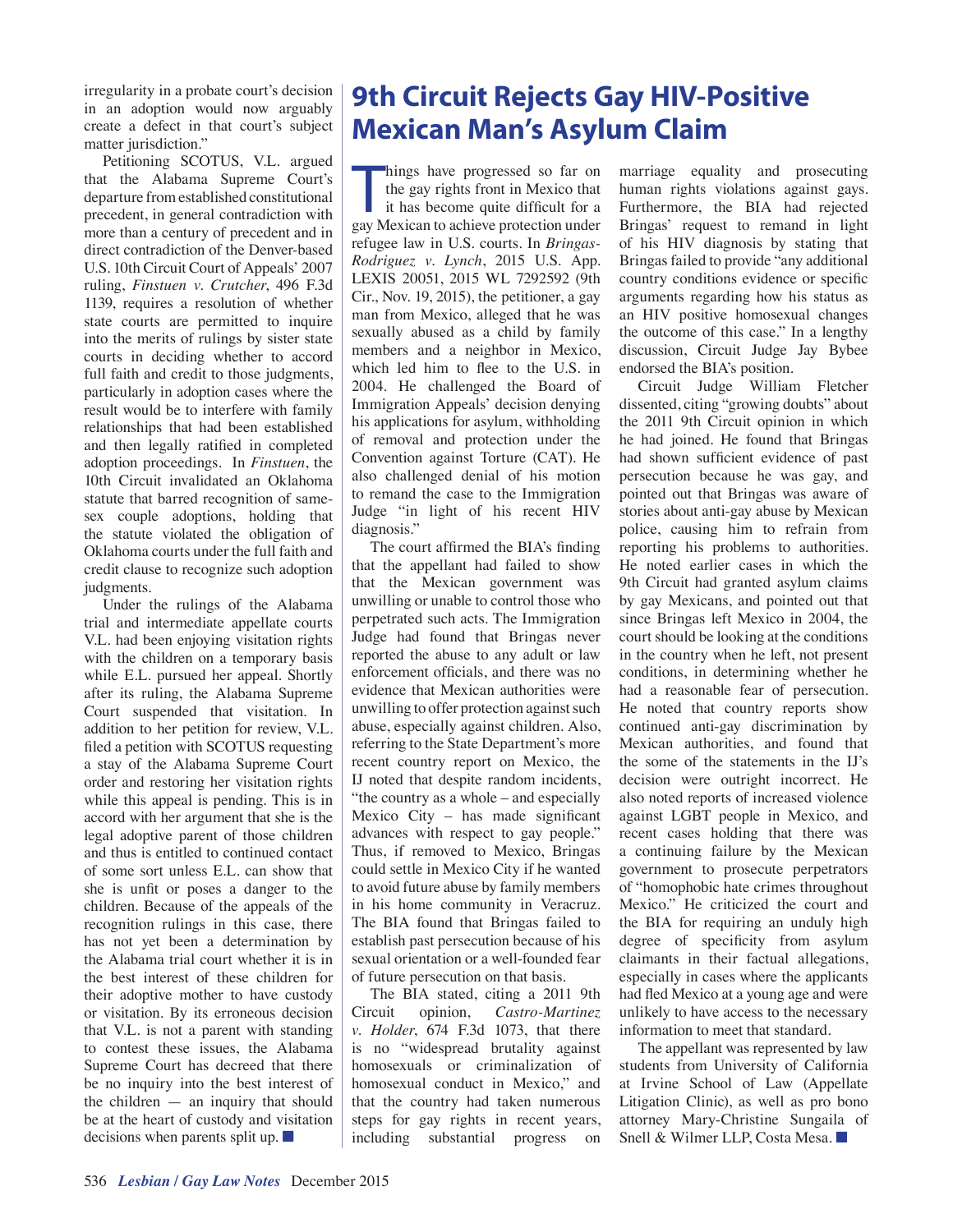### **Two Mississippi Supreme Court Justices Dissent from Routine Order Acknowledging Same-Sex Couple May Now Divorce**

ver the pontifications of two justices who believe the United States Supreme Court overstepped its bounds earlier this year when it held the Fourteenth Amendment requires all states to license and recognize same-sex marriages, the Mississippi Supreme Court allowed a same-sex couple's divorce to proceed via an order on November 5 in *Czekala-Chatham v. State of Mississippi ex rel. Hood*, No. 2014-CA-00008-SCT (Nov. 5, 2015). Seven of the nine justices agreed that *Obergefell v. Hodges*, 135 S. Ct. 2584 (2015), mandated this outcome, although two disagreed with the procedural course of simply issuing an order without any analysis. The gist of the two dissenting opinions, however, was that *Obergefell* is so far removed from any constitutional mooring that the lower courts can ignore it.

Lauren Beth Czekala-Chatham and Dana Ann Melancon traveled to San Francisco to get married in 2008 in the brief window period before Proposition 8 passed, but the relationship soured after returning to Mississippi, leading them to separate in 2010. Czekala-Chatham filed for divorce in 2013 in the Chancery Court of DeSoto County. Melancon opposed the divorce action, arguing that because Mississippi could not recognize their marriage pursuant to a 1997 statute and a 2004 constitutional amendment, the court could not grant a divorce. Czekala-Chatham then moved to turn the case into a challenge to Mississippi's refusal to recognize the marriage, and the state, represented by Democratic Attorney General Jim Hood, intervened to defend its samesex marriage ban. The women then entered an agreement on settlement of property rights, the motion to dismiss was withdrawn, and both women requested the court to proceed to grant the divorce on grounds of irreconcilable differences.

On December 6, 2013, DeSoto County Chancery Judge Mitchell Lundy rejected their arguments and dismissed the action for lack of subject-matter jurisdiction. Czekala-Chatham appealed to the Mississippi Supreme Court, which heard argument in January 2015 and later requested supplemental briefing, but sat on the case for the next few months while *Obergefell* was pending. After the United States Supreme Court handed down *Obergefell* on June 26, both the State of Mississippi and Czekala-Chatham's lawyer filed motions for entry of judgment in the case in July.

Five of the Mississippi Supreme Court justices signed the simple order why *Obergefell* could be ignored, relying chiefly on the *Obergefell* dissents delivered by Chief Justice John Roberts and Associate Justices Antonin Scalia, Clarence Thomas, and Samuel Alito, and both of them supported the other one in turn.

Justice Dickinson proposed that *Obergefell* is the kind of decision "that is in no way a constitutional interpretation, but rather is a legislative act by a judicial body that is—as Chief Justice Roberts put it—a decision that 'has no basis in the Constitution or [United States Supreme Court] precedent.'" He offered as the worst possible example of such a situation as if the United States Supreme Court

**Justices Jess Dickinson and Josiah Coleman penned separate dissents setting forth their views on why** *Obergefell* **could be ignored, relying chiefly on the** *Obergefell* **dissents.**

in support of Czekala-Chatham and Melancon getting a divorce. Chief Justice William Waller and Justices Michael Randolph, Ann Lamar, Randy Pierce, and David Chandler ordered a short entry of judgment in Czekala-Chatham's favor, reversing the previous trial court ruling that said the women could not get a divorce.

Four justices objected to the order, however. Justice Leslie King, joined by Justice James Kitchens, made clear her view that the occasion called for a full published opinion, regardless of how straightforward the analysis and outcome would now be post-*Obergefell*. As several Louisiana Supreme Court justices similarly suggested in July, Justices Jess Dickinson and Josiah Coleman, meanwhile, penned separate dissents setting forth their views on "concluded that gun violence impedes the flow of interstate commerce, leading it to interpret the Commerce Clause as granting the Congress the power to confiscate all privately owned guns." As the principal support for his view, he individually named thirty-one conservative law professors and legal scholars that signed the "Statement Calling for Constitutional Resistance to *Obergefell v. Hodges*," an open letter posted online in October. In his view, the majority of the Mississippi Supreme Court should not have succumbed to "judicial tyranny" and, instead, should have taken this opportunity to "analyze the troubling points raised by the *Obergefell* dissenters."

In the other dissenting statement, Justice Coleman stuck a similar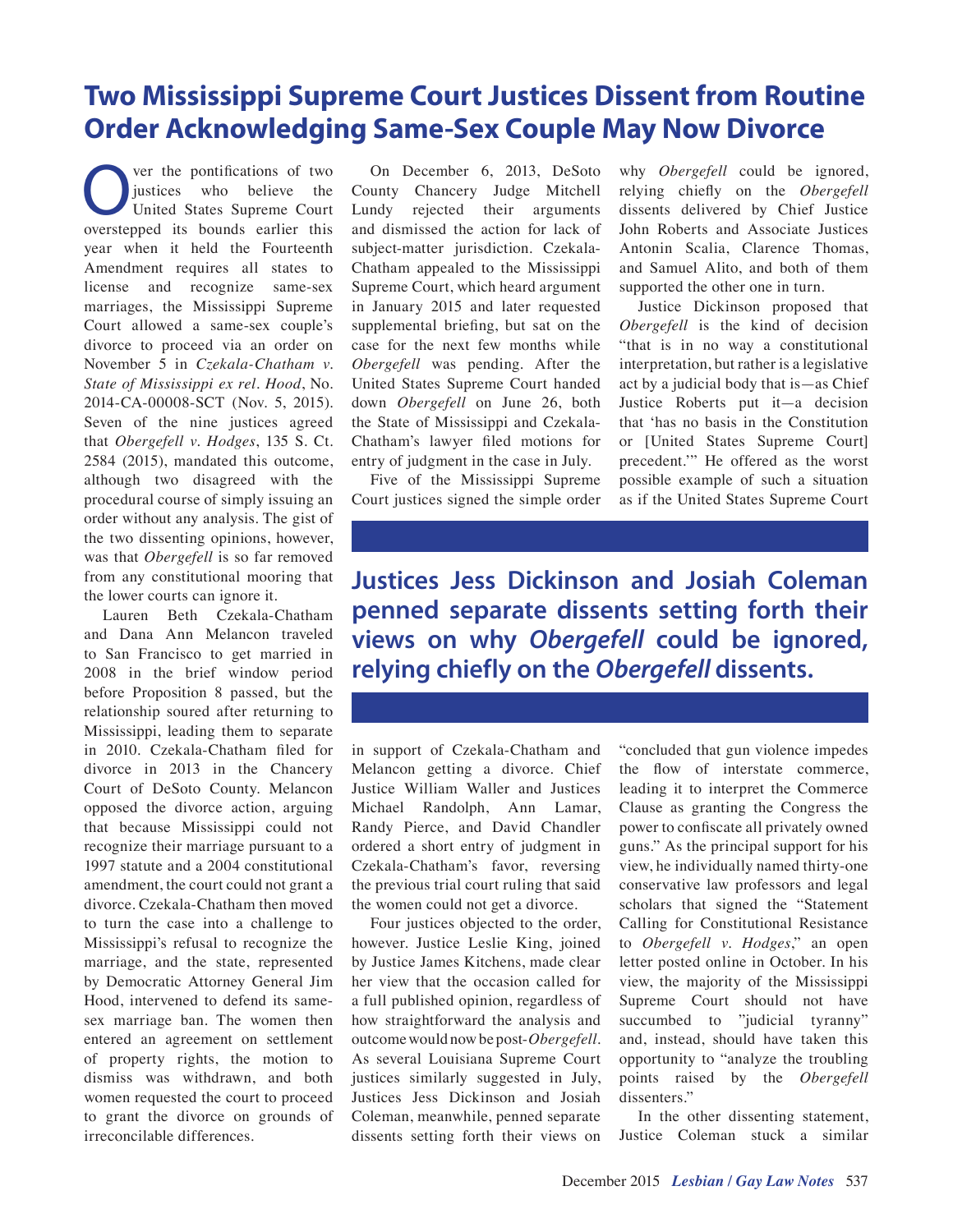tone, finding *Obergefell* to have created a situation where we "must ask ourselves what, if anything, it means." In that vein, he harkened back to *Cooper v. Aaron*, 358 U.S. 1 (1958), the unanimous United States Supreme Court decision making clear that its constitutional rulings are binding on the states. To get around it, he posited that *Obergefell* may not really be the law of the land because "as all four dissenters seem to agree, the *Obergefell* decision had nothing to do with interpreting the Constitution." Offering other examples of possible outrageous rulings, he suggests as similarly startling "[a] decision . . . holding . . . that substantive due process requires each household to own a giraffe" or "an opinion and mandate that hold the Constitution requires all members of fill-in-theblank ethnic group to be removed to work camps." Before keeping that latter possibility on a future list of ridiculous hypotheticals, he might want to read *Korematsu v. United States*, 323 U.S. 214 (1944).

Justice Pierce, joined by Justice Chandler, wrote a separate statement in support of the court's order, insinuating that Justices Dickinson and Coleman were violating their oaths of office by calling for defiance of the United States Supreme Court.

This case was not the only development in Mississippi this past month involving turning the page on its anti-gay laws. Roberta Kaplan, formerly the lead counsel in both *United States v. Windsor* and the Mississippi federal court marriage challenge (*Campaign for Southern Equality v. Bryant*), was back in Mississippi federal court for a hearing in the case of *Campaign for Southern Equality v. Mississippi Department of Human Services*. She filed this latest case in August to overturn Mississippi's statutory ban on gay couples adopting children. – *Matthew Skinner* 

*Matthew Skinner is the Executive Director of The LGBT Bar Association of Greater New York*

### **Federal Judge Finds No Jury Issue on Prisoner's Ten Month Suspension of HIV Therapy or 2½ Year Delay Starting Hepatitis-C Treatment**

nited States District Judge Victor<br>
A. Bolden entered summary<br>
judgment against represented<br>
prisoner plaintiff David S.L. Parks A. Bolden entered summary prisoner plaintiff David S.L. Parks, whose HIV medication was interrupted for ten months and who waited 2½ years to start treatment for Hepatitis-C, in *Parks v. Blanchette*, 2015 WL 6755208 (D. Conn., November 4, 2015).

Parks sued Connecticut correctional physician executive Edward A. Blanchette, who was also his treating physician during much of this period and serves through the University of Connecticut on the monitoring panel for the federal court class judgment regarding Connecticut HIV+ prisoners under *Doe v. Meacham*, Civil. No. H88- 562 (D. Conn. 1990). Parks also sued two wardens, primarily for claims arising from numerous transfers allegedly in retaliation for his complaints and in violation of his rights to nondiscrimination and accommodation under the Americans with Disabilities and Rehabilitation Acts, on which Judge Bolden also granted summary judgment against him – discussion of which is beyond the scope of this article. In an 86-page slip opinion that reads like a decision after a bench trial, Judge Bolden found that Parks presented no jury issue on any claim.

Parks alleged that Blanchette's suspension of his HIV anti-retroviral treatment caused his CD4 count to drop from 779 to 567 and his viral load to spike from 100 to 93,500(!), as he experienced thrush, diarrhea, anxiety, and night sweats. He also claimed that he waited for over two years for approval of treatment of his Hepatitis-C (and another four months for initiation of treatment once approved), causing liver damage, pain, and anxiety. Defendant Blanchette averred that the HIV medication was discontinued for patient non-compliance without significant harmful effect and that Parks was not a candidate for Hepatitis-C treatment earlier than its initiation because of mental health co-morbidity.

Judge Bolden applied the deliberate indifference standard of *Estelle v. Gamble*, 429 U.S. 97, 104 (1976). He found the delays/denials of treatment for HIV and Hepatitis-C were both sufficiently serious to present a jury question on the objective component of the claim (serious risk), but he found insufficient evidence to warrant a trial under the subjective prong (deliberate indifference to the risk), under *Salahuddin v. Goord*, 467 F.3d 263, 279-81 (2d Cir. 2006).

On the suspension of HIV treatment, Judge Bolden applied *Smith v. Carpenter*, 316 F.3d 178, 186 (2d Cir. 2003), which distinguished between denials of care and interruptions in care and approved a jury instruction that allowed a defense verdict if the interruption had no significant medical consequences. *Smith*'s interruptions were for a total of twelve days (five + seven), not ten months; and no one in *Smith* questioned that the case should have gone to the jury. Blanchette argued that suspension of HIV medication was a difference in medical judgment that was, at worst, merely nonactionable negligence. Looking at the expert submissions, Judge Bolden found that Parks had "failed to produce a genuine issue of material fact that Dr. Blanchette knew of and disregarded an excessive risk to his health" because there was evidence that Blanchette had "investigated Mr. Parks's complaints about some of his physical symptoms." Judge Bolden found that the evidence that another doctor reinstated the medication did not present a jury issue on whether standards of practice were deliberately ignored by Dr. Blanchette, since it does "not indicate" that the second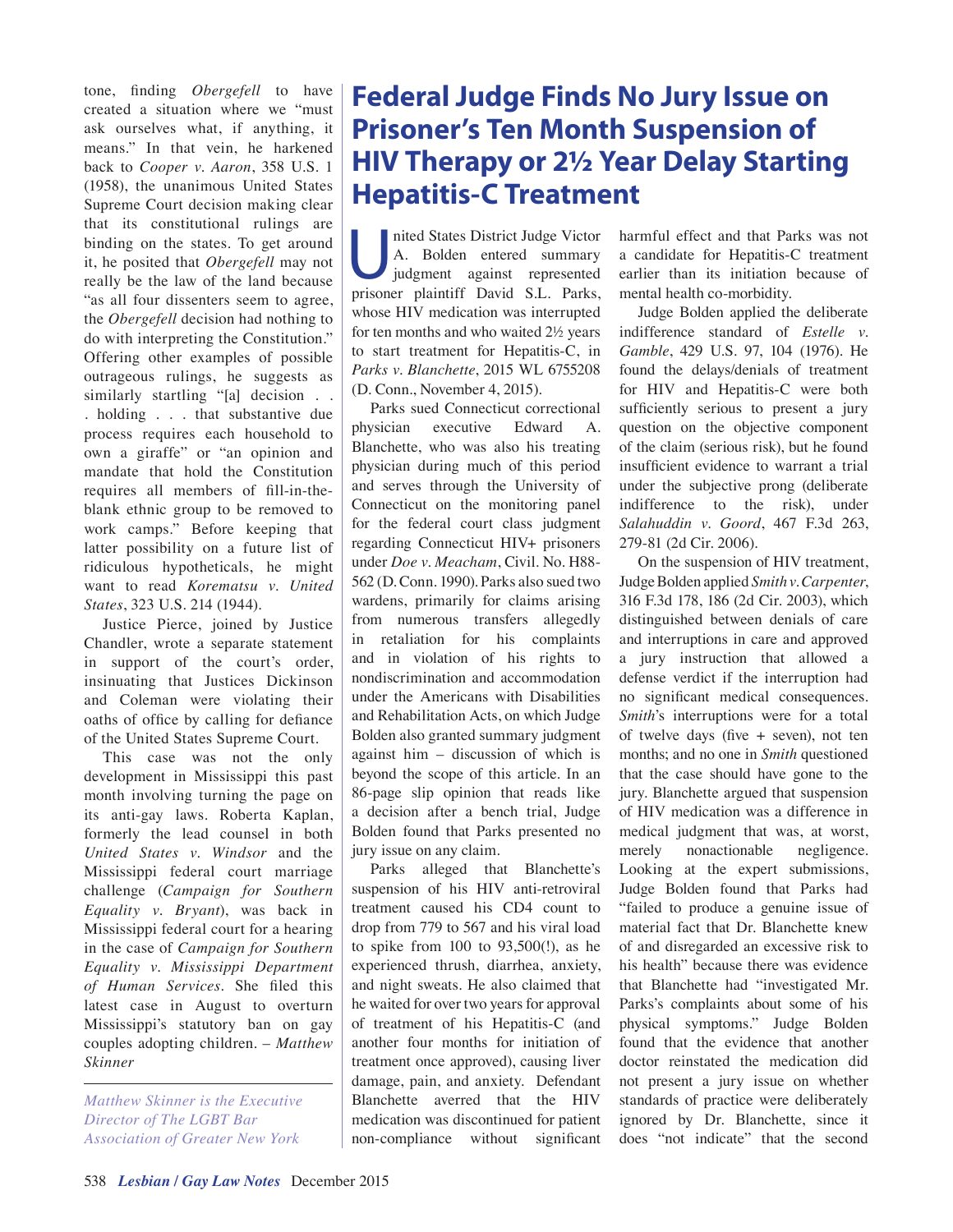doctor "disagreed with Dr. Blanchette's reasoning or course of treatment." Finally, Judge Bolden rejected Parks' expert's opinion that, if medication were to be denied because of patient noncompliance, Blanchette should have first discussed the issue with Parks. He found this opinion "conclusory" because no case decision established that such failure was deliberate indifference "as a matter of law." This is backwards, since Parks was the non-moving party, and he did not have to show entitlement to relief as a matter of law.

As to Hepatitis-C, Blanchette was a voting member of the utilization review committee that found Parks was not a candidate for Interferon because of his neuropsychiatric condition. Judge Bolden found that Parks failed to establish a jury question on subjective deliberate indifference to risk, under *Johnson v. Wright*, 412 F.3d 398, 404 (2d Cir. 2005), which actually reversed a summary judgment for defendant corrections officials on the issue of denial of Interferon for Hepatitis-C. Parks had argued that Blanchette's mental health reasons were a "post hoc rationalization" created after Parks contacted human rights organizations about the denial. Judge Bolden found "no evidence" of same, noting that Blanchette had prior chart notes about mental health concerns – despite the rule that using prior consistent statements to rebut charges of fabrication almost always presents a jury question on credibility.

 Judge Bolden also found "no evidence" that Blanchette unduly influenced the utilization review decision despite evidence of his anger towards Parks (and charges of arranging his retaliatory transfer), ruling that "temporal proximity alone" did not present a jury question. In any event, even if Dr. Blanchette denied Hepatitis-C treatment for retaliatory reasons, Parks would have been denied anyway for mental health reasons, defeating the claim under *Mount Healthy School Dist. v. Doyle*, 429 U.S. 274, 287 (1977), since there were also valid reasons for the action. (Mount Healthy was a case tried to judgment, and the presence of

a "mixed motive" is also usually a jury question.)

Judge Bolden found "ample evidence" that Parks "suffered from some kind of mental health condition," and his expert failed to buttress "with external sources" his opinion that withholding Hepatitis-C treatment for conditions other than depression or suicidal ideation substantially deviated from accepted practice. Judge Bolden found that Blanchette was "evaluating Mr. Parks carefully" and wrote: "Because Dr. Blanchette exercised his medical judgment in deciding to delay the administration of Interferon and that judgment was not entirely arbitrary," summary judgment was appropriate.

Judge Bolden distinguished *Johnson*'s reversal of summary of *Colon v. Coughlin*, 58 F.3d 865, 873 (2d Cir. 1995).

This decision is noteworthy for its painstaking review of factual submissions at summary judgment, as well as its seeming conversion of 8th Amendment factual and expert disputes into questions of law in a case involving protracted delays and denials in known treatment for a complex patient. It is reminiscent of the challenge to denial of sex reassignment surgery to the transgender plaintiff in *Kosilek v. Spencer*, 774 F.3d 63 (1st Cir. December 16, 2014), reported in *Law Notes* (January 2015, at pages 3-4). (At least Kosilek got a trial.) In this writer's view, although the stars may not have been in alignment for Parks to win before a jury, Judge Bolden's exhaustive attempt

**This decision is noteworthy for its painstaking review of factual submissions at summary judgment, as well as its seeming conversion of 8th Amendment factual and expert disputes into questions of law in a case involving protracted delays and denials in known treatment for a complex patient.**

judgment by noting that here there was no unanimity of recommendation among treating providers about providing the Hepatitis-C treatment (despite Connecticut's taking such decisions from treating providers and referring them to committee) and no rigid application of protocols to deny treatment. He also wrote, in apparent disregard of feuding expert declarations, that there was "no conflict" as to whether denial of Interferon was medically justifiable. Judge Bolden found that Blanchette was not "personally involved" in the delay of Hepatitis-C treatment after Parks was approved for Interferon, since he was no longer a treating provider and Parks did not show that he knew there was a delay in implementation under the standards to align the stars himself usurped the jury's role and misapplied summary judgment standards.

The opinion notes the court's appreciation for the advocacy of Parks' appointed counsel throughout the litigation. He was represented by the Law Office of Andrew O'Toole, LLC, Hartford, which self-identifies as a "boutique" law firm specializing in business litigation, with a *pro bono* commitment. – *William J. Rold*

*William J. Rold is a civil rights attorney in New York City and a former judge. He previously represented the American Bar Association on the National Commission for Correctional Health Care.*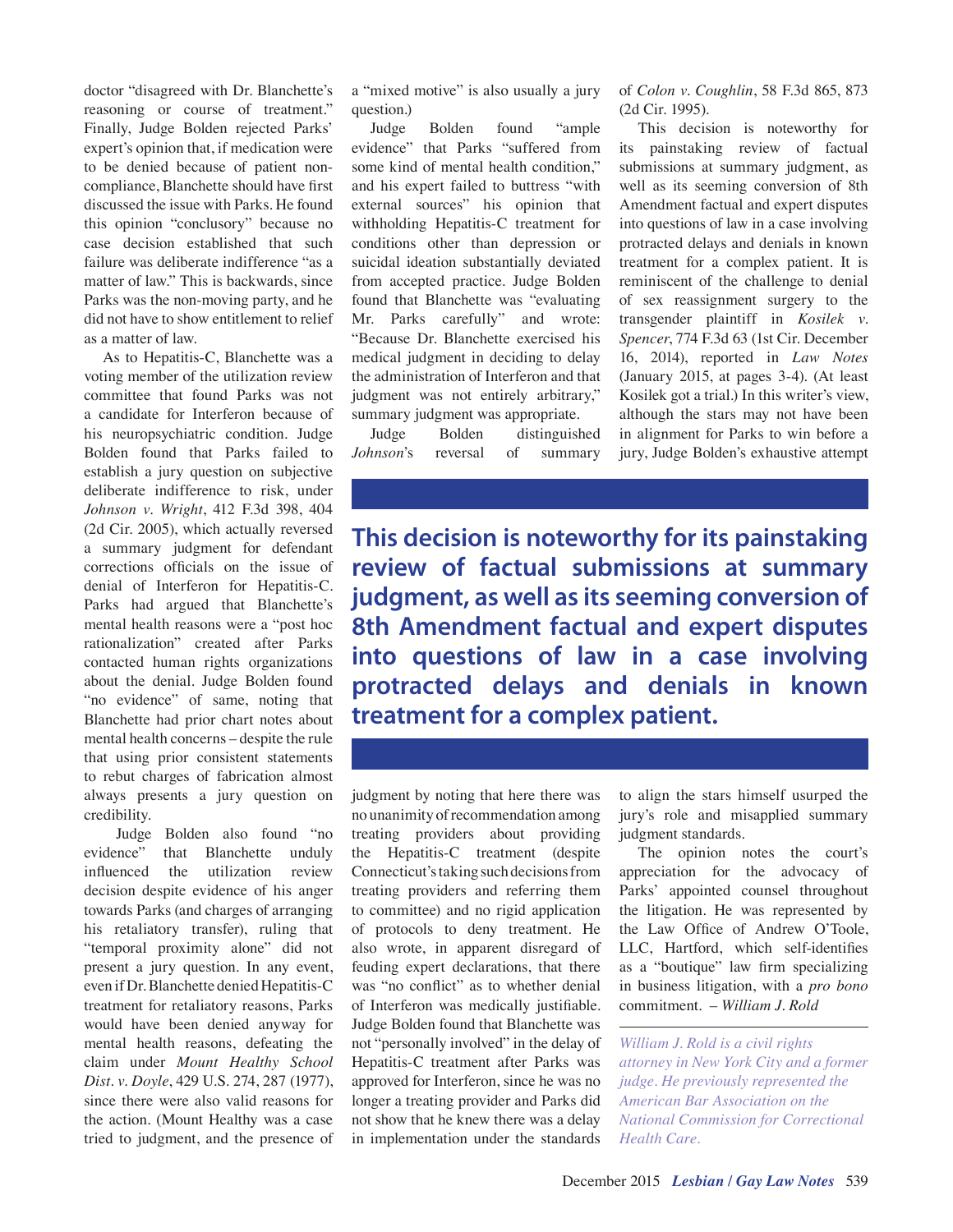### **7th Circuit Rules Chicago Sheriff Violated First Amendment Rights of Backpage.com by Pressuring Credit Card Companies**

**Cook County, Illinois, Sheriff<br>Thomas J. Dart violated the**<br>Ist Amendment rights of Thomas J. Dart violated the Amendment Backpage.com when he sent a letter to the executives of MasterCard and Visa pressuring them to refrain from processing credit card transactions between Backpage and its advertisers, ruled the 7th Circuit on November 30 in a sweeping free speech opinion by Circuit Judge Richard Posner. *Backpage.com, LLC v. Dart*, 2015 U.S. App. LEXIS 20728, 2015 WL 7717221.

Wrote Posner, "The Sheriff of Cook County, Tom Dart, has embarked on a campaign intended to crush Backpage's adult categories, whether or not the jobs are sexual – not every employee of a brothel is a sex worker)."

District Judge John J. Tharp, Jr., had denied Backpage's motion for a preliminary injunction against Sheriff Dart, reasoning that he was just exercising his own free speech rights by writing to Visa and MasterCard to express his disgust with the sexuallyoriented advertising and alluding to the credit card companies' potential liability under a federal moneylaundering statute.

To Posner and the other members of the panel (Circuit Judges Ripple and

**"While he has a First Amendment right to express his views about Backpage, a public official who tries to shut down an avenue of expression of ideas and opinions through 'actual or threatened imposition of government power or sanction' is violating the First Amendment."** 

adult section – crush Backpage period, it seems – by demanding that firms such as Visa and MasterCard prohibit the use of their credit cards to purchase any ads on Backpage, since the ads might be for illegal sex-related products or services, such as prostitution. Visa and MasterCard bowed to pressure from Sheriff Dart and others by refusing to process transactions in which their credit cards are used to purchase *any* ads on Backpage, even those that advertise indisputably legal services."

Dart's ire is specifically aimed at the "adult" section of Backpage.com, which is "subdivided into escorts, body rubs, strippers and strip clubs, dom[ination] and fetish, ts (transsexual escorts), male escorts, phone [sex], and adult jobs (jobs related to services offered in other

Sykes), Dart was doing more than just expressing a personal opinion. "While he has a First Amendment right to express his views about Backpage," wrote Posner, "a public official who tries to shut down an avenue of expression of ideas and opinions through 'actual or threatened imposition of government power or sanction' is violating the First Amendment," citing *American Family Association, Inc. v. San Francisco*, 277 F.3d 1114 (9th Circ. 2002).

The 7th Circuit panel saw through Dart's carefully-worded letter to perceive the implicit threat of a boycott and possible prosecution. Posner pointed out that if Backpage was engaging in any unlawful activity, Dart could prosecute the organization directly. Dart had attempted to do that with Craigslist, but was rebuffed by the district court in *Dart v. Craigslist, Inc.*, 665 F. Supp. 2d 961 (N.D. Ill. 2009). "Craigslist, perhaps anticipating Dart's campaign against Backpage, shut down its adult section the following year," Posner observed, "though adult ads can be found elsewhere on its website. The suit against Craigslist having failed, the sheriff decided to proceed against Backpage not by litigation but instead by suffocation, depriving the company of ad revenues by scaring off its payments-service providers. The analogy is to killing a person by cutting off his oxygen supply rather than by shooting him. Still, if all the sheriff were doing to crush Backpage was done in his capacity as a private citizen rather than as a government official (and a powerful government official at that), he would be within his rights. But he is using the power of his office to threaten legal sanctions against the creditcard companies for facilitating future speech, and by doing so he is violating the First Amendment unless there is *no* constitutionally protected speech in the ads on Backpage's website – and no one is claiming that."

"The First Amendment forbids a public official to attempt to suppress the protected speech of private persons by threatening that legal sanctions will at his urging be imposed unless there is compliance with his demands," Posner asserted. He picked apart Dart's letter in detail, concluding that it was not a mere expression of Dart's opinion, but rather was "designed to compel the credit card companies to act by inserting Dart into the discussion; he'll be chatting them up." The credit card companies certainly felt threatened; shortly after receiving the letter, both of them cut off Backpage and informed Dart of their actions, which he hailed at a press conference, with a press release claiming credit for their actions. Backpage was forced to make its ads free, forfeiting a major source of revenue, which led to this lawsuit.

Posner pointed out that a letter like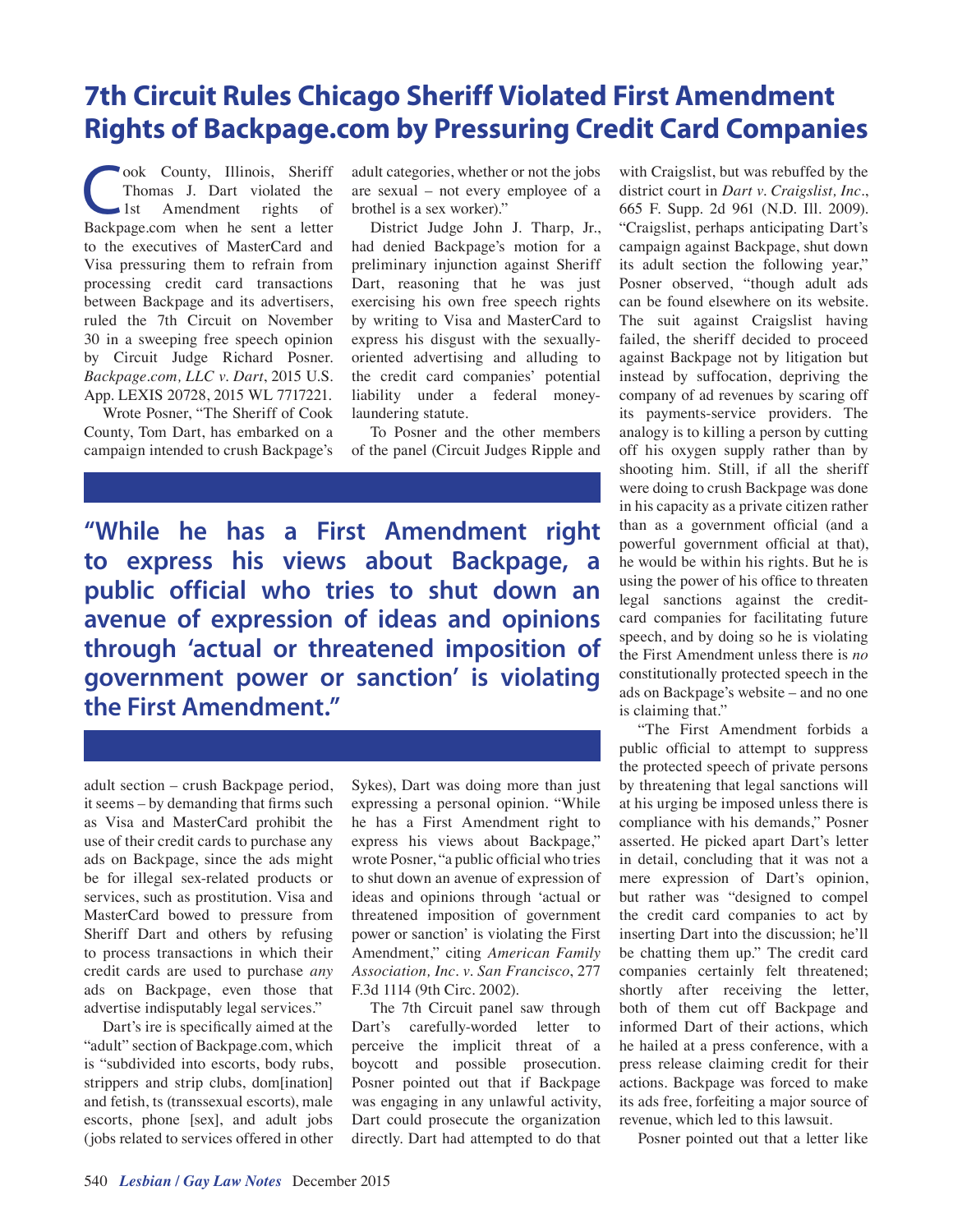Dart's emanating from a private citizen "would be more likely to be discarded or filed away than to be acted on," noting that the companies had received numerous such letters from private citizens in the past objecting to their facilitating operation of websites such as Backpage and Craigslist.

The court concluded that the credit card companies "were victims of government coercion aimed at shutting up or shutting down Backpage's adult section (more likely aimed at bankrupting Backpage – lest the ads that the sheriff doesn't like simply migrate to other sections of the website), when it is unclear that Backpage is engaged in illegal activity, and if it is not then the credit card companies cannot be accomplices and should not be threatened by the sheriff and his staff."

Posner rejected Dart's argument that most of the sexually-related advertising on Backpage is illegal. "Fetishism? Phone sex? Performances by striptease artists? (Vulgar is not violent.) One ad in the category 'dom & fetish' is for the services of a 'professional dominatrix' – a woman who is paid to whip or otherwise humiliate a customer in order to arouse him sexually. It's not obvious that such conduct endangers women or children or violates any laws, including laws against prostitution," wrote Posner. What is delightful about that paragraph, actually, is Posner's citations to several on-line reference sources spelling out the activities of professional dominatrices. Indeed, the entire opinion is a delight to read, as Posner's indignation with the sheriff's abuse of power shines through the writing. The opinion is available free on the 7th Circuit's website.

Backpage.com is represented by James C. Grant of Davis Wright Tremaine (Seattle) and Robert Corn-Revere and Ronald G. London of the same firm's D.C. office. The court received amicus briefs from Ilya Shapiro on behalf of the Cato Institute, Reason Foundation, Dkt Liberty Project, and Wayne Giampietro on behalf of the Center for Democracy & Technology, the Electronic Frontier Foundation, and the Association of Alternative Newmedia. ■

### **Federal Court Refuses to Dismiss Challenge to Michigan's Restrictive Policy on Driver License Gender Changes**

S. District Judge Nancy G.<br>Edmunds held in *Love v.*<br>Johnson, 2015 U.S. Dist. LEXIS Edmunds held in *Love v. Johnson*, 2015 U.S. Dist. LEXIS 154338, 2015 WL 7180471 (E.D. Mich., November 16, 2015), that a group of transgender individuals' civil rights lawsuit against the Michigan Secretary of State, seeking a declaration that the Michigan state department's policy for changing the sex on a state-issued ID card is unconstitutional, survived Defendant's motion to dismiss.

that a person "has had appropriate clinical treatment for gender transition" in order to issue a new passport showing the individual's appropriate gender.

State laws differ as to how an individual can amend their gender on a birth certificate. Under Michigan law, Plaintiffs would be required to undergo sex-reassignment surgery to procure an amended birth certificate. Further, two of the named Plaintiffs were unable to obtain an accurate Michigan driver's

**The driving force behind the Plaintiffs' complaint is that having to carry state I.D. that mislabels their gender subjects them to harassment, embarrassment, and psychological injury by labeling them by the wrong sex.** 

In 2011, Michigan Secretary of State Ruth Johnson, the named Defendant, implemented a new policy for "changing sex" on a state ID, holding that an applicant was required to provide a certified birth certificate showing the sex of the applicant to make a change to a state ID, no longer accepting a U.S. passport as proof of a sex change. As a result, transgender individuals in Michigan were forced to procure an amended birth certificate in order to obtain a new state ID, thereby "placing onerous and in some cases, insurmountable obstacles to prevent transgender persons from correcting the gender on driver's licenses and state IDs" because it is a much more accessible policy to alter one's federal passport. The U.S Department of State only requires a doctor's certification license because the state in which they were born did not allow them to amend the gender on their birth certificates. Plaintiffs therefore claimed that these obstacles created various subclasses solely based on an individual's state of birth.

Further, Plaintiffs claimed that the policy required them to reveal "their transgender status, their transition, and/or medical condition to all who see their licenses, including complete strangers" and the forced disclosure of their status places them at great risk of bodily injury. The driving force behind the Plaintiffs' complaint is that having to carry state I.D. that mislabels their gender subjects them to harassment, embarrassment, and psychological injury by labeling them by the wrong sex. Based on these disclosures,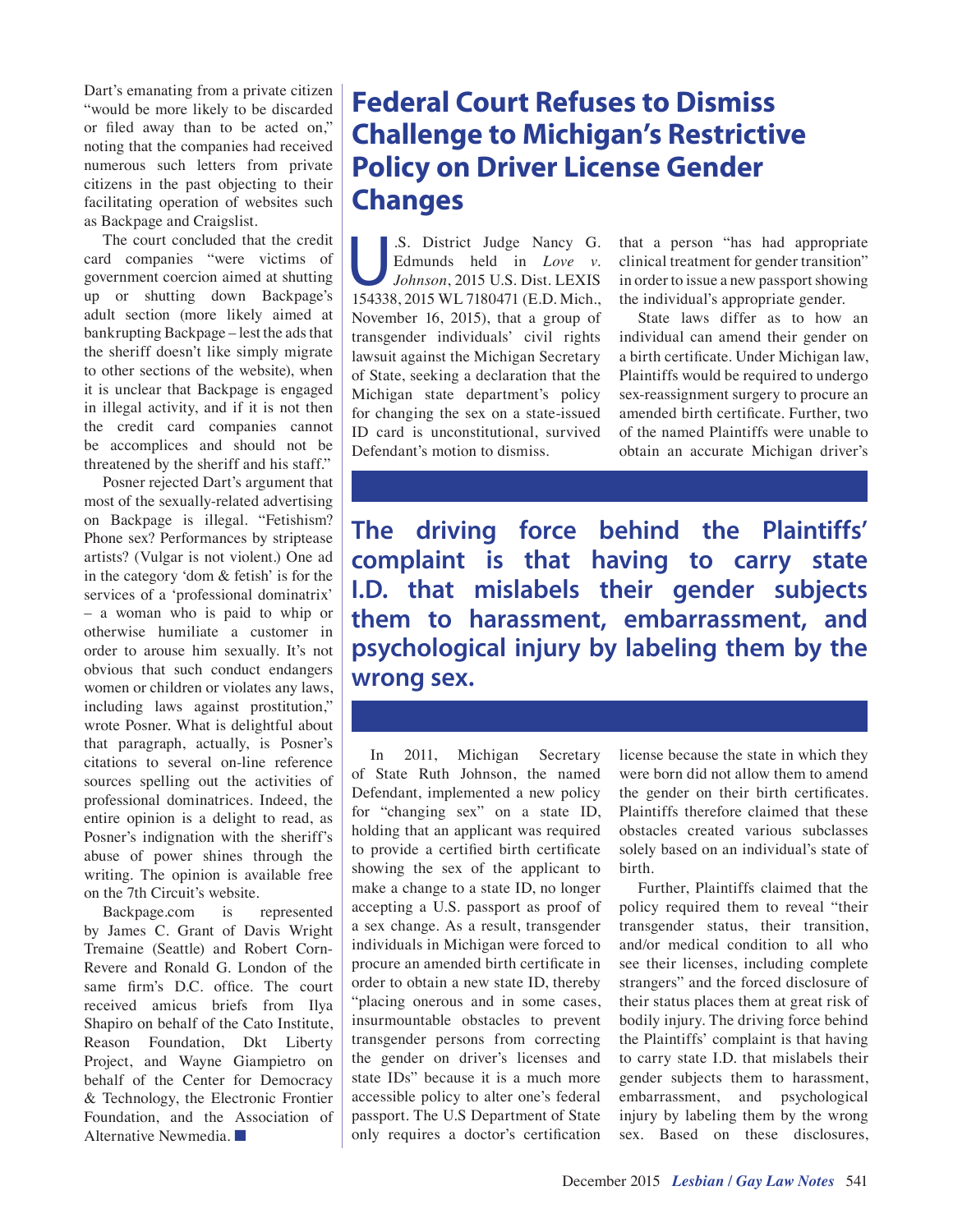Plaintiffs sought a declaration that the Policy was unconstitutional on the basis that it impermissibly interfered with their right to free speech, substantive due process, and equal protection of the law. Also, Plaintiffs alleged that the Policy implicated their right to travel and their autonomy in medical decision-making.

Plaintiffs claimed that the policy violated their right to privacy under the Due Process Clause of the Fourteenth Amendment because it forced them to reveal their transgender status to complete strangers. The court recognized that two types interests have been identified as protected by the right to privacy, rooted in substantive due process: the interest in independence in making certain kinds of physical injury, and endangering their personal security and bodily integrity.

The Defendant's contrary argument relied on the contrast between cases in the Sixth Circuit to the current one where precedent was set, according to Defendant, on a "very real threat" to bodily harm in such a case where it was a violent gang against an undercover officer who testified against them. (*Kallstrom v. City of Columbus*, 136 F.3d 1055, 1060 (6th Cir. 1998)). The court was not persuaded by this argument, because *Kallstrom* unambiguously identified the right to personal security and bodily integrity "from a perceived likely threat." The court found that the Plaintiffs offered a plethora of evidence which, accepted

### **The court found that the Plaintiffs offered a plethora of evidence which suggested that the policy posed a real threat to their personal security and bodily integrity.**

of important decisions and the interest in avoiding disclosure of personal matters. See *Lambert v. Hartman*, 517 F.3d 433, 440 (6th Cir. 2008), in which the Sixth Circuit describes the later as the right to "informational privacy." A plaintiff alleging a violation of her right to informational privacy must demonstrate that the interest at stake related to a "fundamental liberty interest."

The Sixth Circuit recognized an informational-privacy interest in only two instances: where the release of personal information would lead to bodily harm or where the information released was of a sexual, personal, or humiliating nature. According to the Plaintiffs, because the Policy requires them to carry an ID with a sex that conflicts with their lived sex, the Defendant forces them to reveal their transgender status to complete strangers, placing them at serious risk

as true for purposes of deciding the motion to dismiss, suggested that the policy posed a real threat to their personal security and bodily integrity. The court stated, "In addition to general statistics regarding the high incidence of hate crimes among transgender individuals . . . when their transgender status is revealed, Plaintiffs point to first-hand experience of harassing conduct that transgender persons often live through when forced to produce an ID document that fails to match their lived gender." The court found that those allegations cut at the very essence of personhood protected under the substantive component of the Due Process Clause.

The Sixth Circuit has also found in the past that transgender individuals are among those who possess a constitutional right to maintain medical confidentiality. "Plaintiffs, relying on their own experiences and the findings of several well-documented studies, maintain that there is a great deal of animosity towards the transgender community" and the court found no reason to doubt that where disclosure of this highly intimate information may fall into the hands of persons harboring such negative feelings, the Policy creates a very real threat to Plaintiffs' personal security and bodily integrity.

The Defendant "vaguely" offered two purported state interests — albeit not in the context of a fundamental right, since Defendant was arguing that no fundamental right was at stake in this case  $-$  in support of the Policy: (1) maintaining accurate state identification documents to promote effective law enforcement and, (2) ensuring that the information on the license is consistent with other state records describing the individual. The court stated that the Policy bore little, if any, connection to the Defendant's stated interests, and even if it did, as Plaintiffs pointed out, "because of the policy, the sex listed on their licenses fails to match their appearance and sex associated with their names" so in essence, the policy undermines the Defendant's interests in accurately identifying Plaintiffs to "promote law enforcement."

The court concluded by stating, "Finally, the Court need not spill a considerable amount of ink on the narrow tailoring requirement," recognizing that at least 25 states do not require what Michigan does to change gender on one's license. Consequently, the Court stated, it "…seriously doubts that these states have any less interest in ensuring an accurate record keeping system." Thus, the Defendant's motion to dismiss was denied and the case may be ripe for a quick summary judgment motion by the Plaintiffs, who are represented by the ACLU Fund of Michigan, the ACLU Foundation of Illinois, and cooperating attorneys from the Chicago office of Proskauer Rose, LLP. – *Anthony Sears*

*Anthony Sears ('16) studies at New York Law School.*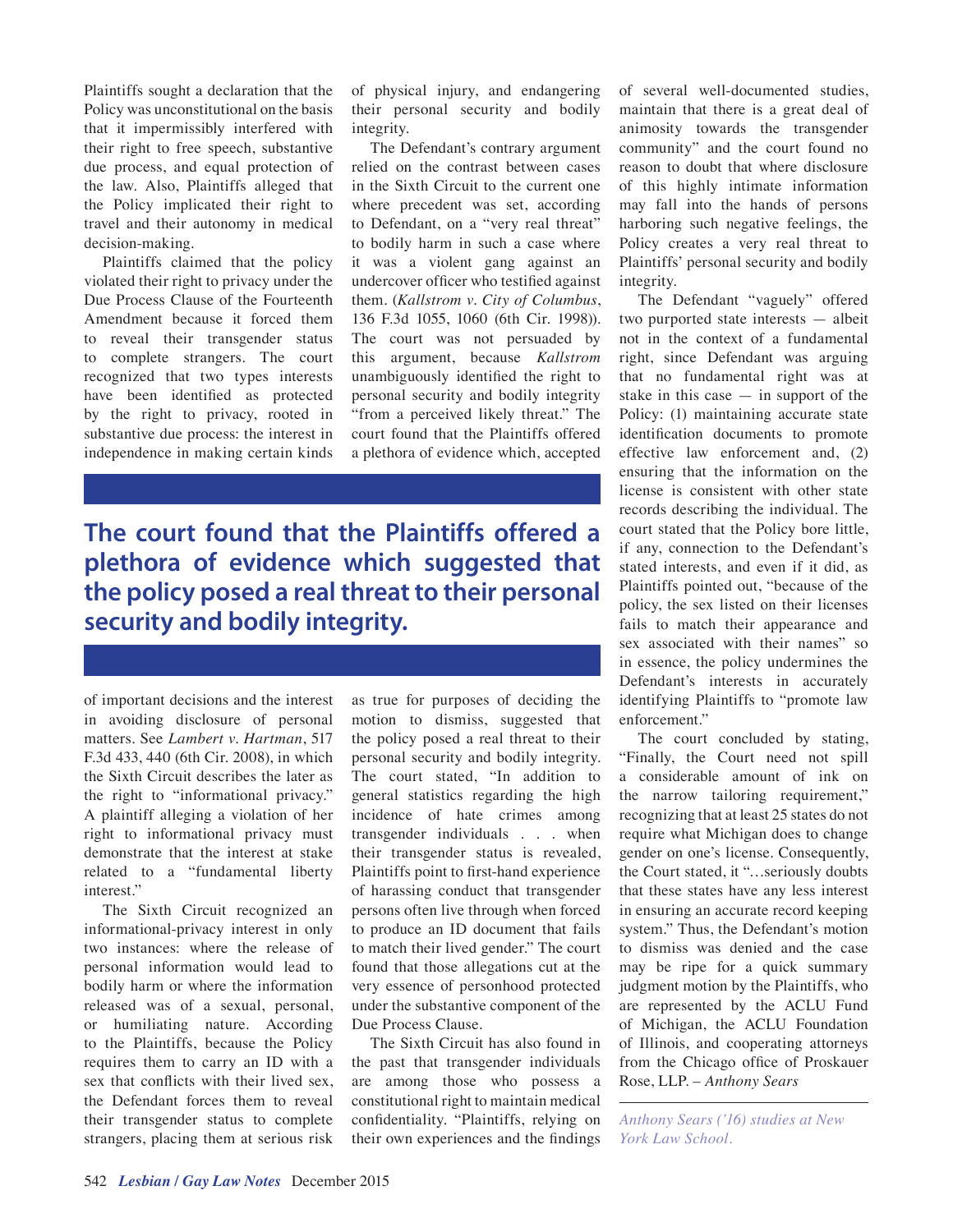**U.S. BOARD OF VETERANS APPEALS** – The Board of Veterans Appeals has ruled that the same-sex spouse of a Veteran, married after completing his military service, meets the criteria for compensation for a dependent spouse. *[Title Redacted by Agency]*, Bd. Vet. App. 1539940, 2015 WL 6941094 (Decision Date: 9/17/15; Archive Date: 10/2/15). Both the veteran and his spouse are residents of California. The veteran served from 1981 to 2002. The men were married in California in 2008, during the period between the California Supreme Court's marriage equality decision and the vote to adopt Proposition 8. The veteran than applied for eligibility for additional compensation for a dependent spouse. The Regional Office in Reno, Nevada, denied the application, and the veteran appealed. Under the relevant statute, wrote the Board, a spouse is defined as "a person of the opposite sex whose marriage is recognized for VA purposes," and a recognized marriage is one that is valid under the law of the place where the parties resided at the time of the marriage or the law of the place where the parties resided when the right to benefits accrued. "The Board notes that on June 26, 2013, the United States Supreme Court ruled that Section 3 of the Defense of Marriage Act (DOMA), which limited the definition of marriage for purposes of federal benefits to spouses of the opposite sex, was unconstitutional. . . These invalid provisions are substantively identical to the provisions defining spouse for VA purposes." As the claims file reflected that the men were California residents at the time of the marriage and have remained so throughout all the relevant time period, and California has recognized the marriage throughout that period, the Board granted the appeal, granting the claim for additional compensation for a dependent spouse. This is consistent with the position taken by the Department of Veterans

Affairs after the Supreme Court decided *Windsor* and *Obergefell*. The opinion gives no reason why the Board took so long after the *Windsor* decision to render this ruling on the appeal, or why the title of the ruling was redacted by the agency.

**6TH CIRCUIT COURT OF APPEALS**

– On November 5, a 6th Circuit panel consisting of Judges Keith, Rogers and Donald issued a brief order in *Miller v. Davis*, Nos. 15-5880/5961/5978, the pending appeals by Rowan County, Kentucky, Clerk Kim Davis from various orders and rulings issued by District Judge David Bunning. After the Supreme Court ruled in favor of marriage equality in *Obergefell v. Hodges*, a case that directly decided that Kentucky's ban on same-sex marriage was unconstitutional, Davis instituted a policy in her office of issuing no marriage licenses. As she explained, her religious beliefs justified her refusal to issue licenses to same-sex couples, and she was taking her office out of the marriage license business so as not to be accused of discriminating by issuing licenses to different sex couples while refusing them to samesex couples. Two couples sued, and Judge Bunning issued a preliminary injunction on August 12, requiring Davis to issue licenses to the plaintiff couples; Davis sought a stay pending appeal which the 6th Circuit denied on August 28. Meanwhile, plaintiffs secured from Bunning a modification of his preliminary injunction to apply to license applications from all qualified couples, on September 3. Davis's defiance of both orders landed her in jail for five days for contempt, while one of her deputy clerks began issuing licenses. Davis has appealed everything to the 6th Circuit, and she sought a stay of the modified preliminary injunction. In this order, the court denied Davis's request. Davis had argued that it was improper for Judge Bunning to have modified his original preliminary injunction – which had ordered that marriage licenses be issued to the two plaintiff couples in the case –to expand it to all qualified marriage license applicants, at a time when Davis's appeal was pending before the 6th Circuit. Rejecting this argument, the panel cited Fed. R. Civ. Pro. 62(c), which provides that while an appeal from a ruling on injunctive relief is pending "the court may suspend, modify, restore, or grant an injunction." So there, Liberty Counsel. Evidently Davis's attorneys have difficult construing plain language from the Federal Rules of Civil Procedure.

#### **9TH CIRCUIT COURT OF APPEALS** –

In *Smbatyan v. Lynch*, 2015 U.S. App. LEXIS 19778, 2015 WL 7074811 (Nov. 13, 2015), the court rejected a petition by a man from Armenia whose motion to reopen his case had been denied by the Board of Immigration Appeals. The plaintiff at his removal hearing submitted "substantial evidence of violent anti-gay sentiment in Armenia," wrote the court. "Given this, the B.I.A. did not abuse its discretion in finding that a single article that stated that hostilities towards gay men had 'increased' did not show that conditions in Armenia had changed since the removal hearing." However, it seems that Smbatyan's problem had primarily been one of credibility. Even if he had shown that it was quite dangerous for gay people to be in Armenia, the court said that such evidence was not "material when Smbatyan was denied relief based on an adverse credibility determination that would be unaffected by changed conditions in Armenia." Smbatyan was criticized by the court for waiting six years before moving to reopen the hearing or to raise ineffective assistance of counsel claims in support of his motion. The brief opinion does not even hint about what the credibility problems were.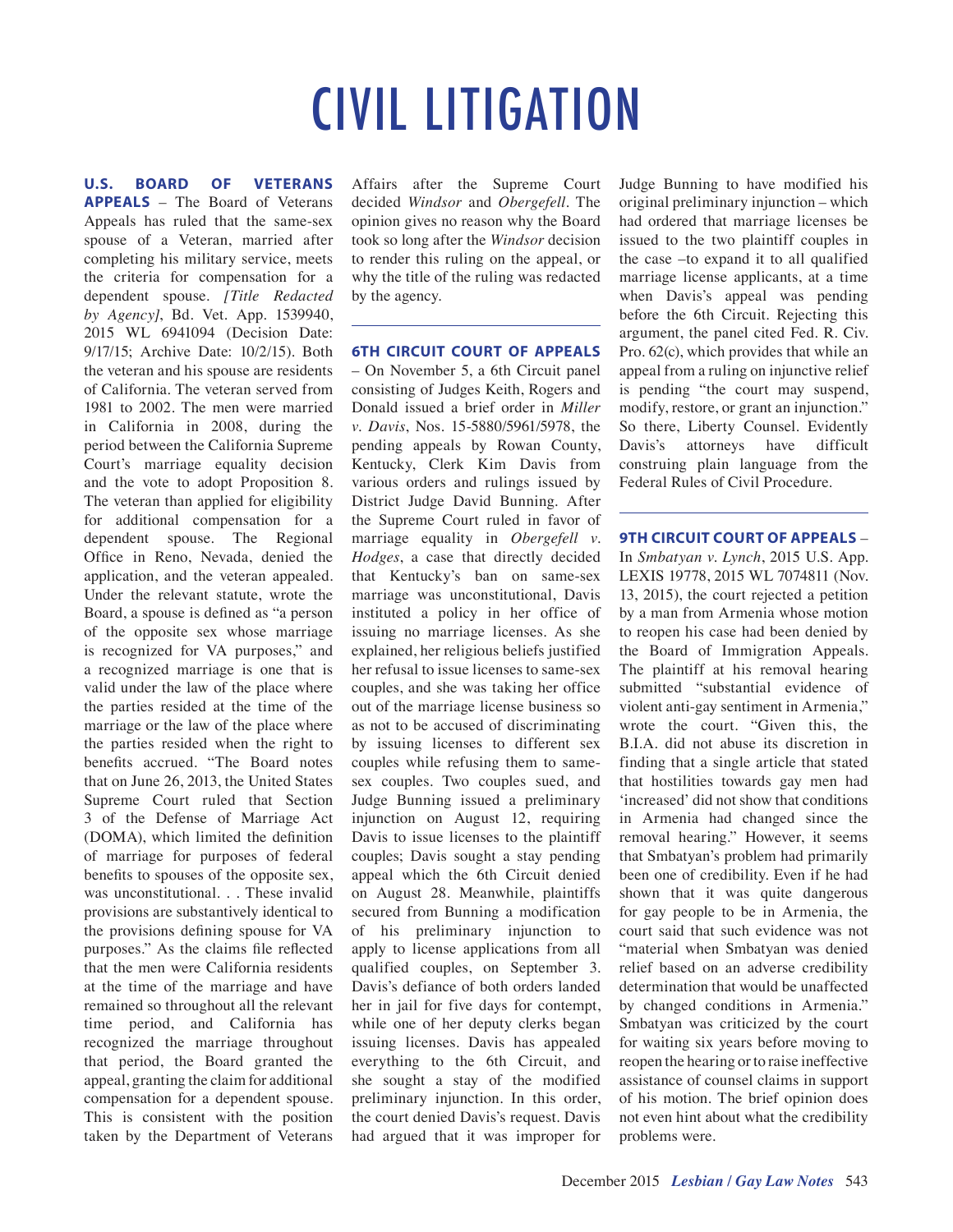**ARKANSAS** – The *Arkansas Democrat Gazette* (Little Rock) reported on November 7 that Washington County Circuit Judge Doug Martin denied a request by opponents of the Fayetteville Uniform Civil Rights Protection Ordinance to issue an injunction staying application of the law pending the outcome of their lawsuit challenging its validity. The opponents argue that a state statute preempts the city from legislating to protect LGBT people from discrimination, because there is no such protection under state law. Martin ruled that the Protect Fayetteville Ballot Question Committee had failed to show that the ordinance would cause irreparable harm if it was enforced or that they had a reasonable probability of prevailing on the merits in their lawsuit. The *Democrat Gazette* reported on November 24 that Arkansas Attorney General Leslie Rutledge filed a motion on November 23 to intervene on behalf of the state in the lawsuit challenging the ordinance, since the defenders of the measure had challenged the constitutionality of the Arkansas Intrastate Commerce Improvement Act, the euphemistically named statute that purports to bar localities from banning forms of discrimination that are allowed under state law.

**ARKANSAS** – On November 23, Pulaski County Circuit Judge Tim Fox ruled from the bench that the Department of Health was required to amend the birth certificates of three children born to same-sex families to properly show both of their parents. The parents said that a delay in getting appropriate birth certificates would directly harm them by making it difficult to obtain insurance to cover the infants. On November 24, the Department asked Fox to stay his order, claiming it could not go into effect until it was put into writing. Fox had ordered that that the certificates be issued without waiting for his written opinion, to follow, because of potential

harm to the interests of the children. The Health Department had insisted that a non-birthing same-sex spouse get a court order to be listed on a birth certificate, but the plaintiffs argued that this was discriminatory since heterosexual couples are not put through such a requirement. They argued that the parental presumption concerning the spouse of a woman who gives birth should apply. By the end of the month there was no report of a stay having been issued. *Associated Press*, Nov. 23 & 24.

**CALIFORNIA** – The California 3rd District Court of Appeal affirmed a judgment by the Sacramento Superior Court that an AIDS service provider was not liable to an HIV-positive man for failing to prevent him from developing HIV infection. *Alonzo v. Center for AIDS Research and Services – Sacramento (CARES)*, 2015 WL 7012514, 2015 Cal. App. Unpub. LEXIS 8196 (Nov. 12, 2015). Justice Duarte was critical of the plaintiff, observing that "the bulk of this appeal rests on theories that were not pleaded in the complaint or on facts as to which objections were sustained by evidentiary rulings that are not properly challenged on appeal." The facts of the case are difficult to sort out from the opinion, but it appears that Alonzo claims that the clinic's failure to provide him with PREP treatment was responsible for his developing HIV. Alonzo's factual allegations are difficult to reconcile as he testified differently at different times as to the chronology of events, but it came down to whether Alonzo was within the 72 hour effective post-exposure treatment period when he showed up at the clinic early on a Monday morning, his testimony varying as to the last time he had sex. Ultimately the court concluded that Alonzo failed to show that he was within the treatment window when he showed up at the clinic, and had failed to present expert testimony to rebut the testimony of the clinic's expert as to the appropriate standard of care. The court also rejected Alonzo's allegation that the clinic breached a duty to him to warn him that his sexual partner was HIV positive, noting particularly expert testimony for the clinic that "it would breach the duty of care to disclose that Alonzo had been exposed to HIV." Alonzo raised a discrimination claim on appeal, which the court rejected as not having been asserted in his complaint. The opinion does not state that Alonzo was representing himself *pro se*, but does not list counsel for either party.

**CONNECTICUT** – In *Doe v. Sotil Tree Service*, 2015 WL 6684889 (Ct. Super. Ct., Oct. 15, 2015), the court rejected the plaintiff's claim that the employer violated his privacy rights under Gen. Stat. Sec. 19a-590 by revealing that plaintiff has AIDS to co-workers. The court found that the plaintiff had spoken about his medical problems with family members and co-workers, that the employer credibly denied the allegation that he was told about plaintiff's illness "in confidence," and that the employer had actually been very supportive of the plaintiff, driving him to the hospital and installing a small refrigerator in the plaintiff's rented room on the company's premises so that he would not have to use the communal refrigerator for his medications.

**FLORIDA** – U.S. District Judge James S. Moody Jr. granted summary judgment to the employer in an Americans with Disabilities Act (ADA) case brought *pro se* by a gay HIV-positive man who had resigned a position as Vice President-Premier Relationship Manager at the Miami Beach Branch of HSBC Bank. *Rodriguez v. HSBC Bank USA, N.A.*, 2015 U.S. Dist. LEXIS 157883, 2015 WL 7429273 (M.D. Fla., Nov. 23, 2015). Plaintiff's complaint, first filed in state court and removed to federal court by the defendant, failed to specify what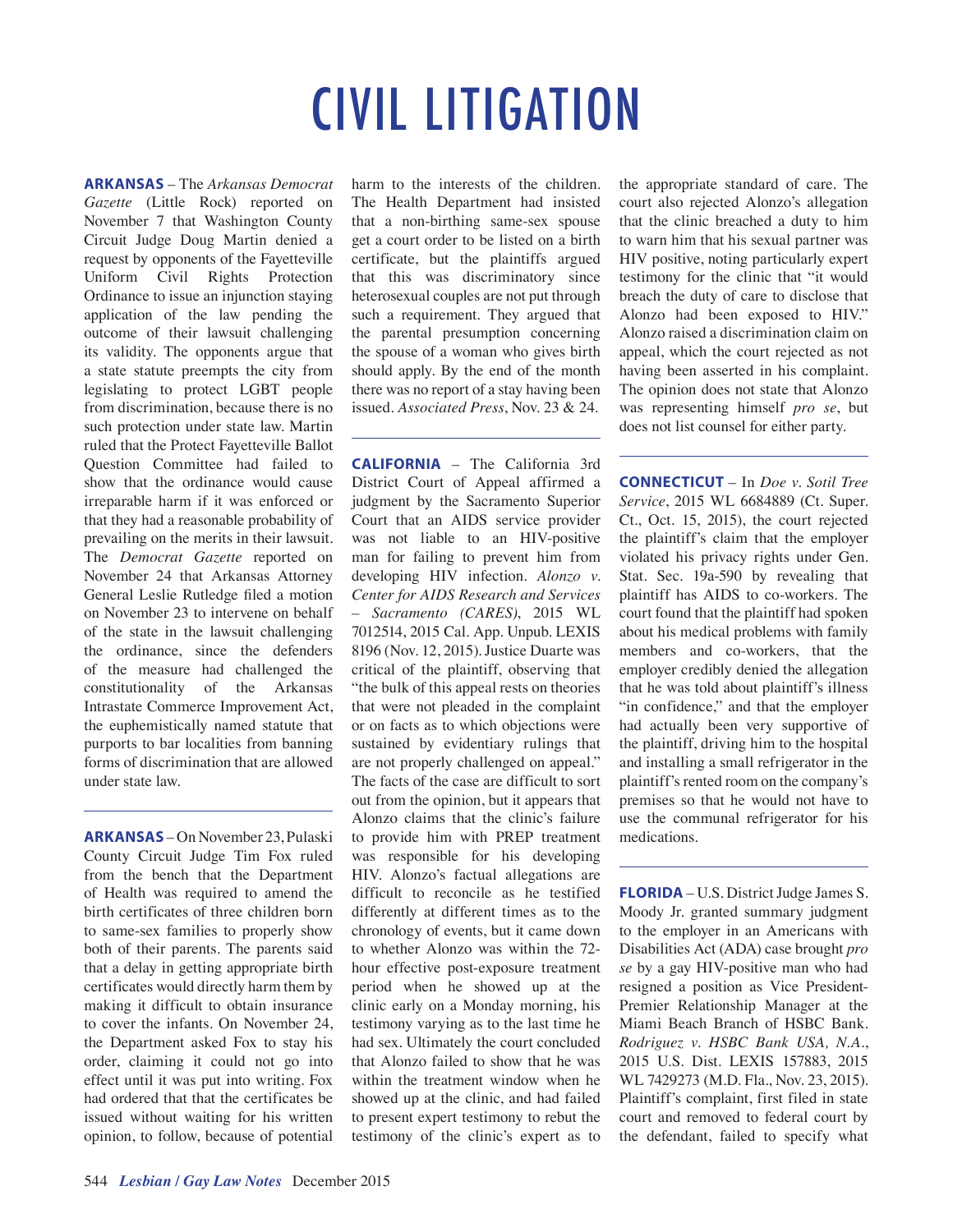statutes were violated, but defendant did not file a motion to dismiss, instead going through discovery and filing a motion for summary judgment. As the complaint alleged generally that the plaintiff suffered discrimination because of his HIV-status, Judge Moody construed the complaint as asserting claims under the ADA and parallel provisions of Florida's antidiscrimination statute of disparate treatment, hostile work environment, and constructive discharge. In a possibly controversial move, Judge Moody concluded that despite his HIV-status Rodriguez failed the first step of a disability discrimination claim, finding that Rodriguez was not a "individual with a disability" within the meaning of the two statutes. While acknowledging regulatory guidance by the Equal Employment Opportunity Commission suggesting that a person with HIV would presumptively qualify as a person with a disability, Moody observed that Rodriguez's factual allegations fell short of establishing that he was ever substantially limited in a major life activity as a result of his HIV-status. Indeed, Rodriguez testified in his deposition that he was not limited as a result of his HIV-status and that he was not taking any HIVspecific medications; his medical record showed that his HIV infection was "well controlled" and he never missed work because of it. Rodriguez insisted more than once that he did not have a disability, apparently unaware that his doomed his claim from the outset. (The court's analysis overlooks the regulatory guidance indicating that HIV's effect in compromising a person's immune system could be deemed the limitation of a major life activity necessary to qualify an infected individual as disabled despite the lack of external symptoms.) The court never overtly considered the alternative possibility that Rodriguez was regarded as having a disability, probably because there were no factual allegations apart from

Rodriguez's conclusory statements that would support such a claim. Moody proceeded to analyze the motion as if Rodriguez had satisfied this first requirement, however, and found that HSBC was entitled to summary judgment anyway since there was no indication that Rodriguez's HIV status had anything to do with the adversity he encountered on the job. Personnel records show that he was promoted and given more responsibility but eventually attained a level at which much more productivity was expected from him, and he fell short in meeting the goals set for him by management, despite being provided guidance to improve. His immediate supervisor was an openly gay man like Rodriguez and there was no basis for claiming antigay animus (which would violate a city ordinance but no state or federal law). Rodriguez had been put on probation and resigned when the probation ended without his achieving specified goals, and it appeared he might be terminated due to performance deficiencies. The hostile environment claim was rejected by Judge Moody, who found just a few scattered remarks in the record over six years of employment, falling far short of pervasive harassment. With the rejection of this claim, the constructive discharge claim fell as well.

**FLORIDA** – In *C.S. v. Department of Children and Families*, 2015 WL 7007794 (Fla. 4th Dist. Ct. App., Nov. 12, 2015), a father was appealing a final judgment that terminated his parental rights on the grounds of "egregious conduct." The conduct in question was "alleged medical neglect of the child who was born HIV positive but progressed to full-blown AIDS as a result of the failure of the parents to properly care for the child." The court decided that because of the "life-anddeath consequences to the child of the failure to provide proper care," the father's conduct could be correctly

characterized as "egregious" within the meaning of the statute, justifying the termination of parental rights.

**GEORGIA** – Judge Madeline Garcia of the Atlanta Immigration Court has granted withholding of removal and protection under the Convention against Torture (CAT) to a Honduran transgender woman who was represented on a pro bono basis by Sutherland Asbill & Brennan LLP, according to a press release from the firm. The October 22 ruling was premised on a finding that she would be more likely than not to suffer persecution, and perhaps serious physical harm, if removed to her home country. An initial trial in 2013 denying relief was appealed to the Board of Immigration Appeals and the 11th Circuit; then the case was retried before Judge Garcia. Sutherland attorneys representing the woman included Samuel J. Casey, James R. McGibbon, Mary Beth Martinez, firm alumnus Michael Freedman, and recent summer associates Kamryn Deegan and Roshni Chokshi. The Sutherland lawyers also received assistance from Keren Zwick and the National Immigrant Justice Center.

**ILLINOIS** – Lambda Legal announced settlement of a discrimination complaint brought by Steven White and Matthew McCrea against Sun Taxi. The driver of the taxi, who forced them to exist his cab after the men kissed each other in the back seat, has apologized to them as part of the settlement, and the owner of the cab has agreed to make a donation to a local LGBT-focused charity, the Illinois Safe Schools Alliance. The men were represented by Lambda staff attorney Kyle Palazzolo and counsel Christopher Clark.

**KANSAS** – In *Fugett v. Secretary of Transportation Services*, 2015 U.S.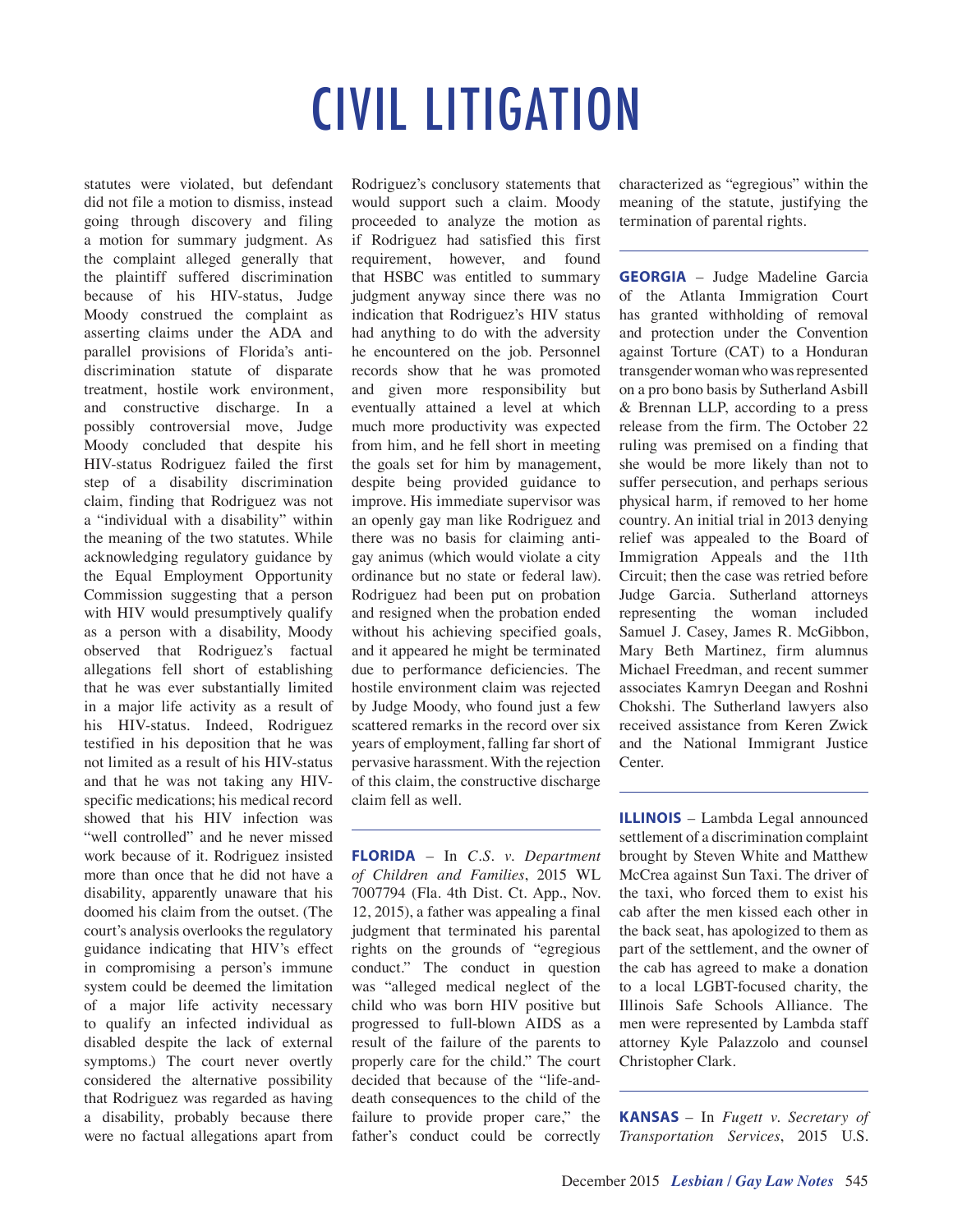Dist. LEXIS 157753 (D. Kans., Nov. 23, 2015), U.S. District Judge Julie A. Robinson denied plaintiff's motion for summary judgment and partially granted the defendant's motion for summary judgment in a Title VII and Kansas Act Against Discrimination case brought by a self-identified heterosexual female employee claiming sexual harassment by a lesbian supervisor. Ultimately, the only claim that survived the cross-motions was a retaliation claim. The court found that the plaintiff had not established severe and pervasive harassment because of her sex. Notably, there was evidence that the alleged harasser was an "equal opportunity" harasser who also mistreated male subordinates.

**KENTUCKY** – A lesbian elementary school teacher who was terminated one day prior to reaching tenure after she went public about marrying her same-sex partner suffered dismissal of her discrimination claims against individual defendants in *Vinova v. Henry County Board of Education*, 2015 U.S. Dist. LEXIS 159492, 2015 WL 7681246 (E.D. Ky., Nov. 24, 2015). Amanda Vinova filed suit against the Board of Education, three individual named defendants, and New Castle Elementary School, at which she had been employed, asserting claims under 42 USC Sec. 2000d (Title VI), KRS Sec. 344.040 (the state's antidiscrimination law), Title VII, and Title IX. The problem she encountered was that these statutes do not authorize claims against individual persons, only against "employers" as statutorily defined or federal funding recipients. The only federal funding recipient in sight in this case is the school district, which was also her employer. The court found no indication that the elementary school, as such, was an entity capable of being sued under these statutes, as it was just a building owned and operated by the school district. In dismissing

claims against all individual defendants and the elementary school, U.S. District Judge Gregory F. Van Tatenhove indicated that the claims against the board of education "remain in place." Vinova is represented by Dawn Elliott and Shannon R. Fauver of Fauver Law Office, Louisville.

**MICHIGAN** – U.S. District Judge Sean F. Cox issued a ruling on November 25 clarifying the basis for his prior decision not to dismiss the Equal Employment Opportunity Commission's Title VII lawsuit against a funeral home that had discharged a transgender woman. *EEOC v. R.G. & G.R. Harris Funeral Homes*, 2015 U.S. Dist. LEXIS 159153, 2015 WL 7567503 (E.D. Mich.). The context is a challenge by the defendant to a September ruling by the U.S. Magistrate Judge on an EEOC a discovery request by the defendant. In rejecting the challenge, Judge Cox noted the defendant's assertion that claims based on the theories that gender identity discrimination or gender transition discrimination violate Title VII as such "remain in a kind of legal limbo" in this case, and sought to dispel that idea. "The Court clarifies here that this Court has *already rejected* the EEOC's theory that the Funeral Home's decision to fire [Aimee] Stephens violated Title VII because it was based on Stephens' status as a transgender person or the fact that Stephens was transitioning from male to female." Cox had rejected those claims in ruling on a motion to dismiss, finding that the basis for Title VII liability here was the alternative claim that Stephens was discharged because she "did not conform to the Funeral Home's sex or gender-based preferences, expectations, or stereotypes," a theory that has been accepted in prior 6th Circuit decisions that are binding precedents for this court. Cox insisted that his prior ruling had "clearly rejected" the other theories. This is one of several cases that the EEOC has initiated or entered as amicus to advance its view, first articulated in a 2012 agency ruling, that gender identity discrimination is sex-related discrimination covered by Title VII, seeking to break out of the narrower sex-stereotyping theory that has been accepted by some federal courts. It seems clear that if the agency is to get federal approval of that theory in this case, it will have to occur at the appellate level. Also pending in the case is a sex discrimination claim based on the allegation that defendant provided a clothing allowance/work clothes for male employees but not for female employees.

**NEW YORK** – When a gay couple's domestic partnership dissolves, how should a court decide their contested custody dispute over their dog? This puzzle confronted N.Y. County Supreme Court Justice Arthur F. Engoron in *Gellenbeck v. Whitton*, 2015 N.Y. Misc. LEXIS 637 (March 2, 2015), in which he initially found that the standard for decision would be "what is best for all concerned" and that each party would have the burden of proving why Stevie, the dog, will have "a better chance of living, prospering, loving and being loved" in the care of one partner as opposed to the other. The ruling was based on a prior case in which a New York County judge ordered a hearing finding that technical "ownership" of the dog is only one factor in such a dispute. But since Engoron ruled in March, there has been a new decision by yet another New York County judge, rejecting the idea that animals have "rights" or "best interests" to be considered and decreeing that such disputes must be settled under property law principles. Engoron, responded to a renewed application from Douglas Gellenback, the partner who is claiming that Stevie was a birthday present from his former domestic partner and belongs solely to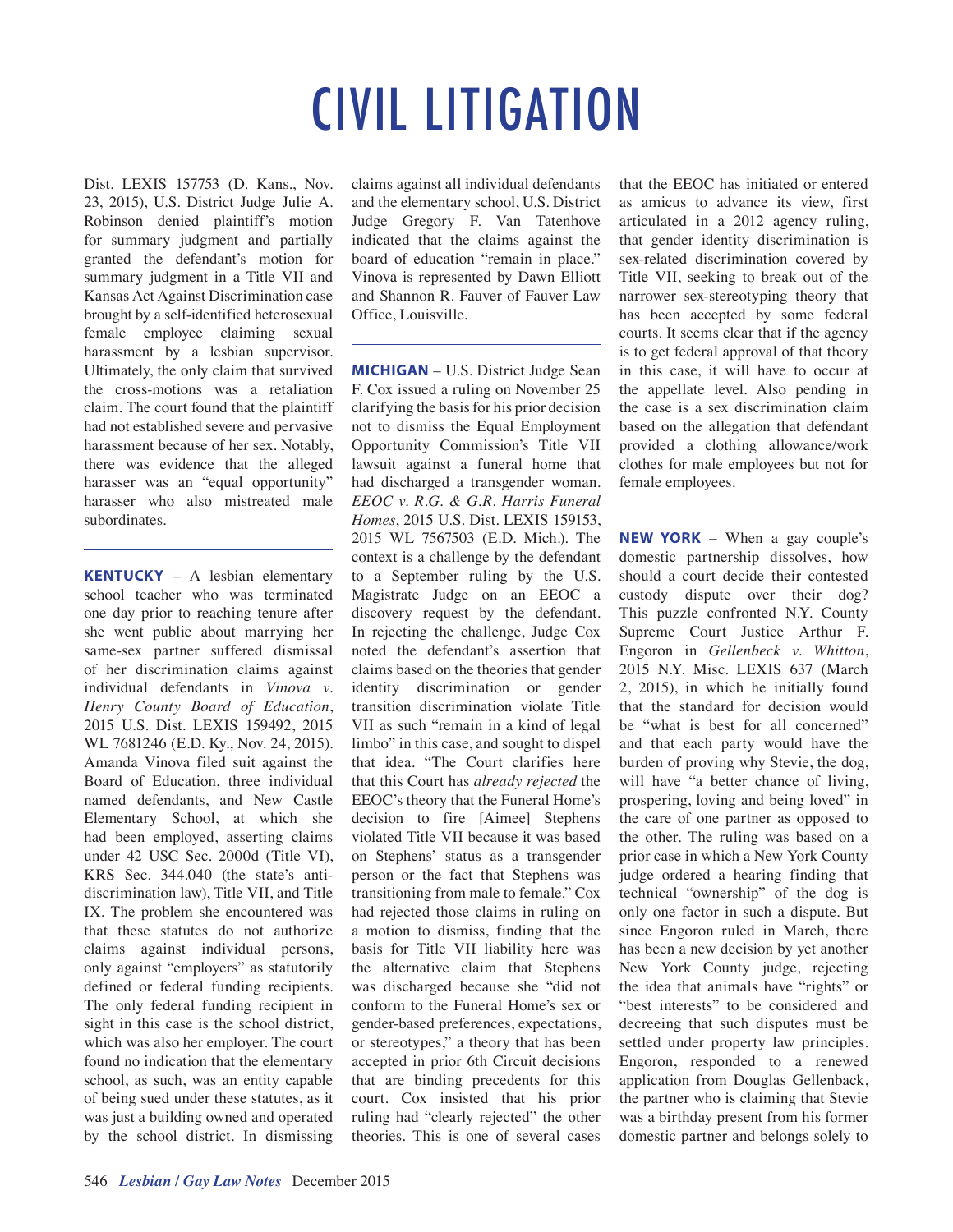him, urging the court to abandon the "best interests" standard and focus on who owns the dog as property. Engoron ruled favorably on this on October 26, finding, in a somewhat poetic decision that whatever rights an animal might have endowed by a "Supreme Being" could not be enforced in New York County's "Supreme Court." He also echoed the judge in the more recent case, who questioned whether people could really determine the preferences of animals in this context. The other contested issue in the case was the disposition of the studio coop apartment the couple had bought in July 2008. The court concurred with Stevie's owner that the apartment should be sold and the proceeds equitably distributed between the men in light of their respective financial contributions to its purchase and maintenance. This part of the decision is amply set out in the March 2 opinion. The plaintiff did not file an affidavit dissolving their legal domestic partnership with the City until after the defendant filed an answer to his complaint, but the defendant had moved out months earlier. The defendant argued that the apartment could be physically divided between the men, but Engoron accepted the plaintiff's contention that a studio apartment with one door and one bathroom was not really divisible and, besides, who would pay for this, even if the co-op board would allow it? Gellenbeck is represented by David Wolf. Defendant Michael Whitton is represented by Daniel S. LoPresti.

**NEW YORK** – U.S. District Judge Michael A. Telesca ruled in *Wells v. Colvin*, 2015 WL 6829711 (W.D.N.Y., Nov. 6, 2015), that an Administrative Law Judge for the Social Security Administration ruling adversely to an HIV-positive man's disability benefits claim had erred in at least two respects requiring a remand. First, the ALJ "erred by formulating a [residual

functional capacity] finding when the record was devoid of any evidence, from any medical source, as to plaintiff's functional limitations." Second, the ALJ failed adequately to consider the opinion of the nurse practitioner who was Wells' principal health care provider concerning his symptoms. "The ALJ's failure to address NP Abbatessa's opinion was not harmless error," wrote the judge, "because assignment of significant weight to this opinion would have resulted in a presumptive finding of disability under the listings." \* \* \* Similarly, in *Kneeple v. Colvin*, 2015 WL 7431398 (W.D.N.Y., Nov. 23, 2015), U.S. District Judge John T. Curtin remanded a denial of disability benefits in a case involving an HIV-positive plaintiff, concluding: "The Court finds that the ALJ's RFC assessment in this case was based on a misapplication of regulations and case law governing consideration of the findings and opinions of treating and consultative medical sources, with the result that the Commissioner's denial of plaintiff's claim for SSDI benefits is not supported by substantial evidence."

**NEW YORK** – New York City's Human Rights Ordinance provides broader protection against discrimination than the New York State Human Rights Law, so District Judge William H. Pauley, III, refused to dismiss a sexual orientation discrimination claim under the city law after finding that the factual allegations were insufficient to state a claim under the state law in *Malanga v. NYU Langone Medical Center*, 2015 WL 7019819, 2015 U.S. Dist. LEXIS 153304 (S.D.N.Y., Nov. 12, 2015). Michele Malanga, who is a lesbian, was hired in June 2011 by Silvia Formenti, a supervisor at NYU Langone, to be Director of Research for the Department of Radiation Oncology. In 2013, she claims to have discovered that NYU employees were "unlawfully billing tests performed on blood

specimens to the federal government, overcharging federal grants for patient clinic visits, and paying for the salary of a post-doctorate employee out of an unrelated federal grant." She initiated an investigation and informed Formenti and others about her efforts, but was told to "stay out of it." She went into whistleblower mode, however, after making further disturbing discoveries, reporting a patient death to the Defense Department resulting in the suspension of a study. Malanga claims that after this happened Formenti made comments to her about her sexuality, calling her "butch" and making "loud grunting noises" at her. She also alleges inappropriate touching by another NYU employee who had asked questions about her sexuality in 2011. NYU terminated her, assertedly for various kinds of misbehavior, in October 2013. She sued under the False Claims Act, New York's whistleblower law, and the state and city human rights laws alleging sexual orientation discrimination. The court refused to grant NYU's motion to dismiss the whistleblower claims, but dismissed the state human rights claim. "The Amended Complaint fails to plead an NYSHRL claim because Plaintiff does not allege that the discrimination was severe or pervasive enough to create an objectively hostile or abusive work environment," wrote Judge Pauley. "And at oral argument, Malanga's counsel offered to withdraw the NYSHRL claim to simplify the case. However," he continued, "the NYCHRL is broader than the NYSHRL. It must 'be construed liberally for the accomplishment of the uniquely broad and remedial purposes thereof, regardless of whether federal or New York State civil and human rights law, including those laws with provisions comparably-worded to provisions of this title have been so construed.'" He quoted from an earlier Southern District of New York case, *Vaigasi v. Solow Mgmt Corp.*, 2014 WL 1259616 (2014): "To state a hostile work environment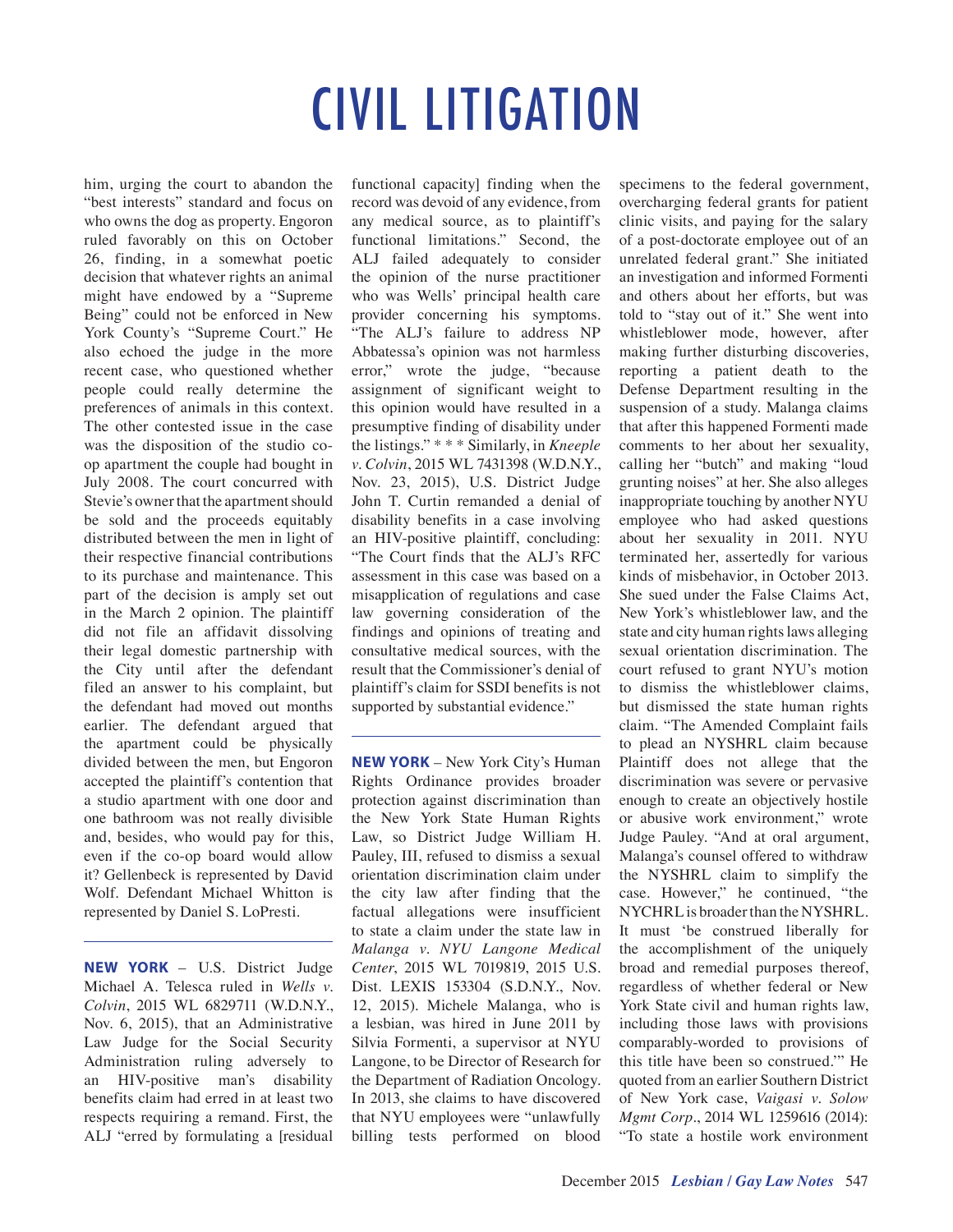claim under the NYCHRL, Plaintiff need not allege that Defendants' conduct was severe or pervasive, and need only show differential treatment – that she is treated less well – because of a discriminatory intent." Under this standard, Pauley wrote, Malanga "alleged a hostile work environment" under the city law. However, her claim that her supervisor was "aiding and abetting" NYU in discrimination against her was dismissed, the judge agreeing with NYU that "Formenti, as the primary discriminatory actor, cannot be liable for 'aiding and abetting' her own illegal actions." Malanga is represented by Todd Jamie Krakower of Park Ridge, N.J.

**NEW YORK** – The Appellate Division, 3rd Department, heard arguments on November 24 in *Gifford v. Erwin*, in which the New York State Division of Human Rights found that the owners of Liberty Ridge Farm in Rensselaer County violated the public accommodations provision of the Human Rights Act by refusing to rent their space for a same-sex wedding for Melisa Erwin and Jennifer McCarthy. The agency decision in *NY State Div. of Hum. Rts. v. Liberty Ridge Farm LLC*, No. 10157952, NYLJ 1202666939841, was issued on July 2, 2014, and published in the *New York Law Journal*  on August 19, 2014. The agency found that the defendants operated a place of public accommodation that was made available to the public for weddings, and that they when Melisa McCarthy spoke with Cynthia Gifford about holding her wedding there, she was invited to visit the farm, but as soon as Gifford learned that the wedding would be for a samesex couple, she said there was "a little bit of a problem" because "we do not hold same sex marriages here at the barn," claiming that policy was legal "because we are a private business." The Gifford have asserted a "specific religious belief regarding marriage"

that is the basis of their refusal to hold same-sex marriages on their premises. The agency concluded that Erwin and McCarthy's interest in holding their wedding there was rejected because of their sexual orientation, in violation of state law. In addition to awarding the complaining parties \$1,500 each as damages for mental anguish, the agency imposed a penalty of \$10,000 to "effectuate the purposes of the Human Rights Law." According to the *New York Law Journal*'s account of the oral argument, posted on November 24, the Giffords are claiming a constitutional free exercise right to refuse to allow same-sex marriages on their farm. They claim that their close involvement in the planning and execution of weddings that take place on their farm means that the state would be requiring them to participate in activities that violate their religious convictions. Their attorney, J. Caleb Dalton (appearing on behalf of Alliance Defending Freedom, which represents the Giffords along with local counsel James Trainor) argued, "You cannot force an entity to facilitate a message with which they disagree," and cited *Boy Scouts of America v. Dale*, the 2000 Supreme Court decision recognizing the right of the Boy Scouts to avoid complying with New Jersey's ban on sexual orientation discrimination based on the Scouts' 1st Amendment rights. New York Civil Liberties Union attorney Mariko Hirose, representing the complainants, argued that "in order to have a functioning society, businesses that enter a public marketplace are required to follow a neutral law" about which customers they serve. Representing the Division of Human Rights, LeGaL member Michael Swirsky said, "We are not asking the Giffords or Liberty Ridge to change their position on marriage to a person of the same sex. We are not asking them to endorse a message they disagree with. We are asking them to follow the law and rent their space on an equal basis on which they rent to other parties." In response to a question from Presiding Justice Karen Peters, Swirsky responded that if the Giffords did not want to host same-sex marriages, they could withdraw from making their premises available for any marriages. "They could choose not to provide any marriage ceremonies at all," he argued, "But if they do, they have to provide them on an equal basis." The Giffords' local counsel, James Trainor, told the *Law Journal* that the Giffords have gay employees and had in the past rented their facilities for birthday parties and other events involving gay participants. They disclaim anti-gay animus, contending only that they should not be required to be complicit in same-sex marriages that violate their religious beliefs. New York does not have a Religious Freedom Restoration Act, so their argument would rest solely on constitutional claims. At least on the federal level, it would be difficult to reconcile such claims with *Employment Division v. Smith*, a Supreme Court ruling holding that individuals and businesses can't claim a constitutional religious exemption from complying with state laws of general application.

**NEW YORK** – An openly-heterosexual man complaining of hostile environment sexual harassment by a gay co-worker suffered dismissal of all but a retaliation claim in *Erasmus v. Deutsche Bank Ams. Holding Corp.*, 2015 U.S. Dist. LEXIS 160351 (S.D.N.Y., Nov. 30, 2015). Brett Erasmus complained about the co-worker's "sexual gestures and advances" toward Erasmus, claiming the behavior "continued and escalated over time." The alleged conduct included "leering at me in a sexual manner" and commenting to Erasmus about how much sex the co-worker was having. Erasmus claims to have rejected these advances, as a result of which the co-worker "made my work experience unbearable and hostile." Erasmus claimed that the co-worker "defamed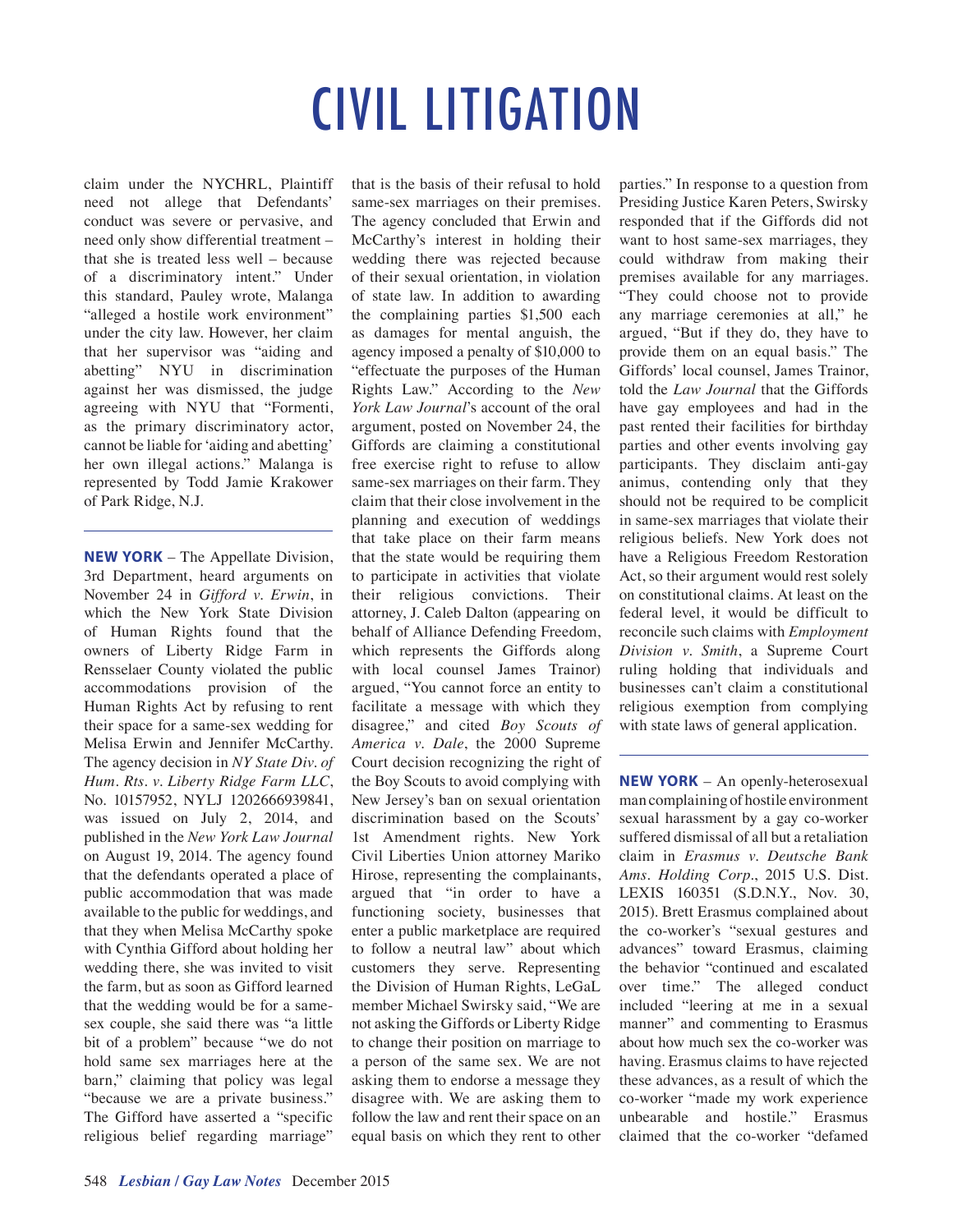my good name and professional reputation" and "tortuously [sic] interfered with prospective business relationships and dealing." He also complained that his supervisor gave him negative performance reviews "for not being a team player" and that his "salary and bonuses began to diminish." Erasmus claimed that when he complained about the coworker to his supervisor, the supervisor began "imposing unattainable goals" on Erasmus, "withholding" his participation in departmental activities and "ignoring his request for updates on assignments." Erasmus was fired after telling his boss that he was involved in an "external/internal investigation" involving the bank and the supervisor. District Judge Paul Engelmayer, granting Deutsche Bank's motion to dismiss almost all of Erasmus's claims, found that his allegations fell short of the standard set in the 2nd Circuit for alleging hostile environment sexual harassment under Title VII, and also fell short under the New York state and city human rights laws, even taking into account the more permissive pleading standards under the city law. However, the timing of Erasmus's discharge in relation to the complaints he raised and his raising of grievances and participation in an EEOC investigation of his Title VII claims led the judge to conclude that Erasmus had successfully pled a retaliation claim. Thus, his claims against the bank (and against his supervisor under the state and local laws) "may go forward, as narrowed by this decision."

**OHIO** – In *Stacey v. Colvin*, 2015 WL 7068779 (S.D. Ohio, Nov. 13, 2015), Senior U.S. District Judge Sandra S. Beckwith declined to accept a Magistrate Judge's recommendation to sustain the denial of disability benefits to James Stacey, who is HIV-positive. Contrary to the Magistrate, Judge Beckwith found that Stacey had raised

significant questions as to whether the ALJ correctly determined that he did not meet the criteria for a disability benefits award in connection with his HIV infection, mental depression, and effects of medication. The court rejected Stacey's argument that it should award benefits to him outright, noting the 6th Circuit's ruled that benefits can be awarded by the court only where there are "no unresolved factual issues, 'the proof of disability is strong, and opposing evidence is lacking is substance, so that remand would merely involve the presentation of cumulative evidence, or where the proof of disability is overwhelming." In this case, the court found that facts are unresolved and that Stacey's proof is not overwhelming. The court was particularly critical of the ALJ and Magistrate's treatment of evidence provided by Stacey's physicians and psychiatrist.

**PENNSYLVANIA** – Amanda R. Thomas and Deborah M. Stewart, who were co-workers at Keystone Real Estate Group in State College, Pennsylvania, became involved in "a private, romantic relationship" with each other beginning in December 2011. They allege that they were subject to repeated verbal attacks and gender discrimination when Keystone learned about their relationship, including at the hands of the CEO, the HR Manager, and the Maintenance Coordinator. Both of them were ultimately terminated in October 2012. They filed charges with the State College Human Relations Commission under a local ordinance forbidding sexual orientation discrimination, and subsequently filed charges with the EEOC alleging gender discrimination and sexual harassment, culminating in their complaint in federal court. The company moved to dismiss their count under the State College Human Rights Ordinance, arguing that they had failed to exhaust administrative remedies with the city Commission. It seems that when they decided to proceed under Title VII, their attorney communicated with the State College Commission, stating that they wanted to discontinue their action and pursue a remedy at the EEOC, resulting in dismissal of their local charge before an investigation could be completed. U.S. District Judge Matthew W. Brann granted the employer's motion to dismiss the sexual orientation discrimination claim under the local ordinance for failure to exhaust administrative remedies. *Thomas v. Keystone Real Estate Group LP*, 2015 U.S. Dist. LEXIS 152980, 2015 WL 7016530 (M.D. Pa., Nov. 12, 2015); *Stewart v. Keystone Real Estate Group LP*, 2015 U.S. Dist. LEXIS 152987, 2015 WL 7016534 (M.D. Pa., Nov. 12, 2015).

**PENNSYLVANIA** – In a ruling that may prove useful to gay couples using surrogacy contracts to have children, the Pennsylvania Superior Court ruled in *In re: Baby S; Appeal of: S.S.*, 2015 PA Super 244, 2015 Pa. Super. LEXIS 767, 2015 WL 7432454 (Nov. 23, 2015), that gestational surrogacy contracts are enforceable in Pennsylvania. The case involves a heterosexual couple who were residents of New York (where surrogacy contracts are illegal) who hired a gestational surrogate through the services of a New Jersey company to carry a child conceived with the husband's sperm and an egg from an anonymous donor who is a resident of Pennsylvania. (Surrogacy contracts are unenforceable in New Jersey but not illegal.) The couple lived in New Jersey, the surrogate in Pennsylvania, where they were not illegal but there was no controlling statutory or common law holding them enforceable. After the surrogate became pregnant, the couple had marital difficulties and the wife changed her mind about wanting to be the mother of the child, balking at executing necessary documents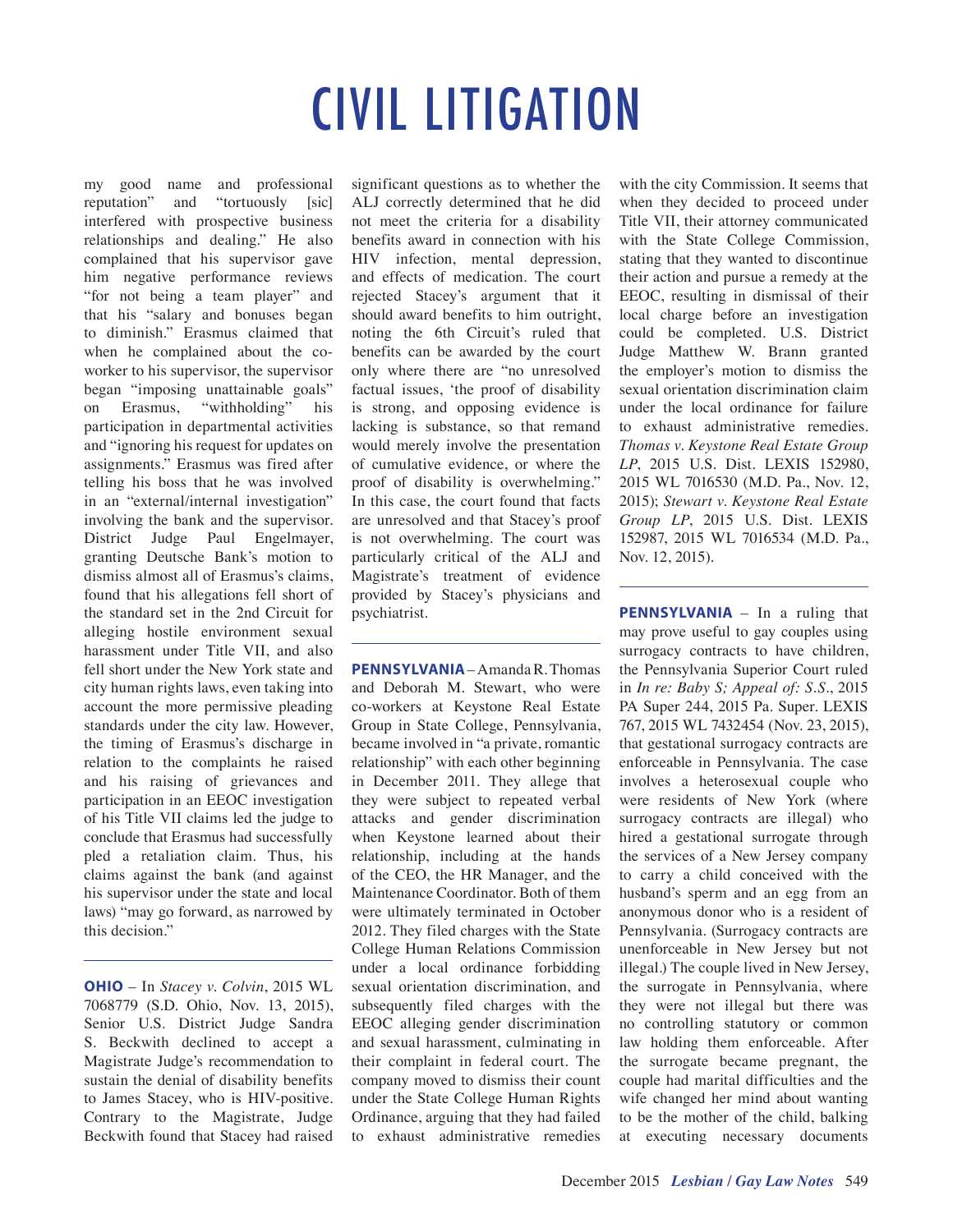proffered by their attorney. When the surrogate gave birth, the only name listed as a parent on the birth certificate was that of the surrogate. She surrendered the child to the husband, who moved with the child to California. Subsequently the surrogate filed this lawsuit seeking to establish that the wife was the child's legal parent and that under the surrogacy agreement the husband and wife were responsible for her medical expenses and the child's support. The wife argued that surrogacy agreements are not enforceable as contracts under Pennsylvania law, noting that a bill on surrogacy had failed to advance in the legislature in 2005, showing the "distinct reluctance" of the legislature to recognize surrogacy agreements. She also argued that although the Department of Health had a policy on "assisted conception birth certificates," it lacked the force of law. The wife argued that Pennsylvania law provides only two ways for a woman to become a mother – by giving birth or by adoption, not as an "intended mother" under a surrogacy agreement. The trial judge ruled in favor of the surrogate, finding the contract enforceable, and the Superior Court agreed. Judge Gantman reviewed some trial court opinions and concluded that the agreement was enforceable. "Despite Appellant's emphasis on the fact that no statute recognizes the validity of surrogacy agreements," wrote the judge, "the absence of a legislative mandate one way or the other 'undermines any suggestion that the agreement at issue violates a dominant public policy or obvious ethical or moral standards demonstrating a virtual unanimity of opinion sufficient to warrant the invalidation of an otherwise binding agreement." The court rejected the wife's argument that she could become the legal mother of the child "only through a formal adoption, which would require termination of [the surrogate's] parental rights. Acting solely as the gestational carrier, [the surrogate] was

not the biological mother of Baby S. Therefore, [she] had no parental rights to Baby S. and none to relinquish under the Adoption Act. [She] was named on the birth certificate as a ministerial act precisely because Appellant had reneged on the surrogacy contract." The court concluded that in the absence of an established public policy "to void the gestational carrier contract at issue, the contract remains binding and enforceable against Appellant."

**PENNSYLVANIA** – The U.S. Department of Justice has filed a "statement of interest" in the pending case of *Blatt v. Cabela's Retail, Inc.*, Civil Action No. 5:14-cv-4822-JFL, opining that the express exclusion of coverage under the Americans with Disabilities Act for people with gender dysphoria should be ignored by the court in order to avoid constitutional 14th Amendment issues. The exclusionary amendment, championed at the time the ADA was passed by Senator Jesse Helms of North Carolina, provides that "transsexualism" shall not be considered a disability. DOJ urged the court (U.S. District Court for the Eastern District of Pennsylvania) that "under a reasonable interpretation of the statute, Plaintiff's gender dysphoria falls outside of the scope of the GID Exclusion because a growing body of scientific evidence suggests that it may 'result from a physical impairment.' This interpretation of the GID Exclusion would allow the Court to avoid the constitutional question, and thus is compelled by the doctrine of constitutional avoidance." DOJ noted that the Exclusion language concerns "gender identity disorders not resulting from physical impairments," thus giving the court an "out" from applying the exclusion as a matter of statutory interpretation.

**UTAH** – In a strange on-again, offagain case that received international media attention, 7th District Court Juvenile Court Judge Scott Johansen ordered that an infant foster child be removed from the home of a lesbian married couple, Beckie Peirce and April Hoagland, claiming that he had seen research showing that children do better in heterosexual homes. Utah law limits fostering children to married couples. Peirce and Hoagland married after the state's ban on same-sex marriage was struck down by the courts and then applied to be foster parents, were approved, and received the placement, which was to be confirmed by the court. Johansen's order sparked such an outcry that he reversed himself a few days later, then recused himself from the case. His original order gave the Department of Children and Family Services seven days to remove the child and place it with a heterosexual married couple. Even the governor, a conservative Republican, commented at a press conference that Judge Johansen should "follow the law" and not his personal beliefs. It seemed clear, in light of *Obergefell*, that disqualifying a married same-sex couple would raise constitutional issues. *Salt Lake Tribune*, various articles beginning November 12.

**WISCONSIN** – The Court of Appeals of Wisconsin, District 2, ruled on November 4 in *In the Interest of P.L.L.-R: S.R. & C.L. v. Circuit Court for Winnebago County*, 2015 Wis. Ap. LEXIS 789, 2015 WL 6701332, that a lesbian couple who married six days after one of them gave birth to their child conceived through donor insemination, were not entitled to a declaratory judgment that both were parents of the child applying the state's parental presumption concerning the spouse of a married woman who gave birth. The women argued that denying the judgment they sought would raise constitutional questions under *Obergefell v. Hodges*, but the court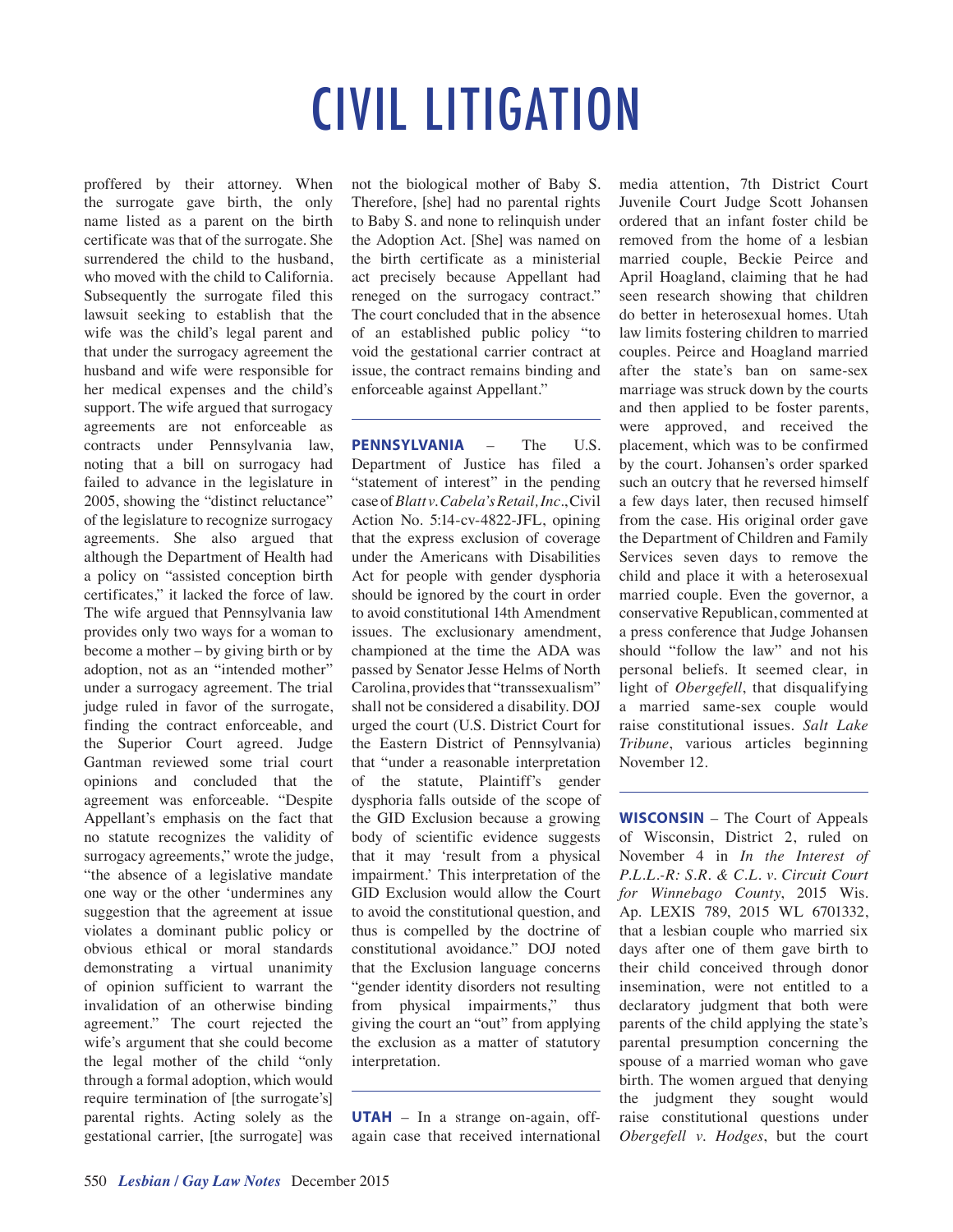### CRIMINAL LITIGATION

faulted them on having failed to file their action in the appropriate form to obtain such relief. They had filed a "Joint Petition for Determination of Parentage," seeking to apply the "intended parentage doctrine" used in Wisconsin to deal with parental claims where a married woman is inseminated with the permission of her husband, who is intended to be the legal father. The trial court had determined that it could not grant the petition because they were not seeking an adoption, and a declaratory judgment of this type required notifying the Attorney General to appear as representative of the state. Affirming the circuit court, Justice Gundrum wrote, "It was clear to the circuit court from S.R. and C.L.'s petition, other filings, and the hearing before the court that while S.R. and C.L. filed their petition as an adoption action, they were not interested in C.L. adopting P.L.L.-R. Indeed, this is undisputed. Filing this matter as an adoption action, S.R. and C.L. sought to advance their claims without having to pay the filing fee, as S.R. and C.L.'s counsel admitted to the circuit court, that otherwise would have been required if they had filed the matter as a declaratory judgment or paternity action. The State further points out and complains that S.R. and C.L.'s decision to file this as an adoption action also permitted them to advance their claims before the circuit court unilaterally, that is, without another party, such as the State, having an opportunity to advance an alternative position." The petitioners argued that under the new federal rulings, "a narrow, gendered reading of the statutes in this case would raise constitutional questions" and that the circuit court's refusal to grant relief violated "the controlling precedent of *Wolf v. Walker*" (the Wisconsin marriage equality case). "However," wrote Justice Gundrum, "as the same federal district court in *Wolf* noted in an order a week after *Obergefell* was decided, *Obergefell* did not answer questions

regarding Wisconsin's presumption of paternity statute. Nor did *Obergefell* answer questions regarding Wisconsin's artificial insemination statute." The court of appeals concluded that where "declaratory relief is sought on the basis that a statute is unconstitutional as written, 'the attorney general shall be served with a copy of the proceeding and be entitled to be heard," as expressly required by a Wisconsin statute. Since the attorney general was not served or otherwise brought into the case, the trial court "was without competency to hear the matter and appropriately dismissed it."

#### CRIMINAL LITIGATION NOTES

**U.S. AIR FORCE COURT OF CRIMINAL APPEALS** – In *U.S. v. Gutierrez*, 74 M.J. 61 (Ct. App. Armed Forces 2015), the court came to grips with up-to-date science on HIV transmission and ruled that an HIV-positive military member cannot be prosecuted for aggravated assault for engaging in unprotected sexual intercourse without disclosing his HIV status to his sexual partner. This reversed two decades of precedent in the military criminal courts. However, the court found that such individuals could still be prosecuted for several lesser offenses. In the actual case, the court remanded to the Air Force Court of Criminal Appeals to either reassess the sentence imposed on Tech. Sgt. David J.A. Gutierrez or to hold a new sentencing hearing. That court issued its decision on remand on November 23, *U.S. v. Gutierrez*, 2015 CCA LEXIS 525. The court found that a new hearing was not necessary, as it was possible to review the sentence based on the convictions that had been withheld without the need for any new evidence. In the event, the court concluded that most of the original sentence was still valid, requiring only a two-year downwards adjustment in prison time from 8 to 6 years. Gutierrez, who was into "swingers" parties with his wife and multiple other participants, was not found to have actually infected any sexual partners during his transgressive activities. Apart from the aggravate assault conviction set aside in this case as a result of the ruling by the Armed Forces court, he was convicted on charges of assault consummated by a battery, failure to obey a lawful order, indecent acts, and adultery.

**U.S. ARMY COURT OF CRIMINAL APPEALS** – The court found that the appellant, Staff Sergeant Travis R. McGruder, was given an improper explanation by the court martial judge of the charges to which he was pleading guilty, thus rendering his guilty plea "improvident." *U.S. v. McGruder*, 2015 WL 6660794 (Oct. 30, 2015) (not reported in M.J.). McGruder was diagnosed HIV-positive and given the usual cautions about using condoms, warning his sexual partners, and not engaging in Mixed Martial Arts (MMA) because of potential blood exposure to his opponents. He was charged with violating these warnings and placing others at risk, subjecting him to specifications of aggravated assault with a means likely to produce death or grievous bodily harm, reckless endangerment, and other charges. He pled guilty to the aggravated assault charge after the charge was explained to him by the military judge, using language that has since been declared inappropriate in the context of HIV based on the current science concerning transmission. Noting its decision in *U.S. v. Gutierrez*, 74 M.J. 61 (C.A.A.F. 2015), wrote the court, "the C.A.A.F. expressly rejected, at least for purposes of HIV cases, that 'the risk of harm need only be more than merely a fanciful, speculative, or remote possibility.' The court found this standard inconsistent with the statutory language of Article 128,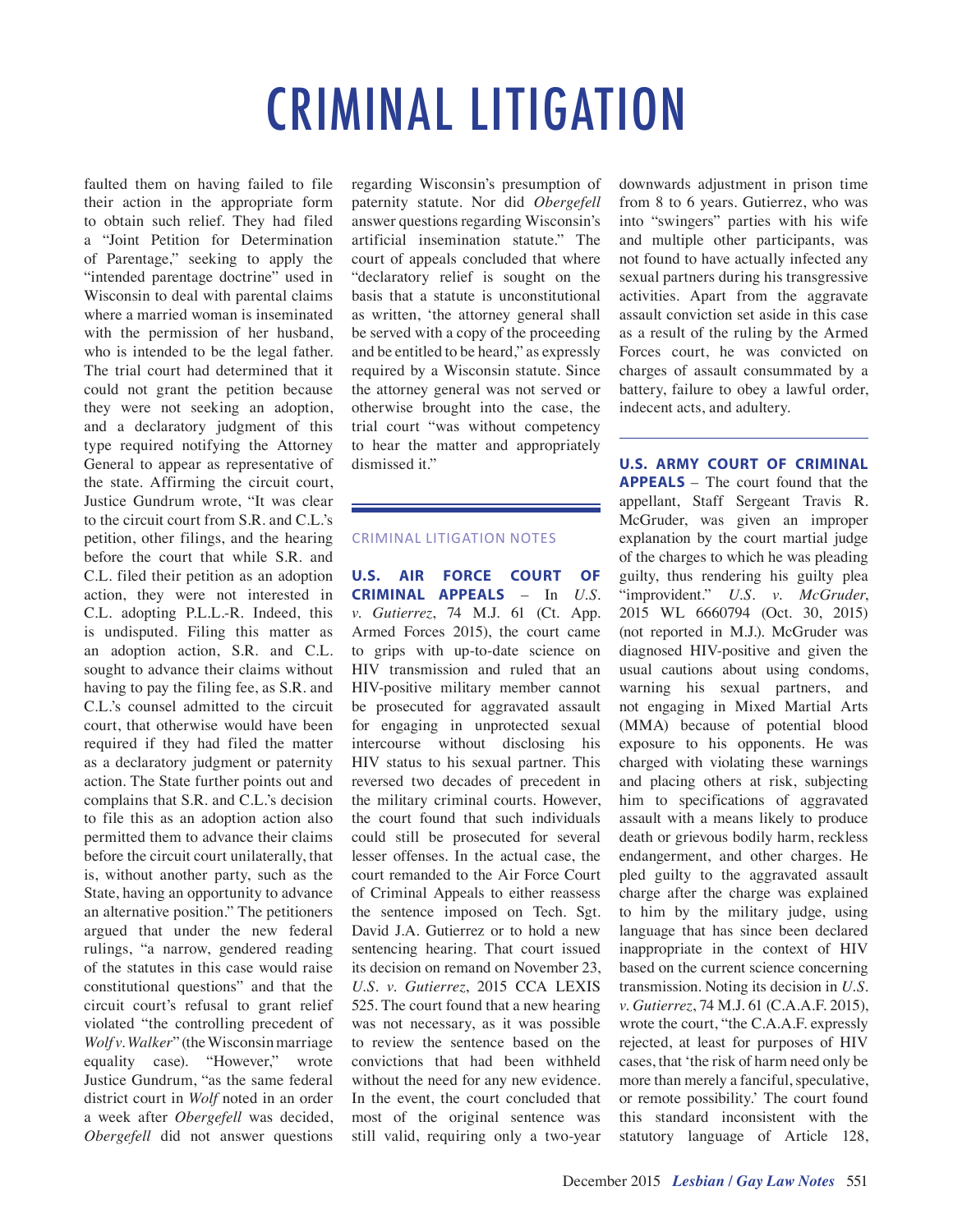# CRIMINAL LITIGATION

UCMJ. Instead, the 'ultimate standard remains whether – in plain English – the charged conduct was "likely" to bring about grievous bodily harm.' Therefore, as the very language found problematic in *Gutierrez* is the language used in this case, we find a substantial basis in law and fact to question appellant's guilty plea to three of the charged aggravated assaults and reckless endangerment." However, the court found that it could still affirm convictions to the lesser-included offense of assault consummated by battery "as appellant's 'sexual partners did not provide meaningful informed consent'" since he did not disclose his HIV status to them prior to having sex. Despite setting aside the more serious convictions, the court of appeals found that the sentence ultimately imposed on McGruder should not be reduced, because it was far below the normal sentence range for the offenses on which his pleas were upheld.

**CALIFORNIA** – Amazingly, after dozens of appellate rulings over the past decade or more reversing HIV testing orders imposed by California trial judges on people convicted of sex crimes, one would think the trial judges had gotten the message, but the cases keep on coming. In *People v. Franklin*, 2015 WL 7428930 (5th Dist. Ct. App., Nov. 23, 2015), the 5th District Court of Appeal vacated an HIV testing order that had been imposed on Bradley Franklin, who was convicted of "committing a lewd and lascivious act upon a child under 14, arranging a meeting with a minor for lewd purposes, and two counts of indecent exposure." In addition, "an enhancement allegation was also found true that appellant had substantial sexual conduct with the victim." Franklin's conduct with his teenage half-sister was pretty disgusting, as described by the court, but none of it as described involved conduct that could transmit HIV to the girl if Franklin

was infected. It was mainly exposing his penis to her and fingering her under her shorts. Nonetheless, Superior Court Judge Joseph A. Kalashian ordered HIV testing, without making any explicit finding that there was probable cause to believe that Franklin could have transmitted HIV by these acts (which would be scientifically ridiculous). Agreeing with Franklin's argument that there was insufficient evidence to support a finding of probable cause to order HIV testing, the court said, "If the trial court does not articulate its reasoning for ordering HIV testing, we will presume an implied finding of probable cause," even though the statute appears to require an express finding. "However, we may sustain the trial court's order only if the record contains sufficient evidentiary support," which was lacking in this case. "There is no indication that blood, semen, or bodily fluids were transmitted between appellant" and the girl. The court reversed the testing order and remanded to the trial court "to determine whether probable cause supports the court's order mandating HIV testing."

**NORTH CAROLINA** – The North Carolina Supreme Court has rejected a 1st Amendment challenge to a provision of state law that forbids convicted sex offenders from accessing most commercial social networking websites, such as facebook.com. *State v. Packingham*, 2015 WL 6777114 (Nov. 6, 2015). Lester Packingham, a convicted sex offender, established a facebook.com page using the name J.R. Gerrard. A Durham Police Department officer investigating whether any convicted sex offenders were on facebook.com recognized Packingham from his profile photo, triggering a search of Packingham's residence that turned up a copy of a notice of "Changes to North Carolina Sex Offender Registration Laws" that specified the kind of social networking sites prohibited to sex offenders that he had signed, so he could not credibly raise a procedural due process argument that he was unaware of the prohibition. The prohibition specifically extends to any commercial social networking website to which minors may subscribe. Facebook.com fits within this description. Packingham was indicted for violating the statute. The trial court denied his motion challenging the facial constitutionality of the provision, finding that it was constitutional as applied to him. He was then sentenced to jail time and probation. The court of appeals reversed, finding that intermediate scrutiny applied to this speech-targeted statute, and that the statute was too vague to withstand review by failing to "target the 'evil' it is intended to rectify" because of the sweeping prohibition extending to all social networking websites. The Supreme Court vote was 4-2 to reverse, with one member not participating. Writing for the court, Justice Robert Edmunds held that the statute was a regulation of conduct, not speech, and that the legislature had a rational basis for enacting it in order to protect children from being approached by sex offenders through social networking websites. He pointed out that a sex offender was not barred from using the internet as a whole, and that there were plenty of websites apart from commercial social networking websites where he could express his views and interact with others. Justice Robin Hudson, dissenting, agreed with the court of appeals that the statute regulates speech and fails to meet the test of heightened or strict scrutiny. Justice Cheri Beasley joined Hudson's opinion in dissent. Packingham is represented by an appointed Appellate Defender, Glenn Gerding. Perhaps the ACLU or a similar free-speech organization will step up and assist Packingham in seeking United States Supreme Court review.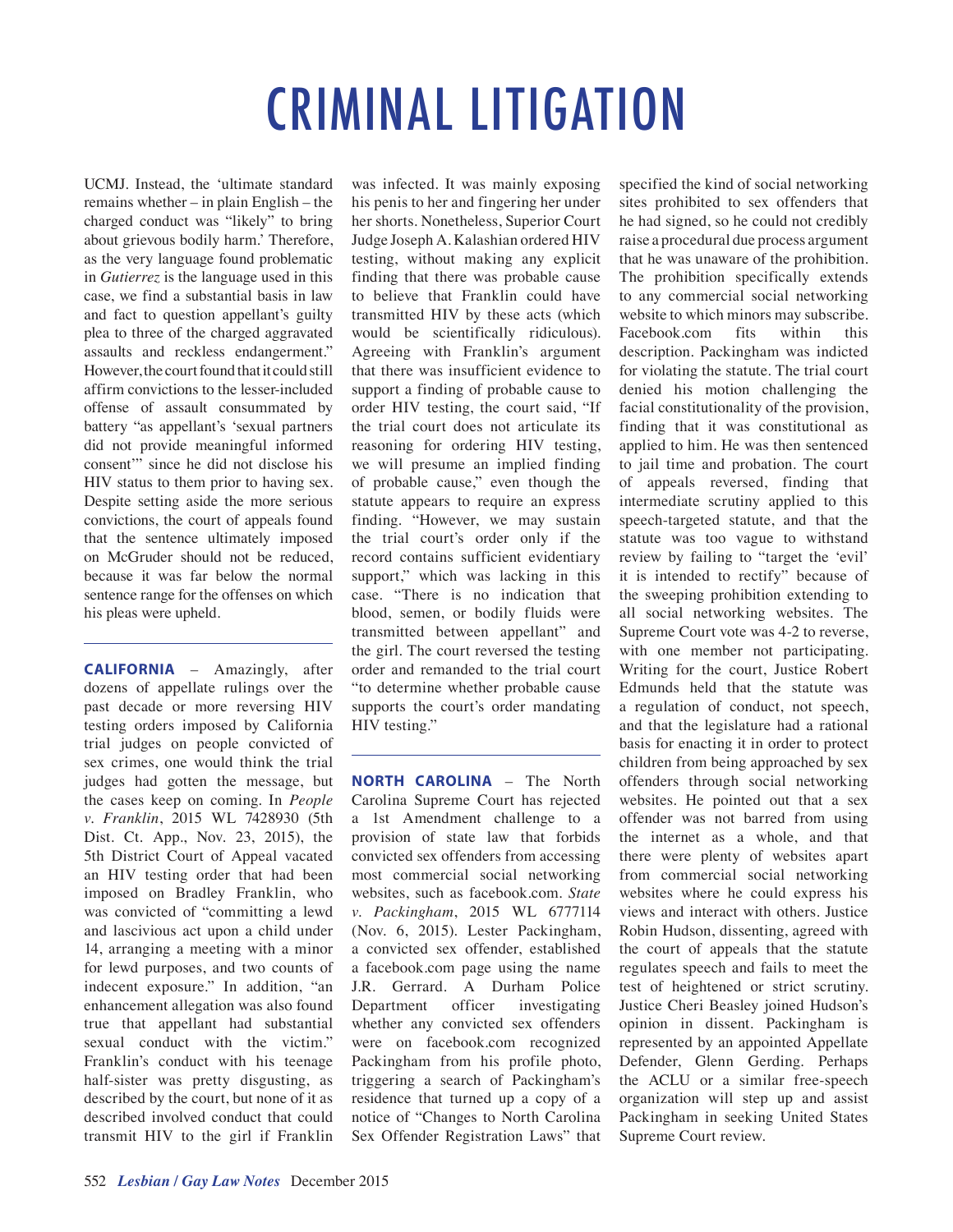**TEXAS** – A man convicted of burglary of a habitation with intent to commit felony sexual assault suffered rejection of his claim on appeal that his constitutional rights were violated when the prosecution failed to disclose that the object of his attempted assault was a transgender woman. *Jordan v. State*, 2015 Tex. App. LEXIS 11491, 2015 WL 6768497 (Tex. Ct. App., 1st Dist., Houston, Nov. 5, 2015). Of course, had James Jordan succeeded in completing his assault, he might have discovered the "true" situation himself. As it was, he was holding the victim down on the bed when a policeman's knock on the door cut things short. Jordan claimed that the prosecution's failure to disclose the victim's gender identity violated his *Brady* disclosure rights. He argued that revelation at trial of the victim's gender identity would undermine the prosecution's "damsel in distress" arguments, and that "had Jordan known the information, he 'might have argued impossibility, mistake, or heat of passion.' More generally, he argues that the State's decision to 'conceal' the information demonstrates its materiality and that the nondisclosure is analogous to undisclosed government informants." Rejecting these contentions in a memorandum opinion, the court pointed out that the crime of which he was convicted was burglary "with intent to commit felony sexual assault." The victim's gender identity was irrelevant in this context. "By his words and actions, Jordan expressed an intention to sexually assault Valdez," wrote the court. "Valdez testified that Jordan choked her with a rag, forced her into her bedroom, and while on top of her, told her that 'this was going to be my night with a black man, and that he was going [to] do it forcefully whether I wanted to or not.' He then told her that, if she moved, he would 'cut' or 'kill' her." Continued the court, "Any error Jordan may have made regarding Valdez's gender might have influenced his future actions during

the course of the sexual assault, but it could not have retroactively altered his intent upon entering the home." And, wrote the court, "We reject the implication that subsequent awareness of a complainant's transgender status is material to whether a burglar intended a sexual assault before such information was known."

#### PRISONER LITIGATION NOTES

**UNITED STATES COURT OF APPEALS, THIRD CIRCUIT** – The Third Circuit affirmed a defense judgment following a jury verdict in favor of two officers charged with failing to protect inmate Shaun Austin from assault, notwithstanding appeals of evidentiary rulings in *Austin v. County of Northampton*, 2015 WL 7280986 (3d Cir., November 18, 2015). The case seemed to turn on whether Austin was assaulted for being a "snitch" or for having a conviction of sex offenses against a minor. United States Circuit Judge Michael A. Chargares, for himself and Circuit Judges Patty Schwartz and Marjorie O. Rendell, upheld rulings by United States District Judge Thomas N. O'Neill, Jr., of the Eastern District of Pennsylvania, that: excluded evidence that the inmate who assaulted Austin had assaulted other "snitches"; and allowed evidence of Austin's criminal sex offense history and HIV status. Austin was already in protective custody when he was assaulted with a razor. On the day before the assault, he told the defendant officers he was afraid of his assailant because the assailant had learned that Austin had identified him as involved in a fight three months earlier. The Circuit ruled that Judge O'Neill did not abuse his discretion in excluding evidence of the assailant's prior assault of a "snitch," because there was no showing that the defendant officers knew of the prior assault, making it irrelevant to their state of mind in the protection of Austin. Even though circumstantial evidence can create an inference of subjective knowledge, the argument that the officers could or should have learned of the prior event in a shift briefing was insufficient and "fanciful." As to Austin's criminal history, although Judge O'Neill admitted a hearsay statement by the assailant that he attacked Austin because of his sex crime, the record showed that any hearsay error was "harmless" because Austin's history was "high profile" and he talked about it himself and used it and his HIV+ status as a means to act "with impunity" on the protective custody tier. The admittedly "highly prejudicial" nature of the evidence did not "substantially outweigh" its "probative value" regarding the attack on Austin – "a risk the officers could not have anticipated." There is no discussion in the opinion of why Northampton County was no longer a defendant, even though the reader can see the possibility of "pattern and practice" allegations against the municipal corporation for failing to protect a highly visible inmate already assigned to protective custody. Under Third Circuit rules, the court tagged the case as "not binding precedent." Austin was represented on the appeal by attorneys Stephen D. Brown, Jennings F. Durand, and William T. McEnroe, of Dechert, LLP, Philadelphia. *William J. Rold*

**CALIFORNIA** – *Pro se* prisonerplaintiff Frank Lee Dearwester's lawsuit against the California corrections department, his prison, Quest Diagnostics, and several individual defendants for mental anguish suffered when he was given false positive HIV test results was dismissed with leave to amend by United States Magistrate Judge Dennis L. Beck in *Dearwester v. CDCR*, 2015 WL 6537351 (E.D. Calif., October 28, 2015). Dearwester alleged that officials' "mishandling" of records may have caused the false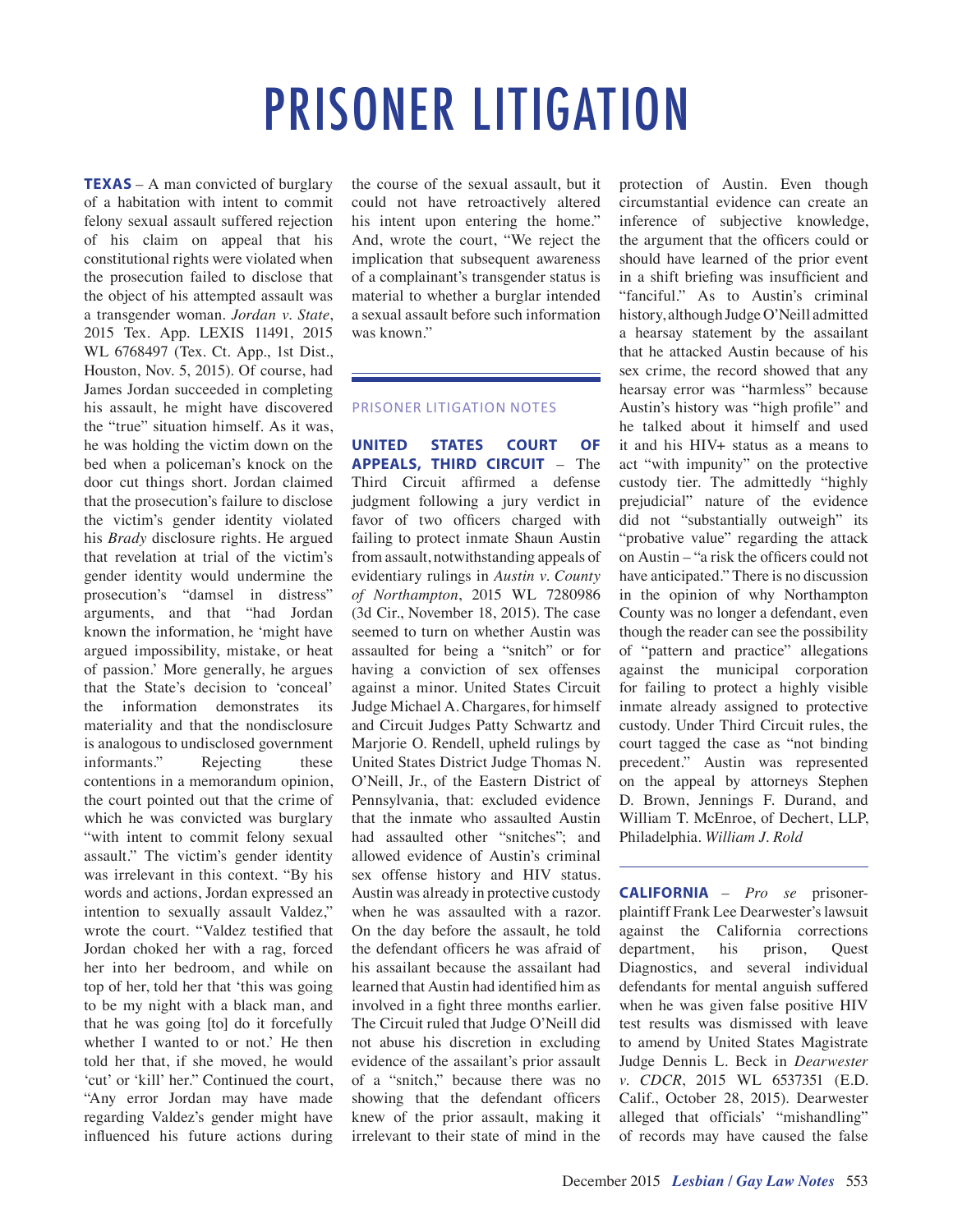positive diagnosis. Judge Beck found that no claims could be stated against California or its agencies under 42 U.S.C. § 1983 because of sovereign immunity, citing *Seminole Tribe of Fla. v. Florida*, 517 U.S. 44, 54-5 (1996). Quest and the individuals could be sued, but Dearwester failed to allege: (1) how the tort was more than negligence, when deliberate indifference is required for Eighth Amendment claims under *Estelle v. Gamble*, 429 U.S. 907, 105 (1976); or (2) how the named defendants were personally responsible for the misdiagnosis, required by *Ashcroft v. Iqbal*, 556 U.S. 662, 676–77 (2009). Dearwester alleged acute anxiety over the false positive for about six weeks, during which time he experienced heart palpitations, insomnia and panic attacks – with residual distress even after he received reassurance of negative HIV results from one of the named defendants, behavior inconsistent with 8th Amendment liability. There is little case law discussing post-test counseling for HIV results for prisoners (and almost nothing for false positives), but three cases seem worth reviewing by counsel with clients in this situation. In *Tokar v. Armentrout*, 97 F.3d 1078, 1081 (8th Cir. 1996), the court referred to the availability of post-test counseling as part of the mix of treatment of HIV+ inmates found to be constitutionally required. In *Laube v. Campbell*, 333 F.Supp.2, 1234, 1258-59 (M.D. Ala. 2004), the court approved a settlement of a prison class action medical care case that included mandatory post-test counseling for HIV test results. Here, Judge Beck ruled that Dearwester failed to plead that defendants "knew of a substantial risk of serious harm and disregarded that risk by failing to take reasonable measures to abate it." In *Hertzel v. Schwartz*, 909 F. Supp. 261, 265 (M.D. Pa. 1995), the court cited the existence of a Pennsylvania statute mandating post-test counseling for all HIV test results as relevant to the knowledge of risk for 8th Amendment

purposes. Since Dearwester's case was dismissed on screening under 28 U.S.C. 1915A, the defendants have not answered the complaint, but it would be expected they would invoke the Prison Litigation Reform Act's preclusion of awards of damages for mental distress when not accompanied by physical injury in 42 U.S.C. § 1997e(e). Counsel can anticipate such a defense by stressing the physical manifestations of injury that accompany anxiety in similar cases. *William J. Rold*

**DISTRICT OF COLUMBIA** – U.S. District Judge Colleen Kollar-Kotelly has rejected an attempt by a former federal government employee to win compensation from the government for its refusal to add his same-sex spouse to his insurance plan from 2004 until 2013. *Horvath v. Dodaro*, 2015 WL 7566665 (D.D.C., Nov. 24, 2015). Edward Horvath married Richard Neidich in Massachusetts on June 23, 2004, shortly after the Massachusetts Supreme Judicial Court's decision in *Goodridge v. Department of Public Health*, 798 N.E.2d 941 (Mass. 2003), went into effect, making Massachusetts the first and only state in which samesex marriages could take place. At the time, Horvath was employed by the Government Accountability Office (GAO) and sought to add Neidich to the employee health benefits plan, but was turned down pursuant to Section 3 of the Defense of Marriage Act, which prohibited federal recognition of his marriage. (Horvath retired from the GAO in 2014.) Horvath pursued administrative remedies after the turndown, but did not take the case all the way through the administrative process, dropping his internal appeals in 2006 and never taking them to court, persuaded that success was unlikely in that forum. After *U.S. v. Windsor*, 133 S. Ct. 2675 (2013), federal policy changed and Horvath was able to add Neidich to the plan, but only prospectively. At the same time, he sought compensation for the prior refusal to add Neidich, reasoning that if it was unconstitutional for the federal government to refuse to recognize the marriage, it should have added Neidich to the plan back in 2004. When his request was denied, he filed a complaint with the GAO's Office of Opportunity, but that office rejected the complaint, explaining that the rule change implemented after *Windsor* "did not approve benefits prior to the June 26th date." Judge Kollar-Kotelly found that Horvath's claim for compensation for the pre-*Windsor* period is timebarred, agreeing with defendants that the subsequent decisions in *Windsor* and *Obergefell* "do not revive Plaintiff's time-barred claim under the Federal Employee Health Benefits Act. . . Moreover, even if equitable tolling were available, Plaintiff's failure to bring suit within the six-year statute of limitations because of his assessment that the odds of success in court were minimal would not be 'extraordinary circumstances' sufficient to justify equitable tolling," she wrote. She also found that any attempt to assert the damage claim on a constitutional theory would similarly be time-barred and would confront sovereign immunity problems. Horvath's attempt to assert a Title VII claim was found barred as well, the court finding that Horvath had not exhausted administrative remedies as required by that statute. The judge explained that she did not reach the merits of the underlying claims due to the time-bar and exhaustion issues with respect to each of Horvath's causes of action. Readers may recall that soon after *Windsor* was decided, LGBT organizations advised the public to get claims and charges on file immediately in order to preserve claims, but cautioned about the likelihood of procedural difficulties with respect to claims going back more than six years due to the statute of limitations. The advice is vindicated in this case, although Horvath might seek review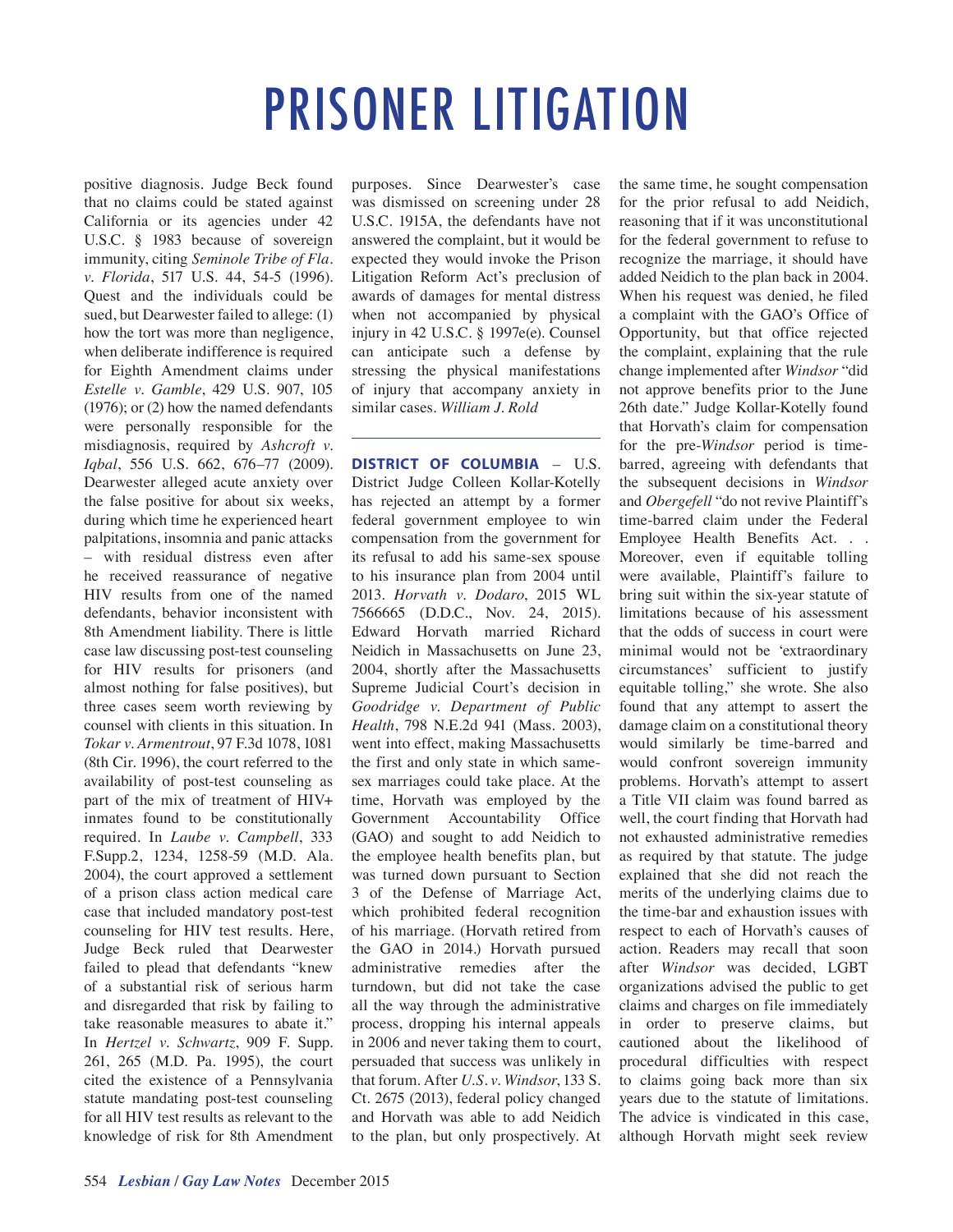of the court's conclusion that there are no "exceptional circumstances" here justifying equitable tolling. After all, *Windsor* and *Obergefell* were epochal decisions that totally changed the legal universe for same-sex couples in the United States, and even the most optimistic LGBT advocates were not predicting such a relatively speedy federal victory for same-sex marriage recognition back in the early years of the 21st century when Horvath and Neidich were married in the only jurisdiction in the U.S. that then allowed same-sex marriages. Might the D.C. Circuit view an equitable tolling argument with more favor? And why would the Obama Administration fight it in light of their position before the Supreme Court that DOMA was unconstitutional and indefensible?

**MARYLAND** – In *Judd v. Gilmore*, 2015 WL 7012719 (D. Md., November 11, 2015), Senior United States District Judge J. Frederick Motz wrote that Wexford Medical Sources, Inc., who provided contractual medical care at a state prison, was not a proper defendant in an inmate patient's civil rights case, writing: "Defendant Wexford argues that it should be dismissed from the case because as a corporate entity it cannot be held liable under 42 U.S.C. § 1983. The court agrees." [Note: Rarely does a District Judge so succinctly get it wrong. Every appellate decision of which this writer is aware has applied standards of "policy or practice" liability under *Monell v. New York City Dep't of Social Servs.*, 436 U.S. 658, 690 (1978) (regarding civil rights violations by municipalities) to analysis of constitutional torts by private corporations. This includes the Fourth Circuit: in *Austin v. Paramount Parks, Inc.*, 195 F.2d 715, 728 (4th Cir. 1999), the court specifically applied *Monell* standards to private corporate behavior alleged to violate constitutional rights, noting similar rules in the Second,

Seventh and Eighth Circuits. While the rules for the "color of law" basis for state action have developed separately from those involving private corporations as "persons" under § 1983, they point in the same direction for private providers of prison health care: private corporations are "persons" who may be liable if they have a "policy or practice" that fosters unconstitutional care. Judge Motz cited two Fourth Circuit cases from the 1970's and *West v. Atkins*, 815 F.2d 993, 996 (4th Cir.1987), *rev'd on other grounds*, 487 U.S. 42 (1988). *West* actually reversed the Fourth Circuit for not finding state action by a private contractual prison health care provider. The Supreme Court has declined to extend *West*'s theory to actions against federal contractors under *Bivens v. Six Unknown…*, 403 U.S. 388 (1979), in *Correctional Services Corporation v. Malesko*, 534 U.S. 61, 69-71 ( 2002).] Here, *pro se* prisoner Antwoin T. Judd sued Wexford and two of its employees for alleged deliberate indifference over seven months to his serious medical needs, including treatment with hormones for "gender identity disorder." Judge Motz found defendants' submissions (mostly medical records) show that Judd was evaluated and treated frequently for his complaints and that there was no record of any request for treatment for "GID." Judge Motz denied summary judgment to the two employees, however, because the "crux of Judd's claim" is lack of treatment for GID, and there is an "inference" that the medical records submitted are "incomplete." He also notes that defendants are now aware of the claim of lack of treatment for GID, and he orders Wexford's counsel to submit "supplemental information" about such care, even though the corporate defendant is dismissed. *William J. Rold*

**NEVADA** – Eleven months after an anonymous HIV+ prisoner's *pro se* filing, U.S. Magistrate Judge George Foley, Jr., allows him to proceed past screening under 28 U.S.C. § 1915A on claims involving discriminatory housing, violation of privacy, and placement in danger in *Doe v. Cox*, 2015 WL 6962857(D. Nev., November 10, 2015). Inmate John Doe sued Nevada corrections director James Cox (and other "et. al" defendants not identified in the opinion) claiming that perpetuation of a "House Alike/ House Alone" system for HIV+ inmates resulted in the disclosure of his HIV status and violated his rights. According to the pleadings, the "House Alike/House Alone" system is mandated by Nevada statute and regulation (N.R.S. § 209.385(4) [incorrectly cited as § 208.385(4)] and NDOC policy AR 610.03), "which require that HIV positive prisoners be segregated from other offenders" and caused Doe's removal from general population and placement in an "HIV wing" of the prison, thereby revealing his HIV status and subjecting him to threats. Judge Foley allowed the official capacity claims for injunctive relief to proceed, citing *Hafer v. Melo*, 502 U.S. 21, 27 (1991), and *Will v. Mich. Dep't of State Police*, 491 U.S. 58, 71 n.10 (1989). He found that Doe stated a claim for denial of Equal Protection for being a member of one group that "is singled out and treated differently" and that intentional discrimination was adequately alleged by reference to defendants' notice of investigations of "House Alike/House Alone" by the United States Department of Justice and the American Civil Liberties Union. Judge Foley found the pleadings insufficient to state a Fourteenth Amendment Due Process claim for conditions of confinement that are an "atypical and significant hardship" under *Sandin v. Connor*, 515 U.S. 472, 478 (1995). Judge Foley did find that Doe adequately pleaded an Eighth Amendment violation under *Farmer v. Brennan*, 511 U.S. 825, 833 (1994),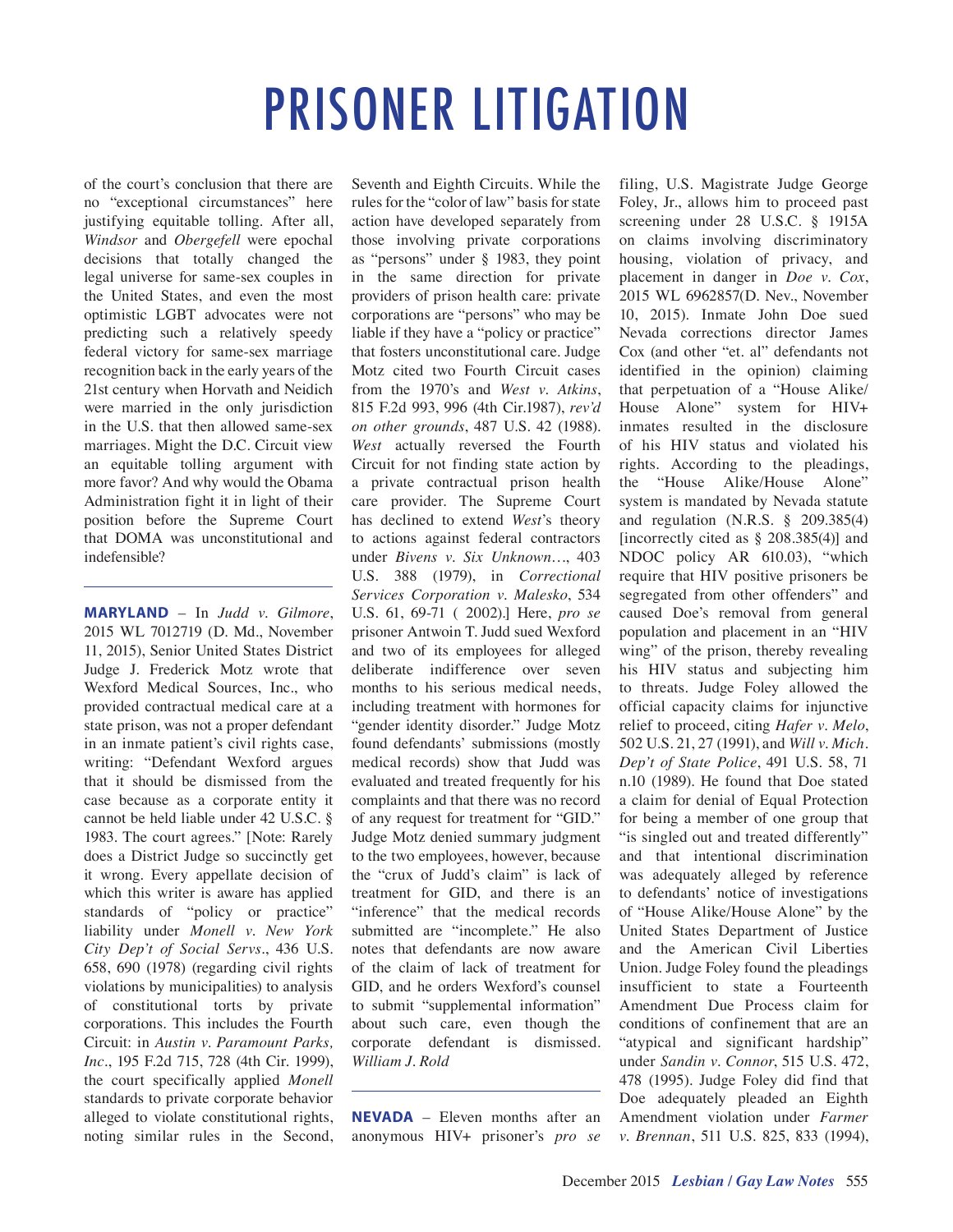for the unreasonable risk to his safety described in the complaint, which included receipt of actual threats but not assaults. Judge Foley also noted that Doe's complaint properly alleged discrimination under the Americans with Disabilities Act, for denying him participation in various programming because of his HIV status. He also accepted state law claims regarding violation of Doe's privacy and failure to provide state-mandating counseling, citing N.R.S. §§ 209.385 and 441A.220. This case has the potential to be of law reform significance, particularly if Doe finds counsel and/or the U.S. Justice Department files a statement of interest. The civil rights of HIV+ inmates has been litigated for at least 25 years – *see Harris v. Thigpen*, 941 F.2d 1495 (11th Cir. 1991) (segregation of HIV+ inmates in Alabama prisons). While the complaint has been pending, however, lead defendant Cox, who has discretion on how to implement N.R.S. § 209.385, approved a revision to AR 610.03 (effective June 15, 2015) that on its face does not require removal of HIV+ inmates from general population or the creation of "HIV wings." Under the revision, the "House Alike/House Alone" program appears to apply only to prohibit double-celling HIV+ inmates with "non-HIV" inmates. There are no restrictions on inmates in dormitories, and there are provisions allowing programming on a "caseby-case" basis, linked to medical indicators. It remains to be seen how this is implemented at the institutional level and how it affects Doe's case, but it does illustrate the downside of unduly delaying defense response to inmate pleadings that await screening. Judge Foley allowed Doe to proceed by pseudonym at least for now, writing that to require Doe "to openly admit his HIV status through court filing could bring further harm" and noting that he will "entertain objections to this ruling" after defendants are served. *William J. Rold*

**SOUTH CAROLINA** – United States District Judge Richard M. Gergel granted summary judgment against *pro se* prisoner plaintiff Vernon Wilcox in *Wilcox v. South Carolina Department of Corrections*, 2015 WL 7428569 (D.S.C., November 23, 2015), ruling that corrections officials' forcible treatment of Wilcox for gonorrhea did not violate his constitutional rights. Judge Gergel rejected a recommendation from a Magistrate Judge that the case merely be dismissed for failure to exhaust administrative remedies under the Prison Litigation Reform Act. Because of his HIV status, Wilcox was segregated in a dorm that experienced an "outbreak" of sexually transmitted diseases, including gonorrhea. When targeted treatment did not quell transmission, officials elected to treat everyone who declined "quarantine" (whether they had gonorrhea or not). Although Wilcox denied sexual behavior, and he was not named as a sexual contact by any partner, he received forced injection and oral antibiotics. While recognizing that inmates have a substantive due process right under the Fourteenth Amendment to refuse unwanted treatment, citing *Washington v. Harper*, 494 U.S. 210, 221-22 (1990), and *Youngberg v. Romeo*, 457 U.S. 307, 316 (1982), Judge Gergel found that the "imminent threat of infection to these already immune-compromised inmates" justified involuntary treatment, citing the balancing test of *Turner v. Safley*, 482 U.S. 78, 89 (1987). Judge Gergel also found that the defendants lacked a "sufficiently culpable state of mind" to state an Eighth Amendment medical care claim under *Estelle v. Gamble*, 429 U.S. 97, 104 (1976), citing *De 'Lonta v. Angelone*, 330 F.3d 630, 634 (4th Cir. 2003) (which, ironically, established transgender inmates' right to individualized treatment in the Fourth Circuit). The decision also referred to Wilcox's refusal of medical quarantine for the incubation period and the absence of permanent injury. *William J. Rold*

**SOUTH DAKOTA** – An inmate who had a sexual encounter with a prison guard is allowed to proceed to discovery in a civil rights case against the guard in *Caskey v. South Dakota State Penitentiary*, 2015 WL 7345763 (D.S.D., September 29, 2015). Cody Ray Caskey met Captain Dennis Lauseng anonymously on "Manhunt.com," when he used a friend's computer while on work release. Caskey recognized Lauseng after he sent a picture, and he tried to terminate further exchanges; but Lauseng came to the friend's house (out of uniform) and engaged Caskey in oral sex with Lauseng. Caskey testified that he "consented" out of fear of Lauseng and possible consequences to his work release after Lausent "swore [him] to secrecy." Caskey's initial lawsuit claimed denial of medical care, but it did not mention the Lauseng incident. Later, United States District Judge Karen E. Schrier allowed Caskey to amend his complaint, naming Lauseng. United States Magistrate Judge Veronica L. Duffy stayed discovery (except for medical records) and directed South Dakota officials to provide *in camera* disclosure of Lauseng's home address for service, since he had "resigned" from government employment. Her instant Report and Recommendation [R & R] found for defendants on Caskey's claims about deliberate indifference to his health care (for reasons unremarkable for purposes of this article). The R & R also denied Equal Protection claims based on Caskey's sexual orientation and HIV status, because: (1) there were legally valid correctional reasons to distinguish services for gay inmates, citing *Klinger v. Department of Corrections*, 31 F.3d 727, 731 (8th Cir.1994)(allowing different programming for male and female inmates in Nebraska based on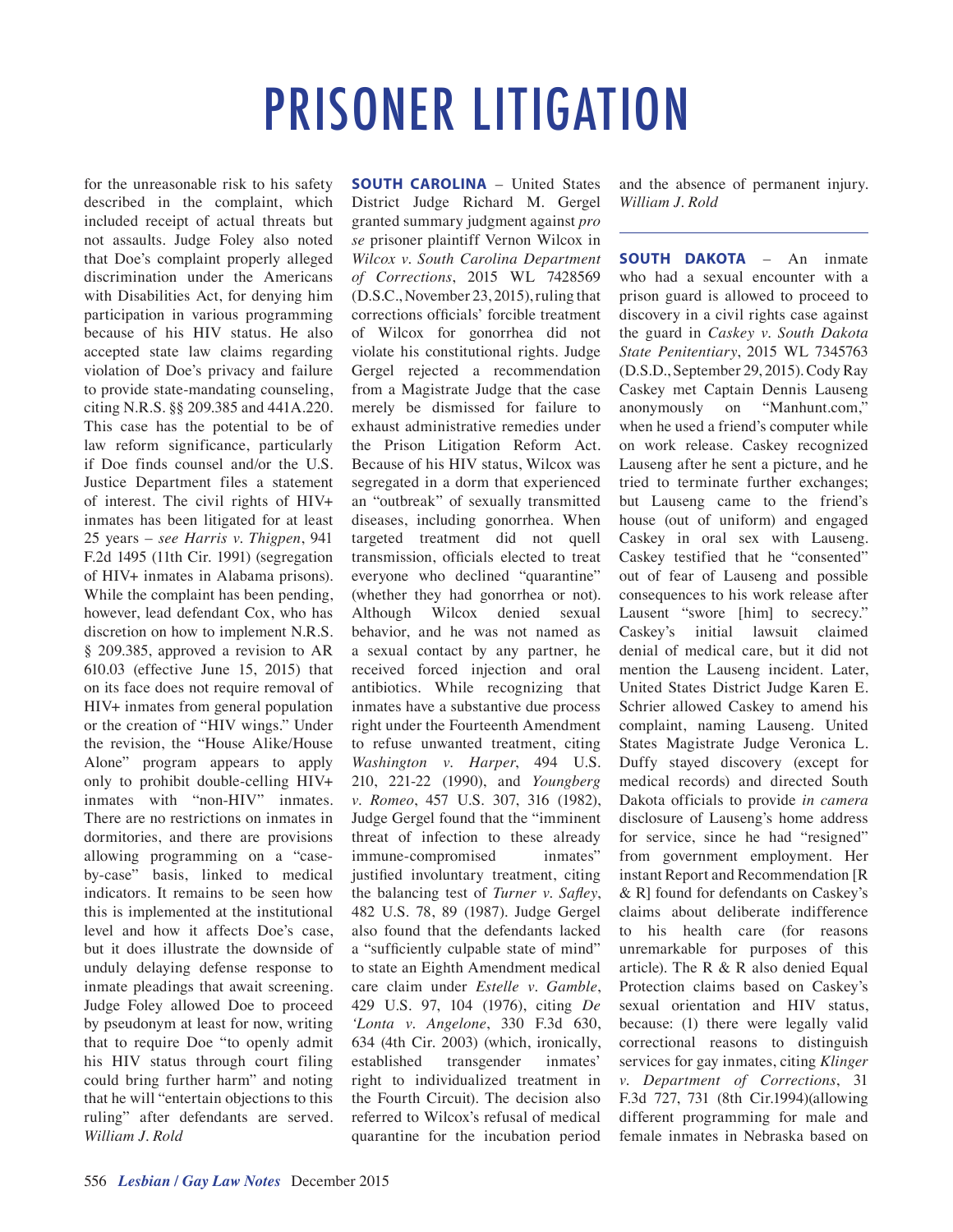# PRISONER / LEGISLATIVE

differing "needs"); and (2) Caskey failed to show deficiency in HIV care, except for an "awkward and insensitive" comment by a physician that "HIV is bad and you should stop spreading it" – not itself actionable under the Eighth Amendment. As to the sexual encounter between Caskey and Lauseng, the R & R identified material issues precluding summary judgment. The R & R found that "a prisoner's right to be free from sexual assault by his guards" was long established, citing *Kahle v. Leonard*, 477 F.3d 544, 553 (8th Cir.2007) (collecting cases). Lauseng argued, however, that he was engaging in "personal pursuits" at the time and did not act "under color of state law." As a back-up, he argued that the encounter was consensual. The R & R pursues the "color of law" and "consent" arguments at length, noting: (1) color of law can be satisfied when a defendant invokes the "real or apparent power of his office" to perpetuate a constitutional tort or its concealment; and (2) "consent" is not a defense to a sexual encounter between inmates and guards, which is a felony in most states (including South Dakota), regardless of consent. The R & R reviewed earlier rulings of the Eighth and other circuits – including *Wood v. Beuaclair*, 692 F.3d 1041, 1047–48 (9th Cir.2012), which collected cases and adopted a shifting burden of proof on consent as opposed to a "per se" rule – but noted the "dubious," "problematic," and "inherently difficult" factors underlying consent in correctional settings. The R & R also cited with annotation the wealth of scholarly writing about sexual assault of female prisoners, applying the abuse of power and dichotomy of control arguments in such articles to same-sex relations between prisoners and guards. Judge Duffy found that, viewed in the light most favorable to Caskey, the evidence so far showed a genuine issue of fact about consent, a legal question as to its relevance (which may be determined by additional factual development), and

an unresolved question about whether Lauseng "abused the power bestowed upon him by the state to transform his actions from purely personal to under color of state law." The R & R also recommended appointment of counsel for Caskey. *William J. Rold*

**VIRGINIA** – Senior United States District Judge Jackson L. Kiser granted summary judgment against pro se gay prisoner Darrell Eugene Farley in *Farley v. Stoots*, 2015 U.S. Dist. LEXIS 148342 (W.D. Va., November 2, 2015). Farley alleged multiple rapes and assaults at two prisons; denial of protection, of medical care, and of post-rape counseling for PTSD; and "insinuat[ing] that he was gay and deserved to be sexually assaulted." Judge Kiser had earlier denied Farley a preliminary injunction on protection against risk of sexual assault because Farley was moved to a single cell and had access to a rape hotline, in *Farley v. Stoots*, 2015 U.S. Dist. LEXIS 146979 (W.D. Va., Oct. 29, 2015). In the instant case, Judge Kiser divided the lawsuit into eighteen separate claims, and dismissed fifteen of them for failure to exhaust administrative remedies under the Prison Litigation Reform Act because, despite Farley's writing dozens of "emergency" grievances and letters, he failed to start formal grievances and appeals therefrom under Virginia correctional procedures. The court found that although the Prison Rape Eliminate Act ["PREA"], required officials to accept reports of rape "in any form" – *see* 28 C.F.R. § 115.52 – it did not excuse a failure to file and appeal regular grievances about rape. He also found no private right of action under PREA or in Virginia's failure to follow federal (or state) implementing regulations under PREA. On the exhausted issues, Judge Kiser found that Farley failed adequately to allege that the defendant officers denied him protection or medical treatment for injuries. As to health care providers, Judge Kiser found that Farley had repeated visits for mental health evaluation and treatment, including sixteen mental health visits and two psychiatric assessments, at times denying "having any mental health issues." He found that all defendants were entitled to summary judgment on the question of qualified immunity. He does not address sexual orientation as an Equal Protection issue, and it is presented as an incidental averment on one of the claims dismissed for failure to exhaust. *William J. Rold*

#### LEGISLATIVE & ADMINISTRATIVE

**WHITE HOUSE** – After some initial hesitancy to take time to study the legislation and its ramifications, the White House announced on November 10 that President Obama has endorsed the Equality Act, introduced in Congress over the summer to amend federal civil rights statutes across the board to include "sexual orientation" and "gender identity." The president's endorsement is largely symbolic, since Republicans will control both houses of Congress for the duration of his administration and no Republican members of Congress agreed to cosponsor the legislation. *Washington Post*, Nov. 10.

**U.S. DEPARTMENT OF HOUSING AND URBAN DEVELOPMENT (HUD)** – HUD has published proposed regulations to require recipients of federal housing money to provide transgender persons and other person who do not identify with their sex assigned at birth with access to programs, benefits, services and accommodations in accordance with their gender identity. The proposed rule would clarify the differences in between "gender identity" and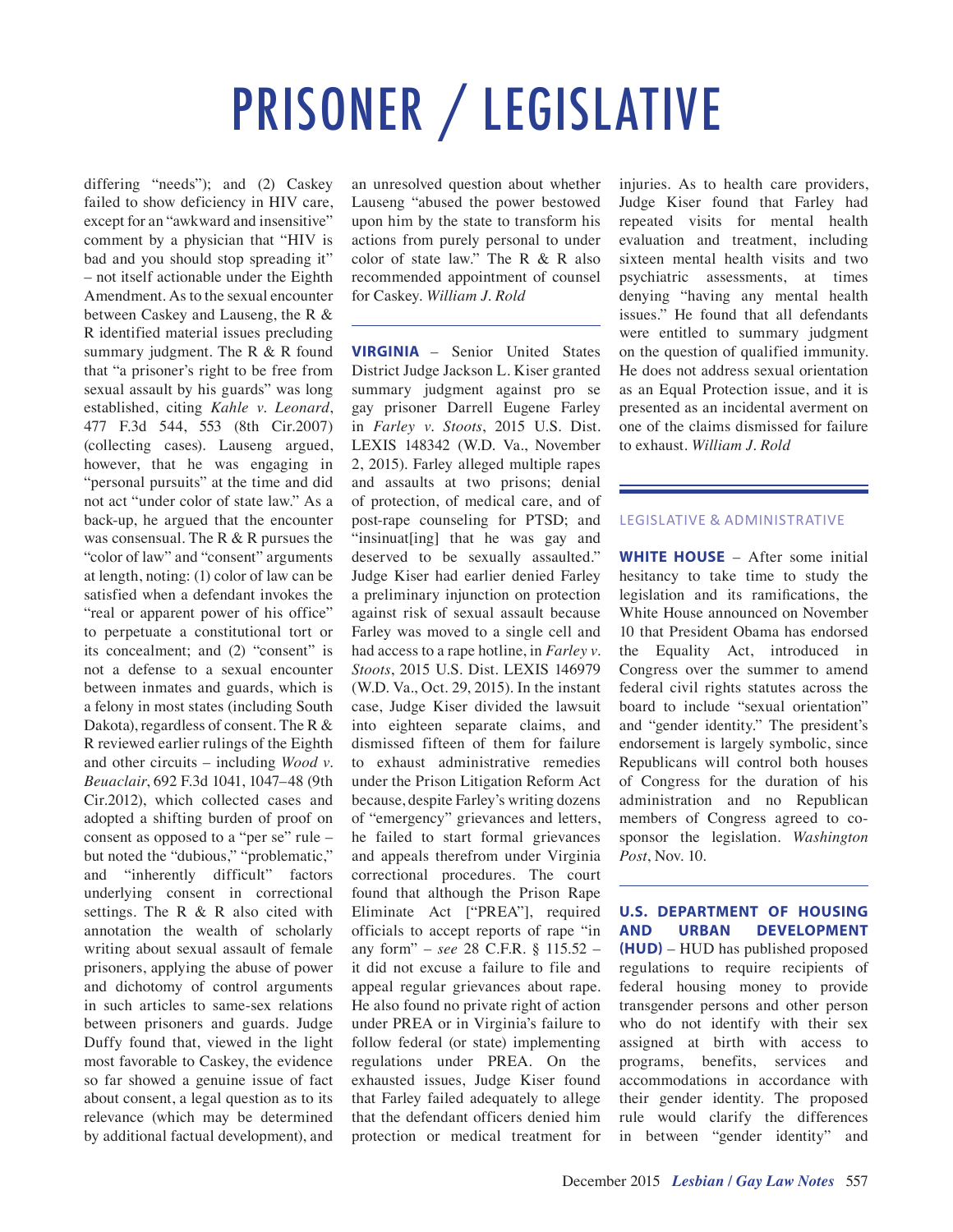### LEGISLATIVE

"perceived gender identity" in existing regulations. The proposed regulations are published at 80 FR 72642, with public comments due by January 16.

#### **U.S. DEPARTMENT OF LABOR** –

The DOL announced on November 9 that it will propose rules to expand and update regulations concerning the National Apprenticeship Act of 1937. Among other things, the proposed regulations would add new categories to non-discrimination requirements for federally supported apprenticeship programs, including age, genetic information, sexual orientation, and disability. *National Law Review*, November 9.

#### **U.S. HOUSE OF REPRESENTATIVES**

– U.S. Representative Mike Quigley (IL-05) announced Nov. 17 the formation of the Transgender Equality Task Force, made up of members of the House concerned with gender identity issues. Following the announcement, Task Force members held a forum on transgender violence with leaders of various LGBT organizations. *State News Service*, Nov. 17.

#### **U.S. HOUSE OF REPRESENTATIVES**

– Rep. Patrick Murphy (D-FL-18) introduced H.R. 3793, the Ruthie and Connie LGBT Elder Americans Act of 2015, intended to amend the Older Americans Act of 1965 to provide equal treatment of LGBT older individuals. The measure, introduced on October 21, had 16 co-sponsors, and was referred to the Committee on Education and the Workforce. It is named in honor of Ruth Berman and Connie Kurtz, longtime LGBT rights advocates, originally from Brooklyn, who reside in retirement in Rep. Murphy's state of Florida. They are the subject of a film documentary about their long-time partnership – now marriage.

**ALASKA** – Anchorage Assembly Ordinance 96, which added "sexual orientation" and "gender identity" to the prohibited grounds of discrimination under the city's laws in September, may be tested in a repeal referendum. Opponents of the measure filed a petition application on November 30, which must be approved by the municipal attorney before the proponents can begin collecting signatures. They will need 5,754 valid signatures of registered voters to get their measure to the ballot, and would have until January 11 to submit the required signatures. Ringleaders of the repeal campaign include conservative talk radio host Bernadette Wilson, who has reached out to evangelical Christian churches and Alaska Family Action seeking support for the repeal effort. *adn.com*, Nov. 30.

**FLORIDA** – The Department of Children and Family has published proposed amendments to regulatory language to ensure non-discrimination because of sexual orientation and gender identity in residential child caring agencies. The proposed regulations are published at 2015 FL REG TEXT 391317, and can be found on Westlaw at 2015 WLNR 348-1916.

**FLORIDA** – The Mascotte City Council voted unanimously to approve a human rights ordinance that includes "sexual orientation" and "gender identity." *Daily Commercial* (Leesburg, Florida), Nov. 5.

**INDIANA** – Republican state legislators introduced Senate Bill No. 100, which would extend some protection against discrimination because of sexual orientation or gender identity, but the measure was riddled with exceptions, exclusions for small businesses, defenses for religious objectors, to the extent that LGBT rights organizations in the state as well as national LGBT groups immediately denounced it as unworthy of passage. Indeed, the measure also incurred opposition from business leaders in the state, whose concerted efforts had led to modifications in the state's Religious Freedom Restoration Act earlier in the year to assure that the RFRA could not be raised as a defense to various discrimination claims asserted under local ordinances. SB 100, by overriding such local ordinances, would totally undermine the curative amendment to RFRA.

**INDIANA** – The Anderson City Council has passed through two of three required readings an ordinance that would forbid discrimination, inter alia, based on sexual orientation or gender identity. Final passage was scheduled to take place at the Council's December 10 meeting. *Herald Bulletin*, Nov. 13.

**MASSACHUSETTS** – Governor Charlie Baker announced on November 3 that Massachusetts will certify veteran, disability and LGBT-owned businesses for the first time under the state's program for business suppliers and contractors. This makes Massachusetts the first state to take account of LGBT-owned businesses as part of its contracting policies. *University Wire*, Nov. 6.

**MISSOURI** – The Marionville School District adopted a policy on November 25 providing that transgender students can either use a gender-neutral restroom or a restroom designated for their "biological" sex. Students in physical education classes that require locker room or shower use are expected to use facilities designated for their biological gender, or can take an alternative PE class where they don't work up enough of a sweat to require showering! The policy allows students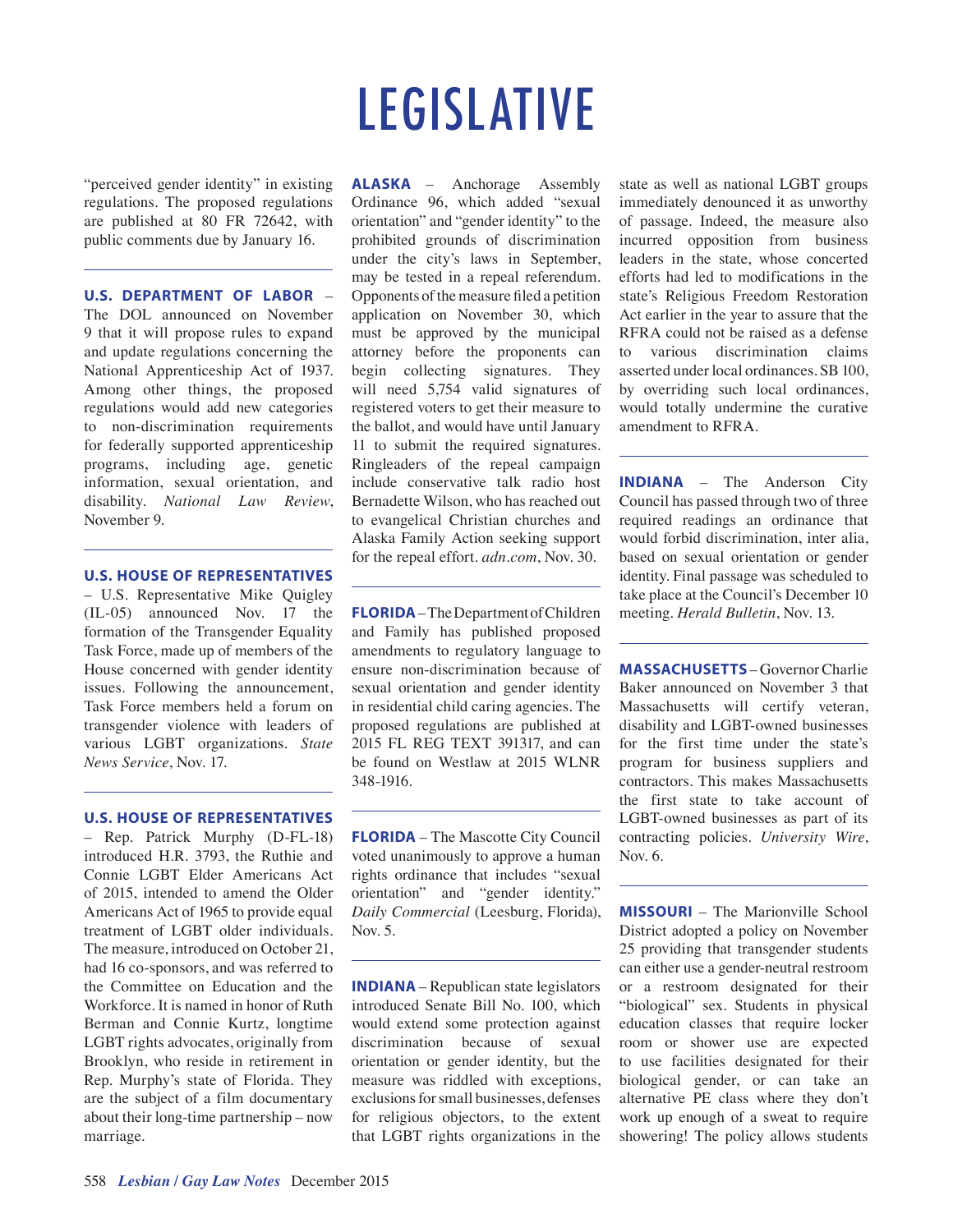# LEGISLATIVE / LAW & SOCIETY

to change their names once a year, use whatever pronoun they prefer to refer to themselves, and dress consistent with their gender identity as long as they are consistent with the school's dress code. A weird mix of progressivity and cowardice…. *Springfield News-Leader*, Nov. 25.

**PENNSYLVANIA** – Philadelphia Mayor Michael Nutter signed legislation that requires privatelyowned establishments open to the public to replace gender specific signage designating male or female single-occupancy bathrooms with gender-neutral signage. The main impact is likely to be on restaurants. *State News Service*, Nov. 19.

**RHODE ISLAND** – Rhode Island announced a policy change under which Medicaid benefits will include transgender care, including mental health treatment, hormone therapy, and sex reassignment surgery. The coverage will include more than a dozen sexual reassignment surgeries, including breast augmentation, mastectomy, hysterectomy, and penectomy. Surgical procedures will require prior authorization documenting a diagnosis of persistent gender dysphoria. The changes do not extend to participants under age 18, do not cover cosmetic procedures, reversals of reassignment surgery, or preservation of sperm or embryos for transgender people who wish to preserve the ability to procreate through assisted reproductive technology after the sterilization resulting from full sex reassignment procedures. The new rules are contained in Health Insurance Bulletin 2015-3, effective November 23, 2015. *Providence Journal*, Nov. 10.

**TEXAS** – The Dallas City Council unanimously approved a measure on November 10 making the city's

human rights ordinance explicitly cover "gender identity" as a prohibited ground for discrimination. The vote came shortly after Houston voters repealed such protection in their city. The ordinance had already included gender identity within its definition of "sexual orientation," but proponents thought it important, especially in light of the Houston vote, to make the protection explicitly on par with the other categories of protection. *Houston Chronicle*, Nov. 11.

**WEST VIRGINIA** – The Kanawha County School Board has approved policy changes to protect prospective and current LGBT employees from discrimination. The policy also adds "ancestry" to the prohibited grounds of discrimination under the district's employment policies. *Charleston Gazette-Mail*, Nov. 20.

#### LAW & SOCIETY NOTES

Openly-gay **PATRICK WOJAHN** has won election as Mayor of College Park, Maryland. Wojahn was a plaintiff in Maryland's marriage equality lawsuit, which lost at the state Court of Appeals in 2012. In 2007, he was elected to the College Park City Council, and served for the next eight years.

**DANA NESSEL**, a lesbian attorney who represented plaintiffs in the **MICHIGAN** marriage equality case, announced plans to seek a ballot proposal to amend the state's constitution to prohibit discrimination because of gender, gender identity, sex and sexual orientation. Paperwork was filed with the secretary of state's office on October 29. Although Governor Rick Snyder has signaled openness to legislation on the subject, the state legislature has refused to move on proposals introduced by minority Democratic legislators. *Port Huron Times Herald*, Oct. 31.

The *Associated Press* reported on November 7 that a major part of the population not covered by the Supreme Court's *Obergefell* ruling were **NATIVE AMERICAN TRIBES**, who have political autonomy on their reservations. A few dozen tribes have adopted marriage equality policies, but there are 567 federally-recognized tribes. Samesex Native American couples can, of course, obtain civil marriages off the reservations, but their marriages will not invariably be recognized on the reservations. Cleo Pablo, who wed a same-sex partner in Arizona, is suing the Ak-Chin Indian Community, which has refused to recognize her marriage and has a law prohibiting unmarried couples from cohabiting on tribal lands. Pablo alleges a violation of the federal Indian Civil Rights Act, claiming that the tribe has incorporated federal constitutional rights into tribal laws and thus must follow the *Obergefell* ruling.

As reported at length in the November issue of *Law Notes*, **HOUSTON, TEXAS**, voters repealed the city's civil rights ordinance at the end of a referendum campaign that focused almost exclusively on the claim by opponents that the measure's coverage of gender identity discrimination in public accommodations would endanger women and children by giving men access to women's public restrooms. The argument was idiotic (numerous jurisdictions have banned such discrimination for years and none of them have reported such incidents), but effective scare propaganda mobilized fearful voters, leaving Houston as one of the largest municipal jurisdictions in the country that does not ban discrimination because of sexual orientation or gender identity.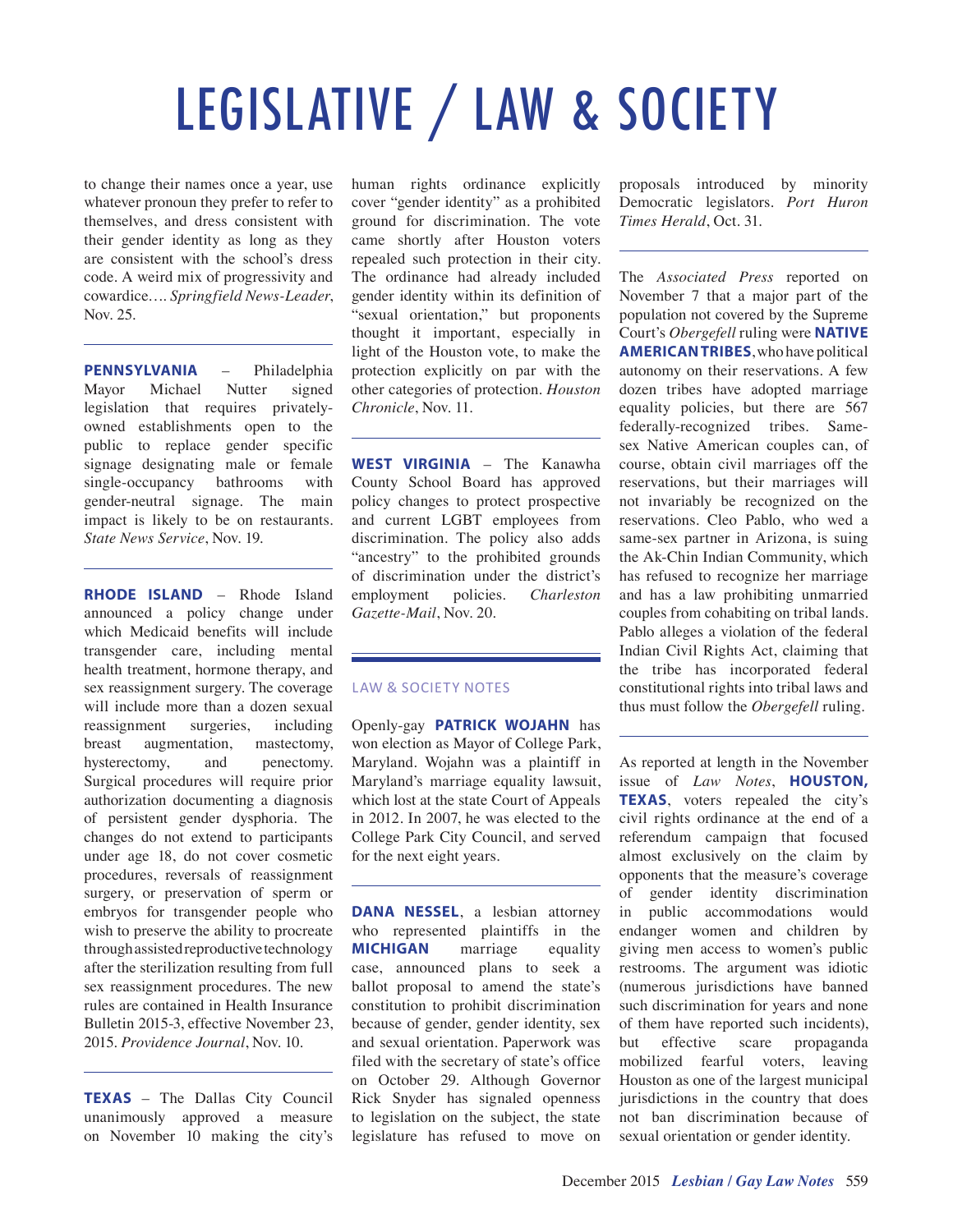### LAW & SOCIETY

Openly-lesbian **JACKIE BISKUPSKI**, a former Utah state legislator, defeated Salt Lake City incumbent mayor Ralph Becker, winning more than 50% of the vote to become the first openly-lesbian or gay executive in the state of Utah. **DEREK KITCHEN**, lead plaintiff in the Utah marriage equality case, won election to the Salt Lake City Council. *Advocate.com*, Nov. 4.

**THE UNION FOR REFORM JUDAISM** voted on November 5 to endorse a resolution protecting the rights of transgender people to be free of discrimination and enjoy equal access in Reform congregations. Congregations totaling 1.5 million members are affiliated with the Union, which represents the largest Jewish congregational movement in the United States. The resolution calls for congregations to educate staff on transgender issues, to provide sermons on transgender rights and to provide gender-neutral restrooms in their facilities. *Reuters News*, Nov. 5.

#### **THE NATIONAL COALITION OF ANTI-VIOLENCE PROGRAMS**

reported that the number of murders of transgender persons reported to law enforcement agencies hit an all-time record during 2015, of 22 murders, twice the number for 2014, with the year not yet done. Ironically, this development comes at a time of increasing transgender visibility and acceptance, reflected in the enactment of laws banning gender identity discrimination and the Obama Administration's pursuit of gender identity protection in federal employment and contracting. Some observers speculated that this increased visibility, together with intense political debates about transgender access to public restrooms, had sparked the increased level of violence. *Thomson Reuters Foundation*, Nov. 6.

An internal document of the **MORMON CHURCH**, leaked to the press, stirred massive controversy, leading to thousands formally resigning their membership. Under the document, married same-sex couples are deemed to be apostates of the faith whose children would be ineligible for baptism until they reached age 18, and even then only if they renounced their parents' "lifestyles." The document was particularly shocking in light of public perceptions that the Church was becoming less gay-phobic, as indicated by its recent role in negotiating the so-called "Utah Compromise" under which the legislature enacted a ban on sexual orientation discrimination in employment and housing, albeit riddled with exemptions for church-affiliated businesses and lacking protecting against public accommodations discrimination. Under the document, same-sex couples who married were held to have renounced the faith and would be subject to ex-communication, which could cut them off from their families of birth. *Reuters US Top News*, Nov. 7.

An initiative that would require actors in adult films to wear condoms in all sex scenes was qualified for the November 2016 ballot, according to state officials in an announcement on November 4. The measure was proposed by Michael Weinstein, president of the Los Angeles-based **AIDS HEALTHCARE FOUNDATION**. Los Angeles County legislated such a ban, resulting in most pornography production moving outside the city. Polls show overwhelming statewide support for the measure, which would have the effect of sending porn producers out-of-state, undoubtedly damaging the California economy (at least a little, since southern California has been a major center of pornography production). *Los Angeles Times*, November 4.

#### **THE VETERANS ADMINISTRATION**

has opened a clinic for transgender patients as part of the VA medical system. The program opened on November 12 located at the Louis Stokes Cleveland VA Medical Center, according to a November 16 report in the *Cleveland Plain Dealer*. This is the first such VA program in the nation, and will initially provide services for up to 20 transgender veterans at a time. **DR. MEGAN MCNAMARA** is the medical director of the program.

Actor **CHARLIE SHEEN** came out as HIV-positive on November 17 in television interviews, revealing that he had paid hush money of more than \$10 million to past sexual partners to keep them from revealing his secret. He told Today Show host Matt Lauer (NBC), "I released myself from this prison today," asserting that by going public he could stop paying the hush money, and he vowed to become an AIDS activist.

**HUMAN RIGHTS CAMPAIGN**'s annual list ranking employers on their LGBT-friendly employment policies has become a really big deal – and a source of controversy. Employers that receive high rankings touted their image to the gay community, but some critics from the community have complained that not all highly-rated companies deserve their rankings. On November 18, *The American Lawyer* ran a feature article on the rankings of law firms, noting the increase of those who attained perfect scores on HRC's checklist of policies. "Of the 156 law firms surveyed by HRC in 2015," reported the magazine, "95 received a perfect score, according to the most recent report, which was released Wednesday. That up from 87 firm that earned perfect scores last year." Many firms issued press releases touting their scores, but not, of course, such lowranking firms as Howard & Howard,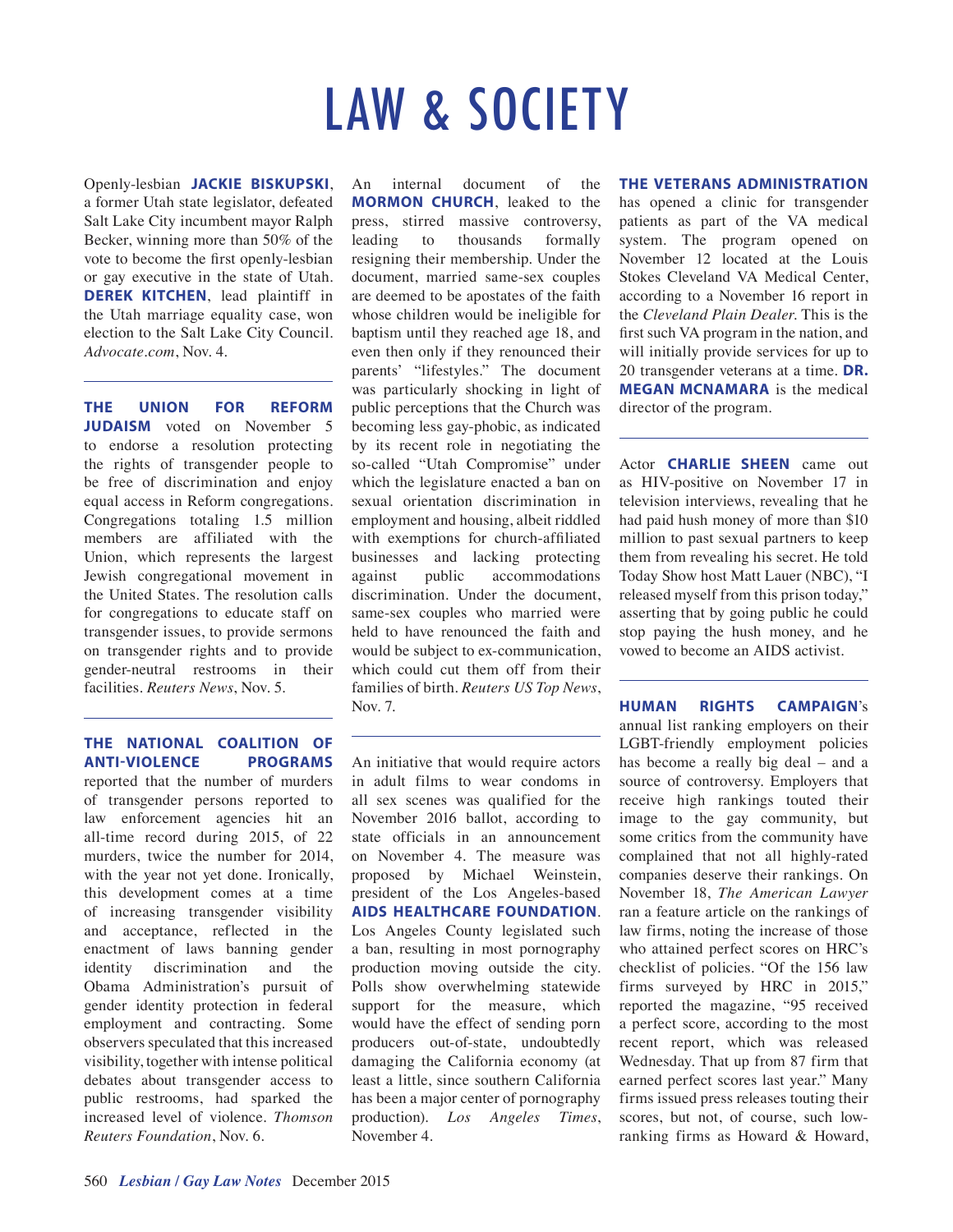# LAW & SOCIETY / INTERNATIONAL

LeClair Ryan, Holland & Hart, Loeb & Loeb, and Willkie Farr & Gallagher, which suffered a large drop from 2014 because HRC added various policies to the list and WFG had not kept up….

**TWITTER**, the social networking company, has reacted to a gay employee being turned away from a blood drive, has decided not to hold any blood drives in its offices worldwide in any jurisdiction where regulations prohibit gay and bisexual men from donating blood, a first for such a large company. Twitter has 2300 employees in its San Francisco headquarters and more than twice as many globally, according to a *Thomas Reuters Foundation* report online on November 24.

The **OFFICE OF HUMAN RIGHTS OF THE DISTRICT OF COLUMBIA** published a report titled "Qualified and Transgender: A Report on results of resume testing for employment discrimination based on gender identity," which shows a high level of discrimination because of gender identity when employers received virtually identical-qualification resumes with and without hints concerning the transgender identity of applicants. *BloombergBNA Daily Labor Report*, Nov. 4, 2015. Copies of the report are available on the agency's website.

#### INTERNATIONAL NOTES

**AUSTRALIA** – The Senate voted on Nov. 11 against holding a plebiscite on marriage equality, instead urging the Prime Minister to allow a free vote on the issue before the end of 2015. The motion was introduced by Greens Senator Robert Simms. The idea of holding a plebiscite had previously been rejected by the governments

of New South Wales and Western Australia, and public opinion polls show majority support for marriage equality. *Gaynewsnetwork.com.au*, Nov. 11.

**BERMUDA** – *The Royal Gazette* (November 27) reports that the Supreme Court of Bermuda has ruled that those in same-sex partnerships with Bermuda citizens should have the same rights of residency and employment as spouses of Bermudans. The ruling came in a lawsuit brought by the Bermuda Bred Company against the Minister of Home Affairs and the Attorney General. Chief Justice Ian Kawaley characterized the discrimination against same-sex spouses under existing law as "self evident and quite obvious," and said that "No or no coherent counterargument was advanced on behalf of the respondents."

**BOLIVIA** – The government on November 25 sent to the legislative assembly a proposal for a new Gender Identity Law, which would allow transgender people to change the names and gender indications on their official identification documents and birth certificates. News reports did not go into details about the criteria that would be used by civil registry officers in deciding whether to allow the changes. Justice Minister Virginia Velasco told a press conference that the law would not include the marriage of persons of "the same sex," reported the Philippines News Agency in a November 26 online report, stating that was an issue that "belonged to another debate." This is, of course, incorrect. Any debate about such a bill should address the legal consequences of allow changes of name and gender identification.

**CANADA** – In a published letter to his newly-appointed Justice Minister, Prime Minister Justin Trudeau included in his legislative agenda the addition of "gender identity" to the country's anti-discrimination and hate crimes laws. Since Trudeau's party swept to large working majorities in the new Parliament, passage of such measures appears highly likely. \* \* \* The provincial government for British Columbia announced late in November that had adopted a new policy for housing transgender inmates, placing them in accordance with their gender identity rather than their sex recorded at birth. Ontario had previously adopted such a policy, according to a November 25 report in the *Globe and Mail*. The policy change was sparked by complaints from Bianca Sawyer, a transgender woman who contacted Prisoners' Legal Services to protest about the indignities she confronted while being incarcerated in a series of men's prisons. Sawyer has been moved to a women's prison under the new policy. Federal prisons continue to follow the policy of placing inmates in accord with their biological sex, but Correctional Service Canada's website says that inmates in federal prisons with gender dysphoria will be referred to a psychiatrist and may be considered for hormone therapy or surgery. Postoperative transgender inmates will be placed in institutions consistent with their gender identities. Under British Columbia's new policy, reports the newspaper, "transgender inmates will have individual and private access to the shower and toilet; be referred to by their preferred names and gender pronouns; and be permitted personal effects to express their gender." \* \* \* Yukon Territory is considering changes to its driver license policy for transgender individuals in response to a ruling by the Yukon Human Rights Commission critical of the existing policy, which requires proof of complete sex reassignment surgery before new licenses will be issued. Shaun LaDue, a transgender man, filed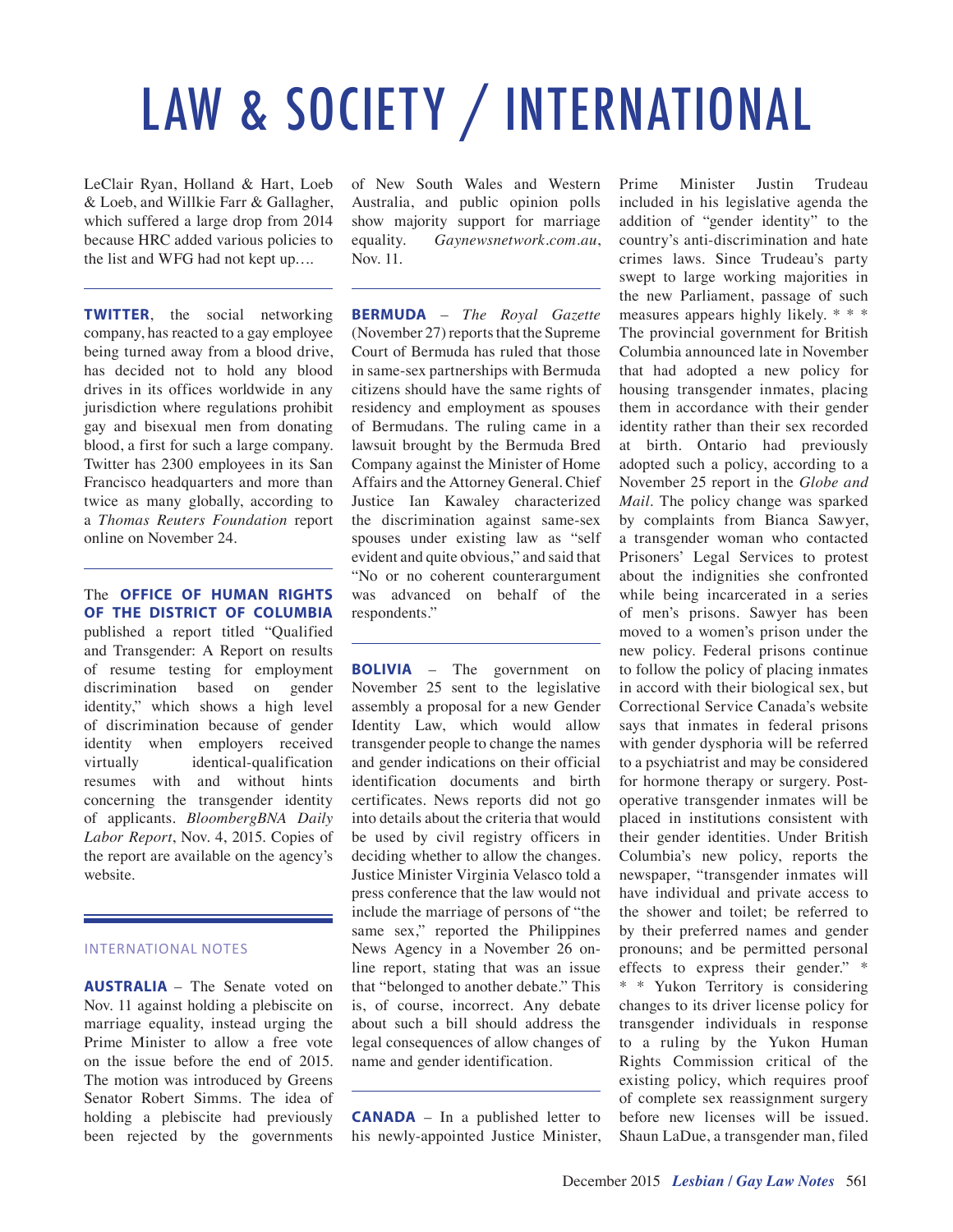### INTERNATIONAL

a complaint with the Human Rights Commission when Yukon authorities issued a female license upon LaDue's relocation from British Columbia, where he had a male license. The Motor Vehicles Act is expected to be updated to reflect the new policy before April 30, 2016. *Canadian Press*, November 5.

**CHINA** – A student using the pseudonym Qiu Bai has sued China's Ministry of Education, challenging the inaccurate information in state-sanctioned textbooks about homosexuality. She was joined by Xin Ying, executive director of the Beijing LGBT Center, and other student LGBT activists in demonstrating outside a Beijing courthouse on November 24 when the suit was filed. *Washington Post*, Nov. 24.

**COLUMBIA** – The Constitutional Court ruled by a 6-2 vote on November 4 that adoption agencies may not discriminate against gay, lesbian and transgender couples during adoption proceedings. The government had argued in support of the plaintiffs in the case challenging discriminatory actions by adoption agencies, many affiliated with the Roman Catholic Church. A church spokesperson denounced the decision and urged that a plebiscite be held on the subject, since, after all, the public should be allowed to vote on whether adoption agencies can discriminate based on sexual orientation or gender identity. Same-sex couples in Columbia may form civil unions pursuant to court order, but a proposal for marriage equality is still pending in the legislature. *Associated Press*, November 4.

**COSTA RICA** – Civil Registry Director Luis Bolanos has filed suit against Laura Florez-Estrada and Jazmin Elizondo, who were married on July 25 by Notary Marco Castillo. Castillo is also a defendant in the case. It seems that Elizondo has been listed for her entire life in the Civil Registry as a man due to a clerical error. Conveniently, she identifies as a lesbian and wanted to wed Florez-Estrada. Given her male registry, the notary was willing to perform the ceremony, but Bolanos is outraged, stating that this may be a violation of the Penal Code, which prohibits same-sex marriages. Although a judge had previously legally recognized a same-sex civil union between two men, thus far the government has not recognized same-sex marriages. Bolanos argues that under the Penal Code this is an "unlawful marriage" and the participants can be sentenced up to six years in prison. Furthermore, Bolanos said, the Civil Registry will promptly correct the erroneous listing of Elizondo. Bolanos will request that a judge formally annul the marriage. *TicoTimes.net*, Nov. 9.

**CYPRUS** – The Cypriot Parliament vote 39-12 with three abstentions to approve a civil union law under which same-sex couples will be given most of the same rights as married couples, but not the right to adopt children jointly. The vote was taken on November 26. *ILGA Europe*, Nov. 26.

**EAST AFRICA** – The East African Court of Justice has ruled that the Secretariat of the Joint United Nations Programme on HIV/AIDS may participate as an *amicus curiae* in the pending case of *Human Rights Awareness & Promotion Forum v. Attorney General of Uganda*, a pending challenge to certain provisions of Uganda's Anti-Homosexuality Act 2014, seeking a declaratory order that the challenged provisions violate principles of human rights and the rule of law in the Treaty for the Establishment of the East African Community, of which Uganda is a member. The UN group is expected to advise the court on technical questions concerning measures to eradicate HIV that may be adversely affected if the Uganda act ever goes into effect. It was passed by the nation's legislature and approved by the executive, but a Ugandan court declared the legislature process defective on technical grounds and the measure is once again pending. The government of Uganda had opposed allowing the UN group to participate as an amicus, stating that they were not a "neutral" party that could advice the court impartially, but the court rejected this argument, finding that it could evaluate *amicus* testimony appropriately.

**ESTONIA** – The coalition government in Estonia is internally divided about implementing legislation that would be required to effectuate the Cohabitation Act, which is supposed to go into force in 2016. The Act would allow cohabiting couples, regardless of gender, to register their relationship before a notary and qualify for benefits similar to marriage, but implementing legislation is necessary. The Social Democrats and the Reform Party, who had supported the measure, are now governing in coalition with the IRL, which had opposed it. The Act was narrowly approved by the parliament before the present coalition was formed, and there are doubts that a majority can be obtained to ratify them. *news.err.ee*, Nov. 6.

**FRANCE** – The French Health Minister, Marisol Touraine, announced on November 4 that France will modify its rules on blood donation to end the lifetime ban on donations by sexually active gay men. Instead, following a newer trend, it will allow gay men to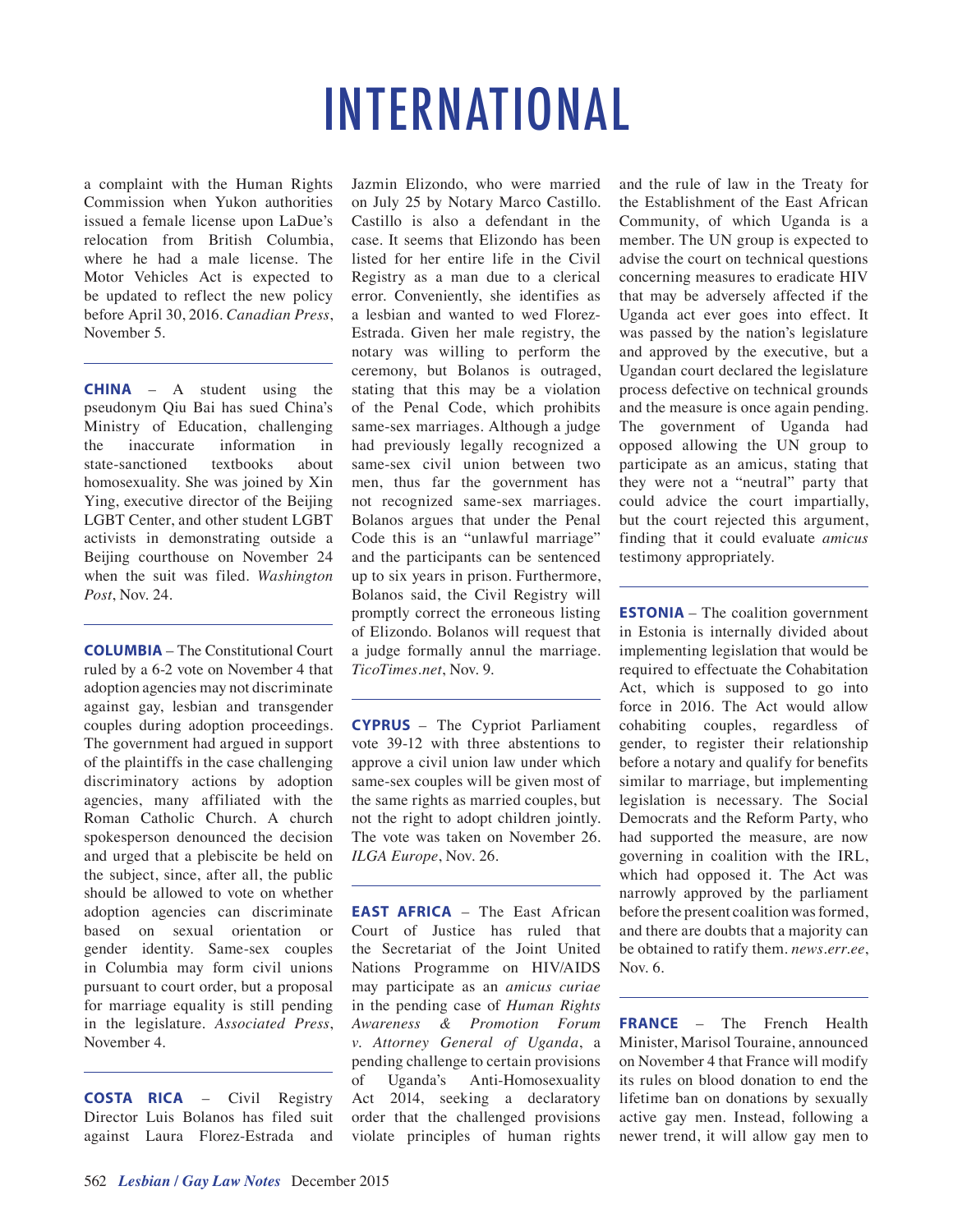### INTERNATIONAL

give whole blood if they have abstained from sex for at least twelve months, and plasma if they have abstained for four months or are in a monogamous relationship. This ridiculous and unscientific condition was immediately criticized by civil rights groups as little better than the prior policy. Touraine said that experts will analyze whether the change in policy has increased risks of HIV transmission through the blood supply, and if it has not, the measures may be "relaxed" further. *yahoo.com*, Nov. 4.

**GREECE** – Justice Minister Nikos Paraskevopoulos has released a propose civil partnership bill, which would create a legal status for same-sex couples under the same legislation that previously created a legally recognized status for unmarried cohabiting different-sex couples. The European Court of Human Rights ruled that Greece had discriminated in violation of its European Convention obligations by excluding same-sex couples from the previously-enacted law. The measure would provide many of the rights of marriage, but not rights of adoption. A separate article of the bill lists sexual orientation among other forbidden grounds for discriminatory exclusion from soup kitchens or blood donations. *Athens-Macedonian News Agency*, Nov. 9.

**INDIA** – The Madras High Court ruled Nov. 6 that Tamil Nadu Uniformed Services Recruitment Board must appoint K. Prithika Yashini to a job as sub-inspector of police, as she met the qualifications and the only basis for denying her the appointment had been that she is a transgender woman. The Board was directed to include transgender persons as a "third category" when the next recruitment process for an opening is undertaken. *Free Press Journal (India)*, Nov. 6.

#### **IRELAND (REPUBLIC OF IRELAND)**

– The marriage equality law went into effect on Monday, November 16. Because of a 24 hour waiting period between license application and ceremony, the first same-sex marriages were conducted on November 17. The first ceremony to be conducted united gay lawyer Cormac Gollogly and banker Richard Dowling in County Tipperary. They had previously had a lavish civil partnership ceremony on Sept. 18 followed by a honeymoon in the Maldives, but held a low-key event followed by a family dinner on November 18. The men have been together for twelve years. The men held the civil partnership ceremony in order to take advantage of a provision of the law waiving the usual three-month notice period for couples who were already civil partners. *Boston Globe*, Nov. 18.

**ISRAEL** – The High Court of Justice (the nation's supreme court) affirmed a district court decision rejecting a request by family members of May Peleg, a transgender woman, to bury her as a man instead of following the directive in her will that she be cremated. The woman's ultra-Orthodox family refused to recognize her as a woman and sought to carry out the traditional ban on cremation followed by the Orthodox Jewish community. Peleg drew up her will the day before she took her own life, giving instructions that she be cremated and her ashes divided, most to be scattered at sea and the rest to be placed under a tree to be planted in her memory. Peleg had served as chair of the Jerusalem Open House. She anticipated problems with her family (with whom she had no recent contact) and specifically stated to her attorney that she did not want to be buried. The family's court filing identified her as their "son" and sought to have the will voided, claiming Peleg was not competent to make the will. The court's opinion stated that the wishes of the deceased take priority; in a separate opinion, Judge Anat Baron stated: "We do not come to judge the wishes and the way of May Peleg, but only to honor them. May her memory be blessed." *Buzzfeed.com*, Nov. 25; *Haaretz*, Nov. 24.

**JAPAN** – Shibuya Ward in Tokyo on November 5 became the first jurisdiction in Japan to issue certificates recognizing same-sex unions. Hiroko Masuhara and Koyuki Higashi were the first couple to register their partnership. Another ward, Setagaya, also began accepting such registrations on November 5. The registrations are largely symbolic, but the local governments expressed hopes that businesses and landlords would respect the rights of registered partners. Prime Minister Shinzo Abe reacted to the developments by observing that Japan's constitution describes marriage as "based only on the mutual consent of both sexes." *The Guardian (UK)*, November 5.

**MEXICO** – The Supreme Court struck down the state of Jalisco's ban on same-sex marriage as a violation of Article 1 of Mexico's constitution. The capital of Jalisco is Guadalajara, Mexico's second-largest city. The Supreme Court had previously ruled that local courts must grant "amparos" (injunctions) ordering local officials to allow same-sex marriages, but the process of getting marriage equality nationwide has been gradual, as at least five such decisions must be issued in one state before the ruling becomes "jurisprudential" and requires the state's legislature to repeal its ban on same-sex marriages. The Supreme Court also ruled several years ago that same-sex marriages valid where they were performed (at first only in Mexico City) must be recognized throughout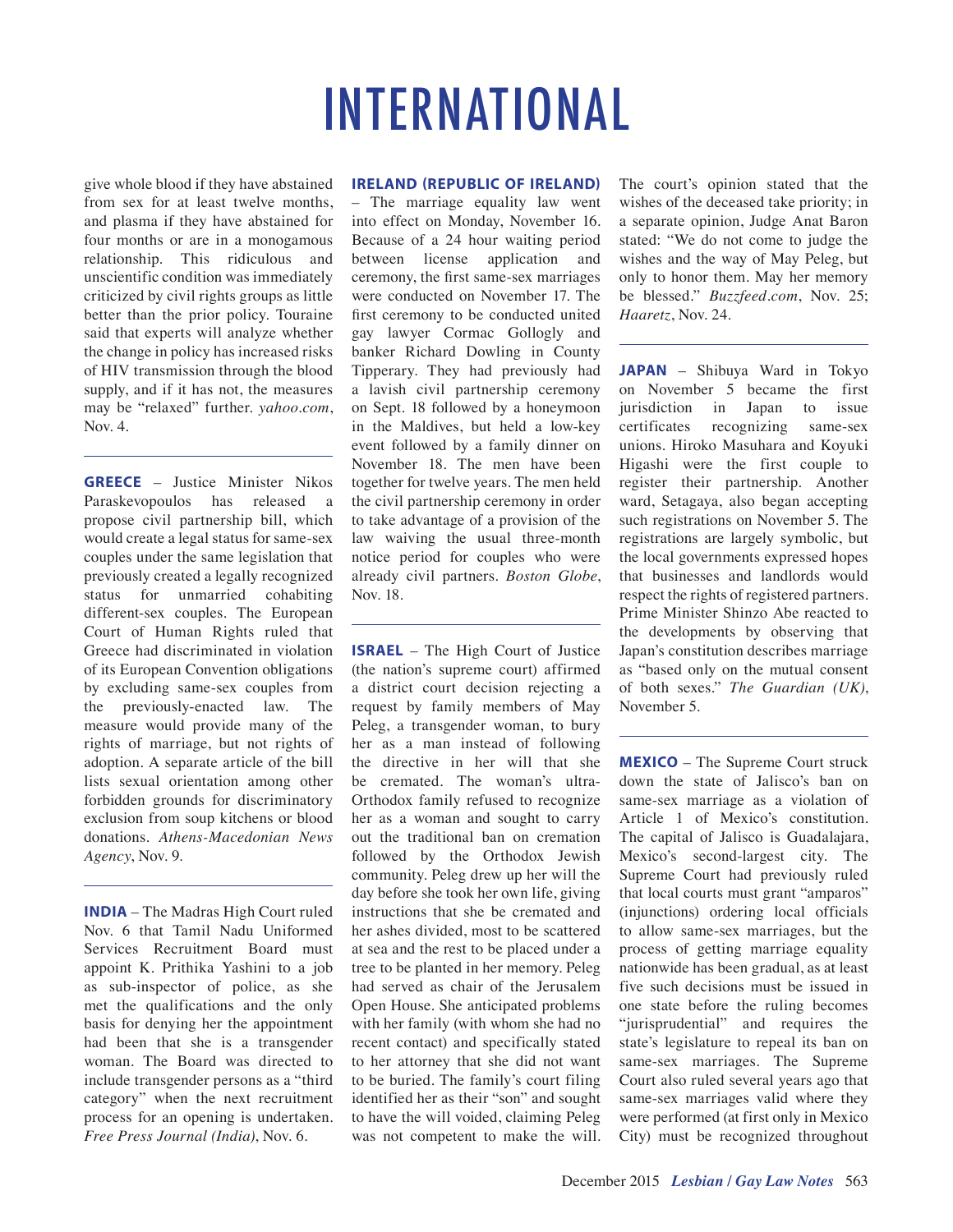# INTERNATIONAL / PROFESSIONAL

the country. Internet journalist Rex Wockner has been keeping abreast of developments and observes that at least four states now have jurisprudential rulings and efforts continue to obtain the necessary rulings in additional jurisdictions. He reported on Nov. 30 that a collective amparo was issued for 44 people by a trial court in Baja California.

**PORTUGAL** – The Parliament has voted to allow same-sex couples to adopt children, approximately five years after legalizing same-sex marriages. However, President Anibal Cavaco Silva is a social conservative, and it was uncertain whether the president would sign the measure into law. Support for the bill came from the Socialist Party, the Left Bloc, the Communist Party, the Greens, and the Party of Animals and Nature, reported Rex Wockner from Portuguese sources on Nov. 20.

**SLOVENIA** – Pursuant to a ruling by the Constitutional Court, the legislature has set a referendum for Dec. 20 on whether to allow samesex marriages in the country. A group opposed to marriage equality, calling itself "Children Are at Stake," gathered 40,000 signatures in support of holding a referendum. The November 4 vote authorizing the referendum was 69-11. *Associated Press*, Nov. 4.

**SOUTH AFRICA** – The Constitutional Court refused to hear a discrimination claim brought by Ecclesia De Lange against the Methodist Church, which dismissed her as a minister after she told her congregation in 2009 that she planned to marry her same-sex partner. The church had not objected to De Lange being a lesbian or even living with a partner, but was unwilling to tolerate a marriage ceremony, even

though same-sex marriage has been legal in South Africa now for many years. The court cited technical reasons for denying the appeal, particularly because De Lange did not initially proceed in the Equality Court.

**TAIWAN (REPUBLIC OF CHINA)** –

*Taipei Times* reported on Nov. 29 that public opinion in support of marriage equality has grown so much that it seems just a matter of time before politicians catch up to the public. It noted that the 13th Taiwan LGBT Pride Parade was the second largest LGBT event in Asia and the Middle East, smaller only than the Tel Aviv Pride Parade in Israel. The Ministry of Justice conducted an online vote about marriage equality on the day of the Parade, with more than 310,000 people responding, 59% in support of marriage equality.

**THAILAND** – The Thai Red Cross AIDS Research Centre has opened the first clinic in Asia to target services to the transgender community, according to a Nov. 30 report by *Indo Asian News Service*. The clinic, called Tangerine Community Health Centre, is located on the first floor of the Thai Red Cross AIDS Research Centre in Bangkok, and has received funding from the US Agency for International Development. The *Bangkok Post* reported that it has become a model for quality health services and research on transgender health.

**UKRAINE** – President Petro Poroshenki signed in law a bill prohibiting employment discrimination on grounds of sexual orientation and gender identity. This is intended to fulfill Ukraine's obligation for participation in the European Union Visa Liberalization Action Plan. *Ukrainian News*, Nov. 23. The measure had barely passed the 423 member parliament, receiving 219 votes, having fallen several votes short in a prior vote. *kyivpost.com*, Nov. 12.

**VIETNAM** – The National Assembly approved a measure to come into effect January 1, 2017, that will allow transgender individuals to change their official identity in government records. Although Vietnam does not allow performance of sex reassignment procedures, many transgender individuals have gone to neighboring Thailand for this purpose. The new law is expected to make it easier for transgender people to enact day to day business that requires showing identification documents. *dpa international*, Nov. 23.

#### PROFESSIONAL NOTES

**MICHAEL MICHAUD**, a former member of the U.S. House of Representatives from Maine (Dem.), who disclosed that he is gay during his unsuccessful campaign for governor of Maine, was confirmed by the Senate on November 19 to be Assistant Secretary of Labor for Veterans' Employment and Training Services. He was appointed by President Obama in July, and had represented Maine in the House from 2003 until January 2015. In the House, he was the ranking member of the Committee on Veterans Affairs in 2012. *BloombergBNA Daily Labor Report*, 222 DLR A-5, Nov. 18, 2015.

Openly-gay **CHRIS MAGNUS** has been named police chief of Tucson, Arizona, after a successor stint as chief in Richmond, California. When he married Terrance Cheung, chief of staff to Richmond Mayor Tom Butt, last year, Magnus was said to be the first openly gay male police chief in the United States to marry his same-sex partner. *towleroad.com*, Nov. 19.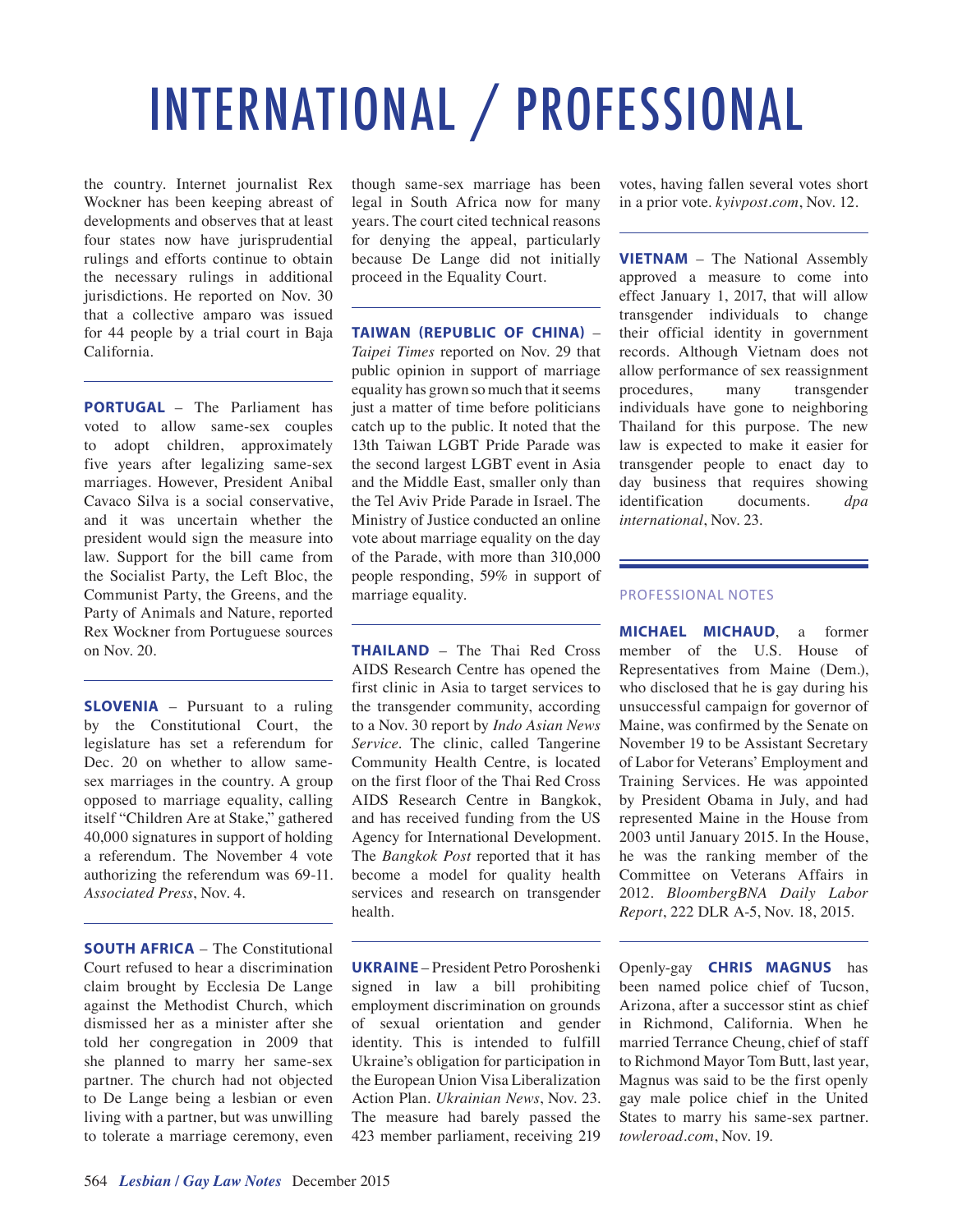### PUBLICATIONS NOTED

- 1. Belavusau, Uladzislau, A Penalty Card for Homophobia from EU Non-Discrimination Law: Comment on Asociatia Accept (C-81/12), 21 Columbia J. Euro. L. 353 (Spring 2015).
- 2. Blincoe, Emily, Sex Markers on Birth Certificates: Replacing the Medical Model with Self-Identification, 46 Victoria Univ. of Wellington L. Rev. 57 (July 2015).
- 3. Boucai, Michael, Glorious Precedents: When Gay Marriage Was Radical, 27 Yale J.L. & Human. 1 (Winter 2015) (Fascinating perspectives on the early history of same-sex marriage efforts).
- 4. Bruno, Nicholas, *Agency for International Development v. Alliance for Open Society International*: An Alternative Approach to Aid in Analyzing Free Speech Concerns Raised by Government Funding Requirements, 93 Texas L. Rev. 1569 (May 2015).
- 5. Cahill, Courtney Megan, The Oedipus Hex: Regulating Family After Marriage Equality, 49 U.C. Davis L. Rev. 183 (Nov. 2015) (How will marriage equality affect the law on assisted reproductive technology and the family?).
- 6. Calabresi, Steven G., and Sofia M. Vickery, On Liberty and the Fourteenth Amendment: The Original Understanding of the Lockean Natural Rights Guarantees, 93 Texas L. Rev. 1299 (May 2015).
- 7. Carpenter, Leonore, and David S. Cohen, A Union Unlike Any Other: *Obergefell* and the Doctrine of Marital Superiority, 104 Geo. L.J. Online 124 (2015) (Observes with some alarm the romanticizing of marriage and exaltation of it as superior to other forms of family in *Obergefell*).
- 8. Carron, Anna, Marriage-Based Immigration for Same-Sex Couples After DOMA: Lingering Problems of Proof and Prejudice, 109 Nw. U. L. Rev. 1021 (Summer 2015).
- 9. Clark, J. Stephen, But-For Sex: Equal Protection and the Individual Right to Marry a Specific Person Without Regard to Sex, 60 S.D. L. Rev. 389 (2015).
- 10. Clarke, Jessica A., Against Immutability, 125 Yale L.J. 2 (Oct. 2015) (suggests that new concepts of "immutability" that have been developed in, among other contexts, LGBT rights litigation may unduly constrain the development of antidiscrimination law).
- 11. Coleman, Charles E., Design and Deviance: Patent As Symbol, Rhetoric as Metric Part 1, 55 Jurimetrics J. 419 (Summer 2015).
- 12. Corcoran, Eric B., #Love Wins\* \*But Only if You Marry One of Us, 2015 Utah L. Rev. OnLaw 77 (2015) (limitations of marital rights in the immigration context).
- 13. Culhane, John G., After Marriage Equality, What's Next for Relationship Recognition?, 60 S.D. L. Rev. 375 (2015).
- 14. DiPippa, John M., Bias in Disguise: The Constitutional Problems of Arkansas's Intrastate Commerce Improvement Act, 37 U. Ark. Little Rock L. Rev. 469 (Spring 2015) (critiques euphemistically titled law intended to prevent localities from protecting LGBT people from discrimination in Arkansas).
- 15. Dupre, Meghan A., There Goes the Community: Federal Preemption of Marriage as the Demise of the State Community Property Regime, 90 Tul. L. Rev. 185 (Nov. 2015).
- 16. Ellis, Julian, and David M. Hyams, RFRA: Circuits Split on "Compelling Government Interest," 34-NOV Am. Bankr. Inst. J. 36 (Nov. 2015).
- 17. Garrett, Tim, Workplace Impact from Same-Sex Marriage Ruling, Nat'l L.J., Nov. 9, 2015 (Labor and Employment: A Special Report).
- 18. George, Marie-Amelie, The Harmless Psychopath: Legal Debates Promoting the Decriminalization of Sodomy in the United States, 24 J. Hist. Sexuality 225 (2015).
- 19. Goldberg, Suzanne B., *Obergefell* at the Intersection of Civil Rights and Social Movements, 6 Cal. L. Rev. Circuit 157 (Nov. 2015).
- 20. Gondera, Ryan, Same-Sex Marriage Licenses in Pennsylvania After DOMA Was Declared Unconstitutional: An Examination of *Commonwealth, Department of Health v. Hanes*, 24 Widener L.J. 459 (2015) (Annual Survey of Pennsylvania Administrative Law; Administrative Law Progress in 2014: Survey of Selected Court Decisions; Administrative Agency Statutory Interpretation).
- 21. Goodsoe, Cynthia, Marriage Equality and the "New" Maternalism, 6 Cal. L. Rev. Circuit 145 (Nov. 2015).
- 22. Haigh, Tyler, Legislating Love: Ancillary Issues Arising From South Dakota's Refusal to Recognize Same-Sex Marriage, 60 S.D. L. Rev. 474 (2015).
- 23. Hunter, Nan D., Interpreting Liberty and Equality Through the Lens of Marriage, 6 Cal. L. Rev. Circuit 107 (Nov. 2015).
- 24. Jones, Maj. Christopher D., Redefining "Religious Beliefs" Under Title VII: The Conscience as the Gateway to Protection, 72 Air Force L. Rev. 1 (2015).
- 25. Joshi, Yuvraj, The Respectable Dignity of *Obergefell v. Hodges*, 6 Cal. L. Rev. Circuit 117 (Nov. 2015).
- 26. Kampschror, Kevin, Can You Remove "The Gay Person" From the Jury?, 23-JUL Nev. Law. 18 (July 2015).
- 27. Katz, Ellen D., What the Marriage Equality Cases Tell Us About Voter ID, 15 U. Chi. Legal F. 211 (2015).
- 28. Larsen, Allison Orr, Do Laws Have a Constitutional Shelf Life?, 94 Tex. L. Rev. 59 (Nov. 2015) (suggesting that laws that were constitutional when they were passed may be rendered unconstitutional by subsequent developments).
- 29. Lee, Jack Tsen-Ta, Equality and Singapore's First Constitutional Challenges to the Criminalization of Male Homosexual Conduct, 16 Asia-Pacific J. Hum. Rts. & L. 150 (2015).
- 30. Leong, Nancy, Negative Identity, 88 S. Cal. L. Rev. 1357 (Sept. 2015) (shouldn't asexual, atheists, et al., people have some protection?).
- 31. Mayeri, Serena, Marriage (In)equality and the Historical Legacies of Feminism, 6 Cal. L. Rev. Circuit 126 (Nov. 2015).
- 32. Mezey, Susan Gluck, The Federal Courts and Marriage Equality: "Who Decides?", 60 S.D. L. Rev. 424 (2015).
- 33. Nicolas, Peter, *Obergefell*'s Squandered Potential, 6 Cal. L. Rev. Circuit 137 (Nov. 2015).
- 34. Oliveri, Rigel C., Single-Family Zoning, Intimate Association, and the Right to Choose Household Companions, 67 Fla. L. Rev. 1401 (July 2015).
- 35. Rawls, John D., Practical Effects of the Gay Marriage Opinion: How Will It Impact Wyoming Lawyers?, 38-OCT Wyo. Law. 52 (Oct. 2015).
- 36. Rosenow, Scott E., Heightened Equal-Protection Scrutiny Applies to the Disparate Impact Doctrine, 20 Tex. J. on C.L. & C.R. 163 (Fall-Spring 2014-15).